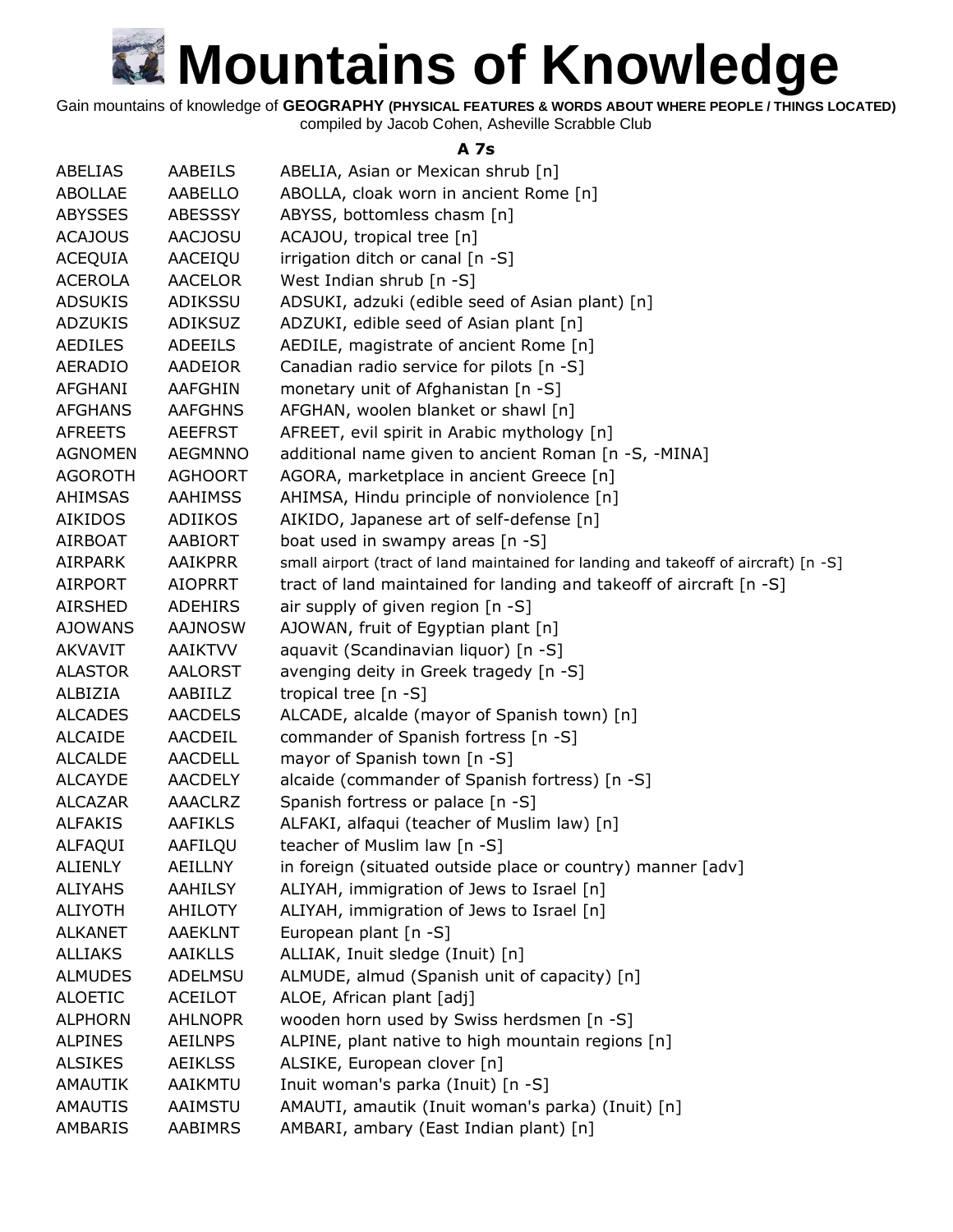Gain mountains of knowledge of **GEOGRAPHY (PHYSICAL FEATURES & WORDS ABOUT WHERE PEOPLE / THINGS LOCATED)**

| AMBOINA        | AABIMNO        | amboyna (mottled wood of Indonesian tree) [n -S]                                                                                          |
|----------------|----------------|-------------------------------------------------------------------------------------------------------------------------------------------|
| <b>AMBONES</b> | <b>ABEMNOS</b> | AMBO, pulpit in early Christian church [n]                                                                                                |
| <b>AMBOYNA</b> | <b>AABMNOY</b> | mottled wood of Indonesian tree [n -S]                                                                                                    |
| AMIRATE        | AAEIMRT        | rank of amir (Muslim prince or governor) [n -S]                                                                                           |
| AMORINO        | <b>AIMNOOR</b> | amoretto (cupid (naked, winged representation of Roman god of love)) [n -NI]                                                              |
| <b>AMPHORA</b> | <b>AAHMOPR</b> | narrow-necked jar used in ancient Greece [n -E, -S]                                                                                       |
| <b>AMPULLA</b> | AALLMPU        | globular bottle used in ancient Rome [n -E]                                                                                               |
| AMREETA        | AAEEMRT        | amrita (beverage that bestows immortality in Hindu mythology) [n -S]                                                                      |
| <b>AMRITAS</b> | AAIMRST        | AMRITA, beverage that bestows immortality in Hindu mythology [n]                                                                          |
| <b>ANANKES</b> | <b>AAEKNNS</b> | ANANKE, compelling necessity in ancient Greek religion [n]                                                                                |
| <b>ANGAKOK</b> | <b>AAGKKNO</b> | Inuit medicine man (Inuit) [n -S]                                                                                                         |
| <b>ANGELUS</b> | <b>AEGLNSU</b> | Roman Catholic prayer [n ES]                                                                                                              |
| ANHINGA        | AAGHINN        | aquatic bird (Tupi) [n -S]                                                                                                                |
| <b>ANNONAS</b> | <b>AANNNOS</b> | ANNONA, tropical tree [n]                                                                                                                 |
| <b>ANTBEAR</b> | <b>AABENRT</b> | aardvark (African mammal) [n -S]                                                                                                          |
| <b>ANTHILL</b> | <b>AHILLNT</b> | mound formed by ants in building their nest [n -S]                                                                                        |
| <b>ANTHROS</b> | <b>AHNORST</b> | ANTHRO, anthropology (study of human sociocultural, biological, archaeological, and linguistic characteristics and their development) [n] |
| <b>AOUDADS</b> | <b>AADDOSU</b> | AOUDAD, wild sheep (Berber) [n]                                                                                                           |
| <b>APACHES</b> | <b>AACEHPS</b> | APACHE, Parisian gangster (Zuni) [n]                                                                                                      |
| <b>APLITES</b> | <b>AEILPST</b> | APLITE, fine-grained rock [n]                                                                                                             |
| AQUAVIT        | AAIQTUV        | Scandinavian liquor [n -S]                                                                                                                |
| <b>AQUIFER</b> | AEFIQRU        | water-bearing rock formation [n -S]                                                                                                       |
| ARABIZE        | AABEIRZ        | to cause to acquire Arabic customs [v -D, -ZING, -S]                                                                                      |
| <b>ARABLES</b> | <b>AABELRS</b> | ARABLE, land suitable for cultivation [n]                                                                                                 |
| ARAROBA        | <b>AAABORR</b> | Brazilian tree [n -S]                                                                                                                     |
| ARAWANA        | <b>AAAANRW</b> | arowana (tropical fish) [n -S]                                                                                                            |
| ARCADIA        | <b>AAACDIR</b> | region of simple pleasure and quiet [n -S]                                                                                                |
| <b>ARCHINE</b> | <b>ACEHINR</b> | Russian unit of linear measure [n -S]                                                                                                     |
| <b>ARCTICS</b> | <b>ACCIRST</b> | ARCTIC, warm, waterproof overshoe [n]                                                                                                     |
| <b>ARENITE</b> | <b>AEEINRT</b> | rock made up chiefly of sand grains [n -S]                                                                                                |
| <b>ARENOUS</b> | <b>AENORSU</b> | arenose (sandy (containing or covered with sand)) [adj]                                                                                   |
| <b>ARGALAS</b> | <b>AAAGLRS</b> | ARGALA, type of stork (wading bird) (Bengali) [n]                                                                                         |
| <b>ARGUSES</b> | AEGRSSU        | ARGUS, East Indian pheasant [n]                                                                                                           |
| ARIDEST        | <b>ADEIRST</b> | ARID, extremely dry [adj]                                                                                                                 |
| ARIDITY        | ADIIRTY        | state of being arid (extremely dry) [n -TIES]                                                                                             |
| <b>ARKOSES</b> | <b>AEKORSS</b> | ARKOSE, type of sandstone [n]                                                                                                             |
| <b>ARKOSIC</b> | <b>ACIKORS</b> | ARKOSE, type of sandstone [adj]                                                                                                           |
| <b>ARNOTTO</b> | <b>ANOORTT</b> | tropical tree $[n - S]$                                                                                                                   |
| <b>AROWANA</b> | <b>AAANORW</b> | tropical fish [n -S]                                                                                                                      |
| <b>ARPENTS</b> | <b>AENPRST</b> | ARPENT, old French unit of area [n]                                                                                                       |
| <b>ARRACKS</b> | <b>AACKRRS</b> | ARRACK, Oriental liquor [n]                                                                                                               |
| <b>ARROBAS</b> | <b>AABORRS</b> | ARROBA, Spanish unit of weight [n]                                                                                                        |
| <b>ARROYOS</b> | <b>AOORRSY</b> | ARROYO, brook or creek [n]                                                                                                                |
| <b>ARSHINS</b> | <b>AHINRSS</b> | ARSHIN, archine (Russian unit of linear measure) [n]                                                                                      |
| <b>ARTIGIS</b> | <b>AGIIRST</b> | ARTIGI, atigi (type of Inuit parka) (Inuit) [n]                                                                                           |
| <b>ARUANAS</b> | AAANRSU        | ARUANA, arowana (tropical fish) [n]                                                                                                       |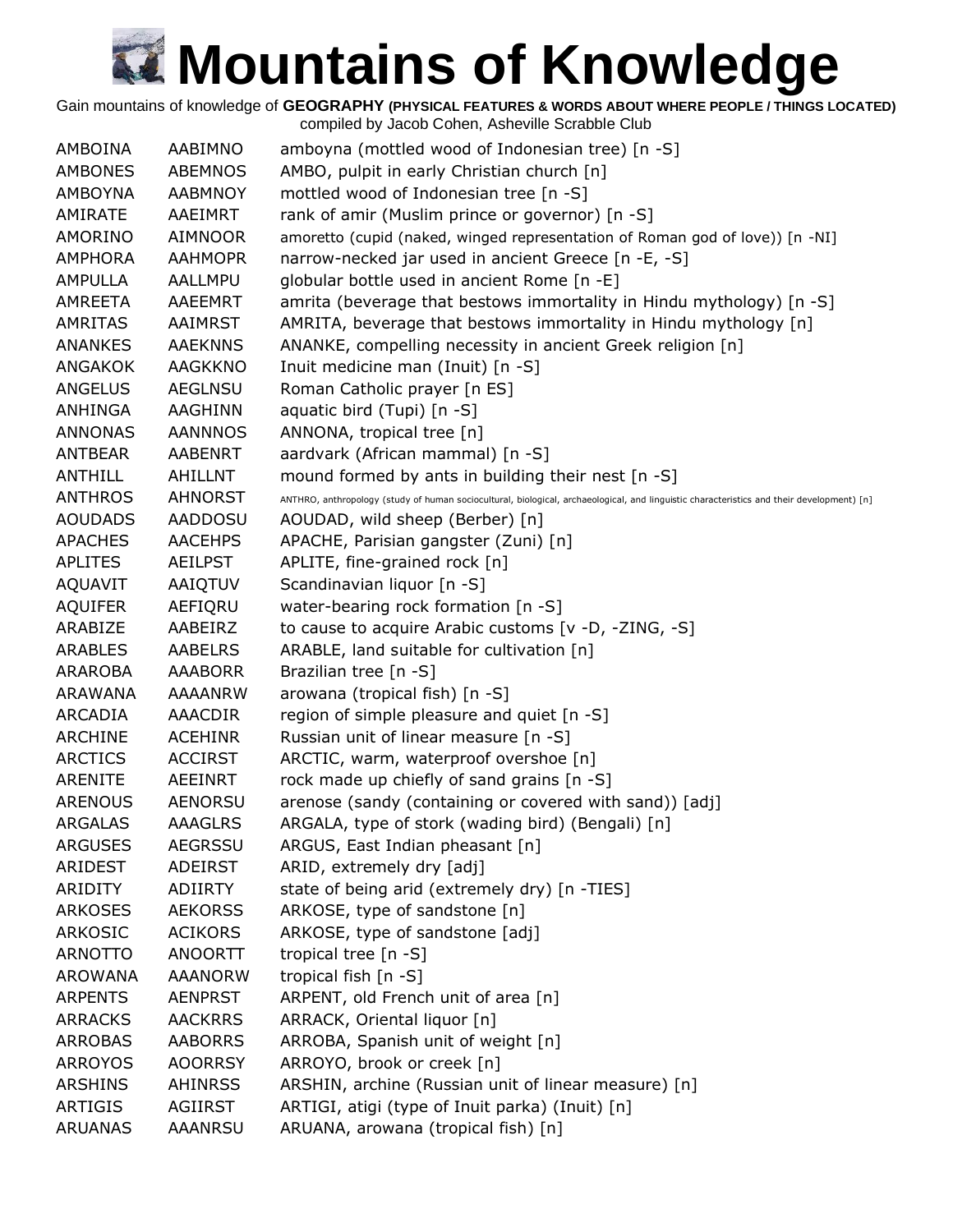Gain mountains of knowledge of **GEOGRAPHY (PHYSICAL FEATURES & WORDS ABOUT WHERE PEOPLE / THINGS LOCATED)**

| <b>ARUGOLA</b> | AAGLORU        | arugula (European annual herb) [n -S]                                                       |
|----------------|----------------|---------------------------------------------------------------------------------------------|
| <b>ARUGULA</b> | AAGLRUU        | European annual herb [n -S]                                                                 |
| <b>ARUSPEX</b> | <b>AEPRSUX</b> | haruspex (soothsayer of ancient Rome) [n -PICES]                                            |
| <b>ASHFALL</b> | <b>AAFHLLS</b> | deposit of volcanic ash [n -S]                                                              |
| <b>ASHRAMA</b> | <b>AAAHMRS</b> | stage of life in Hinduism [n -S]                                                            |
| <b>ASHRAMS</b> | <b>AAHMRSS</b> | ASHRAM, secluded dwelling of Hindu sage [n]                                                 |
| <b>ASIAGOS</b> | AAGIOSS        | ASIAGO, Italian cheese [n]                                                                  |
| ASIAGOS        | <b>AAGIOSS</b> | ASIAGO, Italian cheese [n]                                                                  |
| <b>ASKARIS</b> | <b>AAIKRSS</b> | ASKARI, soldier or police officer of eastern Africa [n]                                     |
| <b>ASKARIS</b> | <b>AAIKRSS</b> | ASKARI, soldier or police officer of eastern Africa [n]                                     |
| <b>ASRAMAS</b> | <b>AAAMRSS</b> | ASRAMA, ashram (secluded dwelling of Hindu sage) [n]                                        |
| <b>ASTANGA</b> | AAAGNST        | ashtanga (type of yoga (Hindu philosophy involving physical and mental disciplines)) [n -S] |
| <b>ASTILBE</b> | ABEILST        | Asian perennial [n -S]                                                                      |
| <b>ATAGHAN</b> | AAAGHNT        | yataghan (Turkish sword) [n -S]                                                             |
| <b>ATALAYA</b> | AAAALTY        | watchtower [n -S]                                                                           |
| <b>ATEMOYA</b> | <b>AAEMOTY</b> | fruit of hybrid tropical tree [n -S]                                                        |
| <b>ATLATLS</b> | AALLSTT        | device for throwing spear or dart (Nahuatl) [n -S]                                          |
| <b>ATRIUMS</b> | AIMRSTU        | ATRIUM, main room of ancient Roman house [n]                                                |
| <b>AUROCHS</b> | <b>ACHORSU</b> | extinct European ox [n -ES]                                                                 |
| <b>AUSTRAL</b> | <b>AALRSTU</b> | former monetary unit of Argentina [n -ES, -S]                                               |
| <b>AUSUBOS</b> | ABOSSUU        | AUSUBO, tropical tree [n]                                                                   |
| <b>AVATARS</b> | <b>AAARSTV</b> | AVATAR, incarnation of Hindu deity [n]                                                      |
| <b>AVOCADO</b> | <b>AACDOOV</b> | edible fruit of tropical tree [n -ES, -S]                                                   |
| <b>AVODIRE</b> | ADEIORV        | African tree [n -S]                                                                         |
| <b>AXOLOTL</b> | <b>ALLOOTX</b> | salamander of Mexico and western United States [n -S]                                       |
| <b>AXSEEDS</b> | <b>ADEESSX</b> | AXSEED, European herb [n]                                                                   |
| <b>AZIMUTH</b> | <b>AHIMTUZ</b> | angle of horizontal deviation [n -S]                                                        |
|                |                | <b>B</b> 7s                                                                                 |
| <b>BAASKAP</b> | <b>AAABKPS</b> | policy of domination by white people in South Africa [n -S]                                 |
| <b>BABACUS</b> | AABBCSU        | BABACU, babassu (palm tree) (Tupi) [n -S]                                                   |
| <b>BABASSU</b> | AABBSSU        | palm tree (Tupi) [n -S]                                                                     |
| <b>BABOOLS</b> | <b>ABBLOOS</b> | BABOOL, babul (North African tree) [n]                                                      |
| <b>BADLAND</b> | <b>AABDDLN</b> | barren, hilly area [n -S]                                                                   |
| <b>BAHADUR</b> | AABDHRU        | Hindu title of respect [n -S]                                                               |
| <b>BAIDARS</b> | AABDIRS        | BAIDAR, bidarka (Inuit canoe) [n]                                                           |
| <b>BAKLAVA</b> | <b>AAABKLV</b> | Turkish pastry [n -S]                                                                       |
| <b>BAKLAWA</b> | <b>AAABKLW</b> | baklava (Turkish pastry) [n -S]                                                             |
| <b>BALAFON</b> | <b>AABFLNO</b> | musical instrument of Africa [n -S]                                                         |
| <b>BALATAS</b> | <b>AAABLST</b> | BALATA, tropical tree (Carib) [n]                                                           |
| <b>BALBOAS</b> | <b>AABBLOS</b> | BALBOA, monetary unit of Panama [n]                                                         |
| <b>BAMBOOS</b> | <b>ABBMOOS</b> | BAMBOO, tropical grass [n]                                                                  |
| <b>BANDURA</b> | AABDNRU        | Ukrainian stringed instrument [n -S]                                                        |
| <b>BANGKOK</b> | <b>ABGKKNO</b> | straw hat $[n -S]$                                                                          |
| <b>BANIANS</b> | <b>AABINNS</b> | BANIAN, Hindu merchant [n]                                                                  |
| <b>BANKSIA</b> | <b>AABIKNS</b> | Australian plant [n -S]                                                                     |
| <b>BANYANS</b> | <b>AABNNSY</b> | BANYAN, East Indian tree [n]                                                                |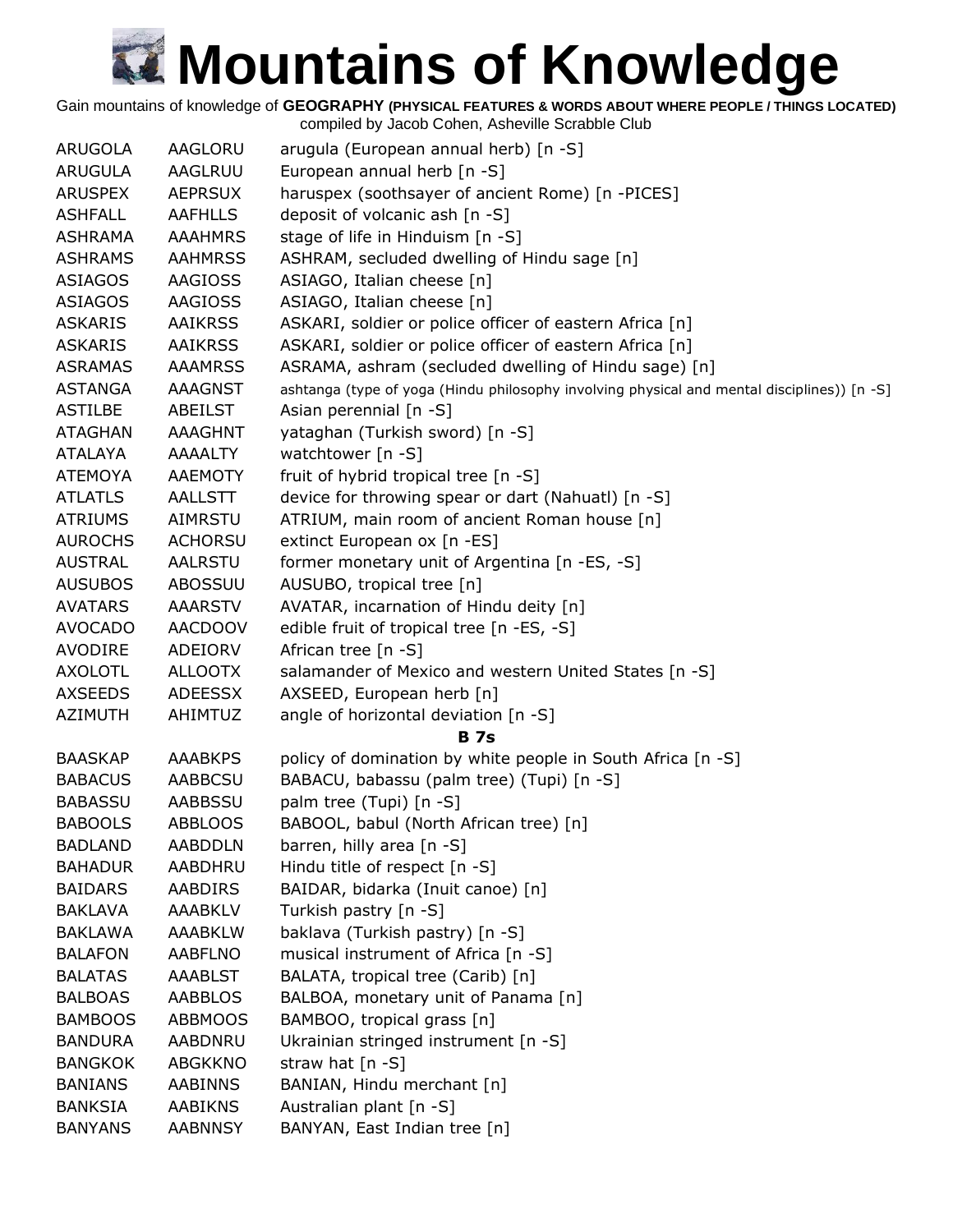Gain mountains of knowledge of **GEOGRAPHY (PHYSICAL FEATURES & WORDS ABOUT WHERE PEOPLE / THINGS LOCATED)**

| <b>BANYANS</b>  | <b>AABNNSY</b> | BANYAN, East Indian tree [n]                                       |
|-----------------|----------------|--------------------------------------------------------------------|
| <b>BANZAIS</b>  | <b>AABINSZ</b> | BANZAI, Japanese battle cry [n]                                    |
| <b>BAOBABS</b>  | <b>AABBBOS</b> | BAOBAB, tropical tree [n]                                          |
| <b>BAPTISM</b>  | ABIMPST        | Christian ceremony [n -S]                                          |
| <b>BARBETS</b>  | ABBERST        | BARBET, tropical bird [n]                                          |
| <b>BARCHAN</b>  | <b>AABCHNR</b> | type of sand dune [n -S]                                           |
| <b>BARRENS</b>  | <b>ABENRRS</b> | BARREN, tract of barren land [n]                                   |
| <b>BARRIOS</b>  | <b>ABIORRS</b> | BARRIO, district [n]                                               |
| <b>BASALTS</b>  | <b>AABLSST</b> | BASALT, volcanic rock [n]                                          |
| <b>BASENJI</b>  | ABEIJNS        | barkless dog (Bantu) [n -S]                                        |
| <b>BASHAWS</b>  | <b>AABHSSW</b> | BASHAW, pasha (former Turkish high official) [n]                   |
| <b>BASILIC</b>  | ABCIILS        | pertaining to basilica (ancient Roman building) [adj]              |
| <b>BASSETS</b>  | <b>ABESSST</b> | BASSET, to outcrop (to protrude above soil) [v]                    |
| <b>BATHYAL</b>  | <b>AABHLTY</b> | pertaining to deep water [adj]                                     |
| <b>BAUBEES</b>  | ABBEESU        | BAUBEE, bawbee (Scottish coin) [n]                                 |
| <b>BAWBEES</b>  | ABBEESW        | BAWBEE, Scottish coin [n]                                          |
| <b>BAYAMOS</b>  | <b>AABMOSY</b> | BAYAMO, strong wind [n]                                            |
| <b>BAYSIDE</b>  | <b>ABDEISY</b> | shore of bay (inlet of sea) [n -S]                                 |
| <b>BEACHED</b>  | <b>ABCDEEH</b> | BEACH, to drive ashore [v]                                         |
| <b>BEACHES</b>  | <b>ABCEEHS</b> | BEACH, to drive ashore [v]                                         |
| <b>BEBEERU</b>  | <b>BBEEERU</b> | tropical tree [n -S]                                               |
| <b>BEDOUIN</b>  | <b>BDEINOU</b> | nomadic Arab [n -S]                                                |
| <b>BEDROCK</b>  | <b>BCDEKOR</b> | rock under soil [n -S]                                             |
| <b>BEDUINS</b>  | <b>BDEINSU</b> | BEDUIN, bedouin (nomadic Arab) [n]                                 |
| <b>BEEDIES</b>  | <b>BDEEEIS</b> | BEEDI, bidi (cigarette of India) [n]                               |
| <b>BEGONIA</b>  | ABEGINO        | tropical herb [n -S]                                               |
| <b>BELTWAY</b>  | <b>ABELTWY</b> | highway around urban area [n -S]                                   |
| <b>BENTHAL</b>  | <b>ABEHLNT</b> | benthic (pertaining to oceanic depths) [adj]                       |
| <b>BENTHIC</b>  | <b>BCEHINT</b> | pertaining to oceanic depths [adj]                                 |
| <b>BEYLICS</b>  | <b>BCEILSY</b> | BEYLIC, domain of bey (Turkish ruler) [n]                          |
| <b>BEYLIKS</b>  | <b>BEIKLSY</b> | BEYLIK, beylic (domain of bey (Turkish ruler)) [n]                 |
| <b>BEZANTS</b>  | <b>ABENSTZ</b> | BEZANT, coin of ancient Rome [n]                                   |
| <b>BEZZANT</b>  | ABENTZZ        | bezant (coin of ancient Rome) [n -S]                               |
| <b>BHAKTIS</b>  | <b>ABHIKST</b> | BHAKTI, selfless devotion to deity in Hinduism [n]                 |
| <b>BHANGRA</b>  | <b>AABGHNR</b> | form of popular Punjabi dance music [n -S]                         |
| <b>BHARALS</b>  | <b>AABHLRS</b> | BHARAL, goatlike Asian mammal [n]                                  |
| <b>BIBIMBAP</b> | ABBBIIMP       | Korean rice dish [n -S]                                            |
| <b>BIDARKA</b>  | AABDIKR        | Inuit canoe [n -S]                                                 |
| <b>BIGOSES</b>  | <b>BEGIOSS</b> | BIGOS, Polish stew [n]                                             |
| <b>BIPOLAR</b>  | <b>ABILOPR</b> | having two poles [adj]                                             |
| <b>BIRIANI</b>  | ABIIINR        | biryani (Indian dish of meat, fish, or vegetables and rice) [n -S] |
| <b>BIRYANI</b>  | ABIINRY        | Indian dish of meat, fish, or vegetables and rice [n -S]           |
| <b>BISTATE</b>  | ABEISTT        | pertaining to two states [adj]                                     |
| <b>BIZONAL</b>  | ABILNOZ        | BIZONE, two combined zones [adj]                                   |
| <b>BIZONES</b>  | <b>BEINOSZ</b> | BIZONE, two combined zones [n]                                     |
| <b>BOCCIAS</b>  | <b>ABCCIOS</b> | BOCCIA, boccie (Italian bowling game) [n]                          |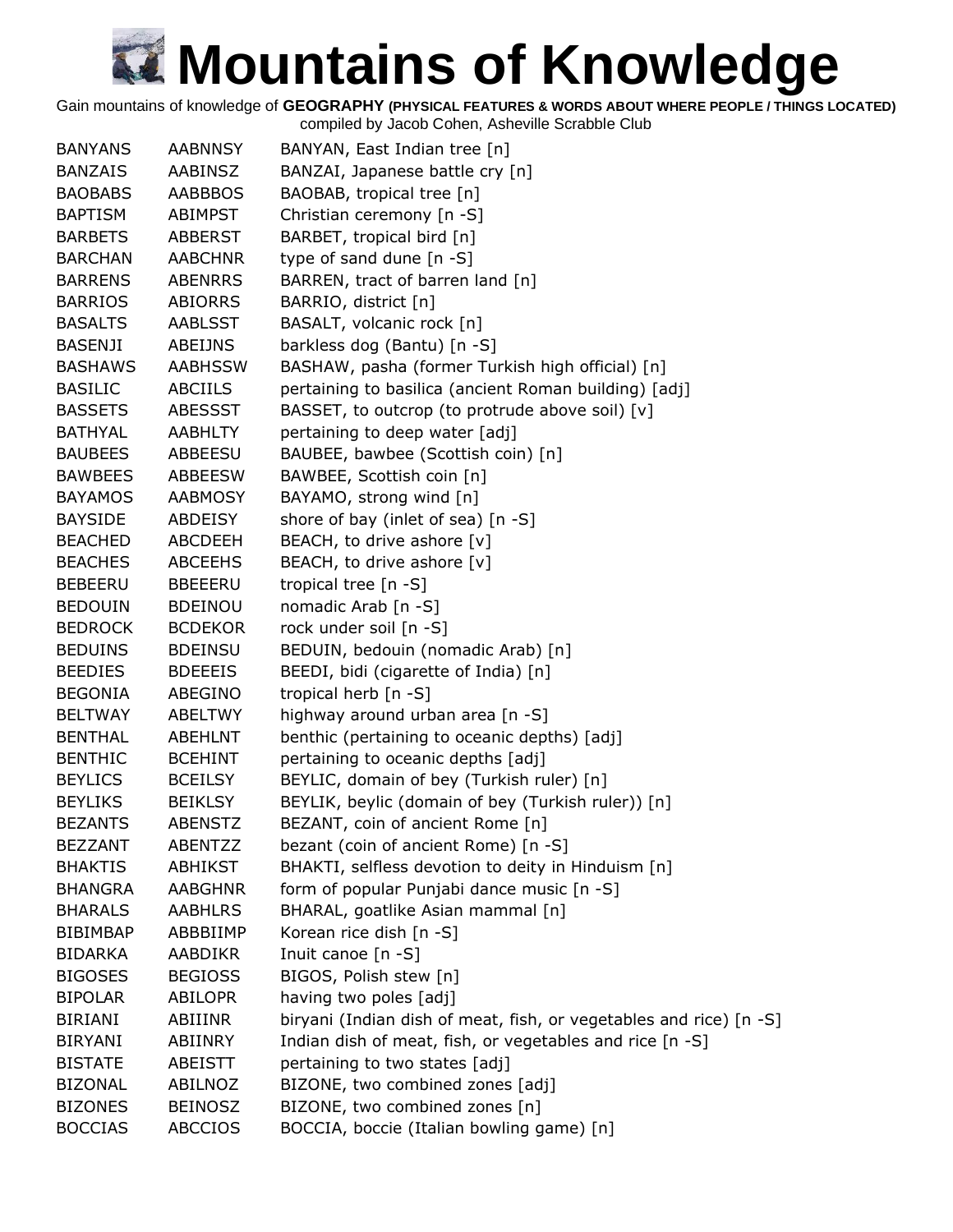Gain mountains of knowledge of **GEOGRAPHY (PHYSICAL FEATURES & WORDS ABOUT WHERE PEOPLE / THINGS LOCATED)**

| <b>BOCCIES</b> | <b>BCCEIOS</b> | BOCCIE, Italian bowling game [n]                                                     |
|----------------|----------------|--------------------------------------------------------------------------------------|
| <b>BODHRAN</b> | <b>ABDHNOR</b> | Irish drum [n -S]                                                                    |
| <b>BOGGIER</b> | <b>BEGGIOR</b> | BOGGY, marshy (resembling marsh (tract of low, wet land)) [adj]                      |
| <b>BOGGISH</b> | <b>BGGHIOS</b> | boggy (marshy (resembling marsh (tract of low, wet land))) [adj]                     |
| <b>BOGHOLE</b> | <b>BEGHLOO</b> | natural hole in ground with swampy bottom [n -S]                                     |
| <b>BOGLAND</b> | <b>ABDGLNO</b> | area of boggy land [n -S]                                                            |
| <b>BOLEROS</b> | <b>BELOORS</b> | BOLERO, Spanish dance [n]                                                            |
| <b>BOLIVIA</b> | ABIILOV        | soft fabric [n -S]                                                                   |
| <b>BOLSONS</b> | <b>BLNOOSS</b> | BOLSON, flat arid valley [n]                                                         |
| <b>BOMBORA</b> | <b>ABBMOOR</b> | sea area over ridge of rock [n -S]                                                   |
| <b>BONOBOS</b> | <b>BBNOOOS</b> | BONOBO, anthropoid ape (Democratic Republic of Congo) [n]                            |
| <b>BOONIES</b> | <b>BEINOOS</b> | backwoods area [n BOONIES]                                                           |
| <b>BOREENS</b> | <b>BEENORS</b> | BOREEN, lane in Ireland [n]                                                          |
| <b>BOREENS</b> | <b>BEENORS</b> | BOREEN, lane in Ireland [n]                                                          |
| <b>BORONIA</b> | ABINOOR        | Australian shrub [n -S]                                                              |
| <b>BORZOIS</b> | <b>BIOORSZ</b> | BORZOI, Russian hound [n]                                                            |
| <b>BOTHIES</b> | <b>BEHIOST</b> | BOTHIE, bothy (hut in Scotland) [n] / BOTHY [n]                                      |
| <b>BOUDINS</b> | <b>BDINOSU</b> | BOUDIN, spicy Cajun sausage [n]                                                      |
| <b>BOURNES</b> | <b>BENORSU</b> | BOURNE, bourn (stream) [n]                                                           |
| <b>BOURREE</b> | <b>BEEORRU</b> | old French dance [n -S]                                                              |
| <b>BOWHEAD</b> | <b>ABDEHOW</b> | arctic whale $[n -S]$                                                                |
| <b>BOWLDER</b> | <b>BDELORW</b> | boulder [n -S]                                                                       |
| <b>BOYARDS</b> | <b>ABDORSY</b> | BOYARD, boyar (former Russian aristocrat) [n]                                        |
| <b>BRACERO</b> | <b>ABCEORR</b> | Mexican laborer [n -S]                                                               |
| <b>BRAHMAN</b> | <b>AABHMNR</b> | member of highest Hindu caste [n -S]                                                 |
| <b>BRECCIA</b> | <b>ABCCEIR</b> | type of rock [n -S]                                                                  |
| <b>BRINIES</b> | <b>BEIINRS</b> | BRINY, sea (ocean (vast body of salt water that covers most of earth's surface)) [n] |
| <b>BRISSES</b> | <b>BEIRSSS</b> | BRISS, bris (Jewish circumcision rite) [n]                                           |
| <b>BROGUES</b> | <b>BEGORSU</b> | BROGUE, Irish accent [n]                                                             |
| <b>BROLGAS</b> | <b>ABGLORS</b> | BROLGA, large Australian bird [n]                                                    |
| <b>BUBBIES</b> | <b>BBBEISU</b> | BUBBIE, bubbe (Jewish grandmother) [n]                                               |
| <b>BUBINGA</b> | ABBGINU        | African tree [n -S]                                                                  |
| <b>BUDDHAS</b> | <b>ABDDHSU</b> | BUDDHA, person who has attained Buddhahood [n]                                       |
| <b>BUGSHAS</b> | ABGHSSU        | BUGSHA, buqsha (monetary unit of Yemen) [n]                                          |
| <b>BUMMALO</b> | ABLMMOU        | small Asian fish [n -S]                                                              |
| <b>BUNRAKU</b> | <b>ABKNRUU</b> | Japanese puppet show [n -S]                                                          |
| <b>BUNYIPS</b> | <b>BINPSUY</b> | BUNYIP, fabulous monster of swamps (Wemba-Wemba) [n]                                 |
| <b>BUQSHAS</b> | ABHQSSU        | BUQSHA, monetary unit of Yemen [n]                                                   |
| <b>BURGHAL</b> | ABGHLRU        | BURGH, Scottish borough [adj]                                                        |
| <b>BURKHAS</b> | <b>ABHKRSU</b> | BURKHA, burka (long loose outer garment worn by some Muslim women) [n]               |
| <b>BURNIES</b> | <b>BEINRSU</b> | BURNIE, brooklet (small brook or creek) [n]                                          |
| <b>BUSHLOT</b> | <b>BHLOSTU</b> | woodlot (area restricted to growing of forest trees) [n -S]                          |
| <b>BUSHPIG</b> | <b>BGHIPSU</b> | wild African pig [n -S]                                                              |
| <b>BUSTEES</b> | <b>BEESSTU</b> | BUSTEE, slum in India [n]                                                            |
| <b>BUSTEES</b> | <b>BEESSTU</b> | BUSTEE, slum in India [n]                                                            |
| <b>BUSTICS</b> | <b>BCISSTU</b> | BUSTIC, tropical tree [n]                                                            |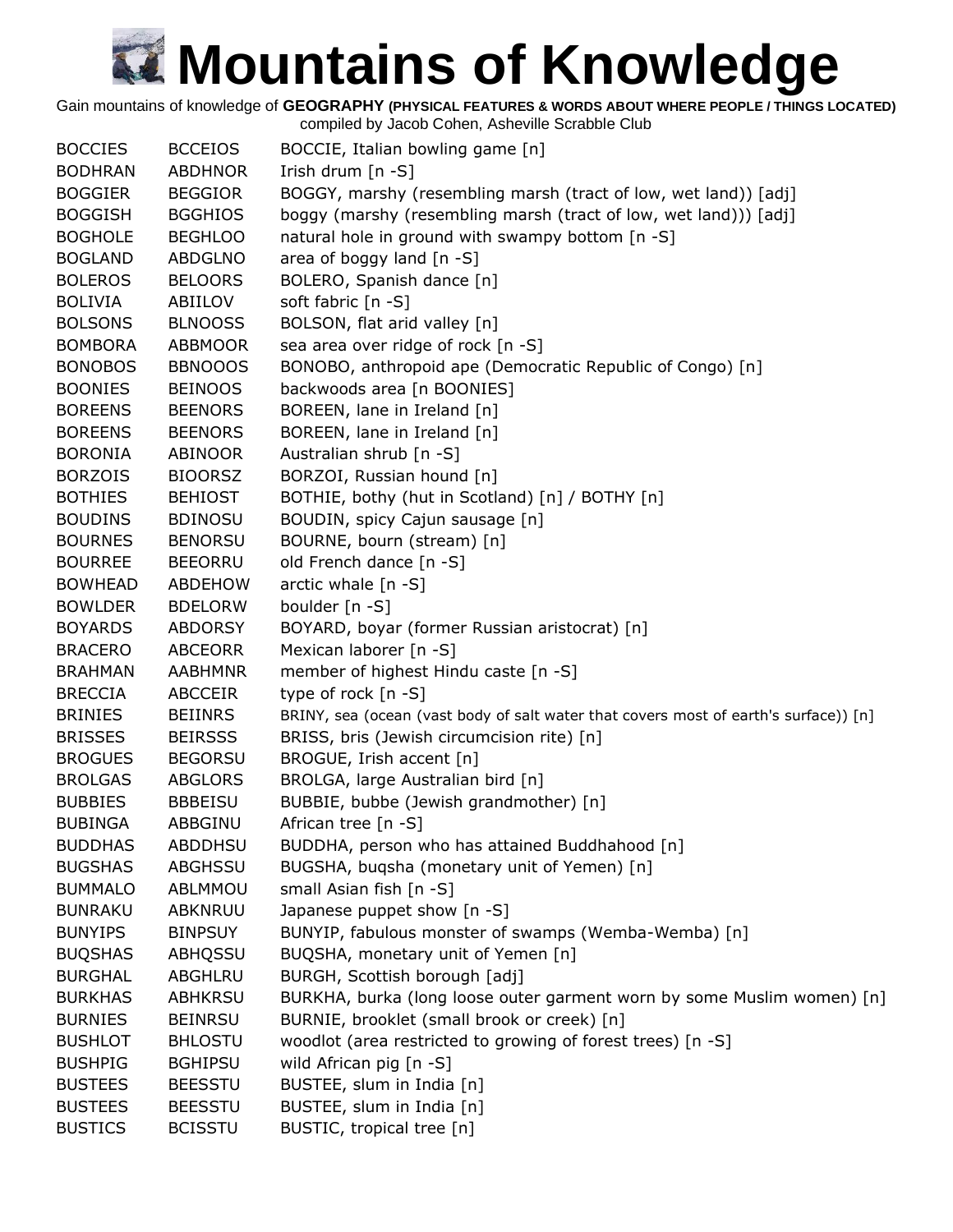Gain mountains of knowledge of **GEOGRAPHY (PHYSICAL FEATURES & WORDS ABOUT WHERE PEOPLE / THINGS LOCATED)**

| <b>BYZANTS</b> | <b>ABNSTYZ</b> | BYZANT, bezant (coin of ancient Rome) [n]                     |
|----------------|----------------|---------------------------------------------------------------|
|                |                | C <sub>7s</sub>                                               |
| <b>CACHACA</b> | AAACCCH        | Brazilian liquor [n -S]                                       |
| CACIQUE        | ACCEIQU        | tropical oriole [n -S]                                        |
| <b>CAIMANS</b> | <b>AACIMNS</b> | CAIMAN, tropical reptile [n]                                  |
| CAIRNED        | <b>ACDEINR</b> | CAIRN, mound of stones set up as memorial [adj]               |
| <b>CAJAPUT</b> | <b>AACJPTU</b> | cajeput (Australian tree) [n -S]                              |
| <b>CAJEPUT</b> | <b>ACEJPTU</b> | Australian tree [n -S]                                        |
| <b>CAJONES</b> | <b>ACEJNOS</b> | CAJON, steep-sided canyon [n]                                 |
| <b>CAJUPUT</b> | <b>ACJPTUU</b> | cajeput (Australian tree) [n -S]                              |
| <b>CALDERA</b> | <b>AACDELR</b> | large crater [n -S]                                           |
| <b>CALENDS</b> | <b>ACDELNS</b> | first day of Roman month [n CALENDS]                          |
| <b>CALIPHS</b> | <b>ACHILPS</b> | CALIPH, Muslim leader [n]                                     |
| CAMELIA        | AACEILM        | camellia (tropical shrub) [n -S]                              |
| <b>CAMORRA</b> | <b>AACMORR</b> | unscrupulous secret society [n -S]                            |
| <b>CAMPONG</b> | <b>ACGMNOP</b> | kampong (small village (small community in rural area) [n -S] |
| <b>CAMWOOD</b> | <b>ACDMOOW</b> | African hardwood tree [n -S]                                  |
| CANALED        | <b>AACDELN</b> | CANAL, to dig artificial waterway through [v]                 |
| <b>CANGUES</b> | <b>ACEGNSU</b> | CANGUE, ancient Chinese punishing device [n]                  |
| <b>CANOPIC</b> | <b>ACCINOP</b> | pertaining to Egyptian jar [adj]                              |
| <b>CANTALA</b> | <b>AAACLNT</b> | tropical plant [n -S]                                         |
| <b>CANTALA</b> | <b>AAACLNT</b> | tropical plant [n -S]                                         |
| <b>CANTALS</b> | <b>AACLNST</b> | CANTAL, hard cheese of France [n]                             |
| <b>CANTONS</b> | <b>ACNNOST</b> | CANTON, to divide into cantons (districts) [v]                |
| <b>CANYONS</b> | <b>ACNNOSY</b> | CANYON, deep valley with steep sides [n]                      |
| <b>CAPROCK</b> | <b>ACCKOPR</b> | overlying rock layer [n -]                                    |
| CARACAL        | <b>AAACCLR</b> | African lynx [n -S]                                           |
| <b>CARACUL</b> | <b>AACCLRU</b> | karakul (Asian sheep) [n -S]                                  |
| <b>CARATES</b> | <b>AACERST</b> | CARATE, tropical skin disease [n]                             |
| CARIOCA        | AACCIOR        | South American dance [n -S]                                   |
| <b>CASAVAS</b> | <b>AAACSSV</b> | CASAVA, cassava (tropical plant) [n]                          |
| <b>CASBAHS</b> | <b>AABCHSS</b> | CASBAH, old section of North African city [n]                 |
| <b>CASCADE</b> | <b>AACCDES</b> | to fall like waterfall [v -D, -DING, -S]                      |
| <b>CASSATA</b> | <b>AAACSST</b> | Italian ice cream [n -S]                                      |
| <b>CASSAVA</b> | <b>AAACSSV</b> | tropical plant [n -S]                                         |
| <b>CATJANG</b> | AACGJNT        | African shrub [n -S]                                          |
| <b>CATTIES</b> | <b>ACEISTT</b> | CATTIE, Asian unit of weight [n]                              |
| <b>CAVEMAN</b> | <b>AACEMNV</b> | cave dweller [n -MEN]                                         |
| <b>CAVERNS</b> | <b>ACENRSV</b> | CAVERN, to hollow out [v]                                     |
| <b>CAVINGS</b> | <b>ACGINSV</b> | CAVING, sport of exploring caves [n]                          |
| <b>CAYMANS</b> | <b>AACMNSY</b> | CAYMAN, caiman (tropical reptile) [n]                         |
| <b>CAYUSES</b> | <b>ACESSUY</b> | CAYUSE, Indian pony [n]                                       |
| CAZIQUE        | ACEIQUZ        | cacique (tropical oriole) [n -S]                              |
| <b>CEDULAS</b> | <b>ACDELSU</b> | CEDULA, Philippine tax [n]                                    |
| <b>CEILIDH</b> | CDEHIIL        | Irish or Scottish party [n -S]                                |
| <b>CENTARE</b> | <b>ACEENRT</b> | measure of land area [n -S]                                   |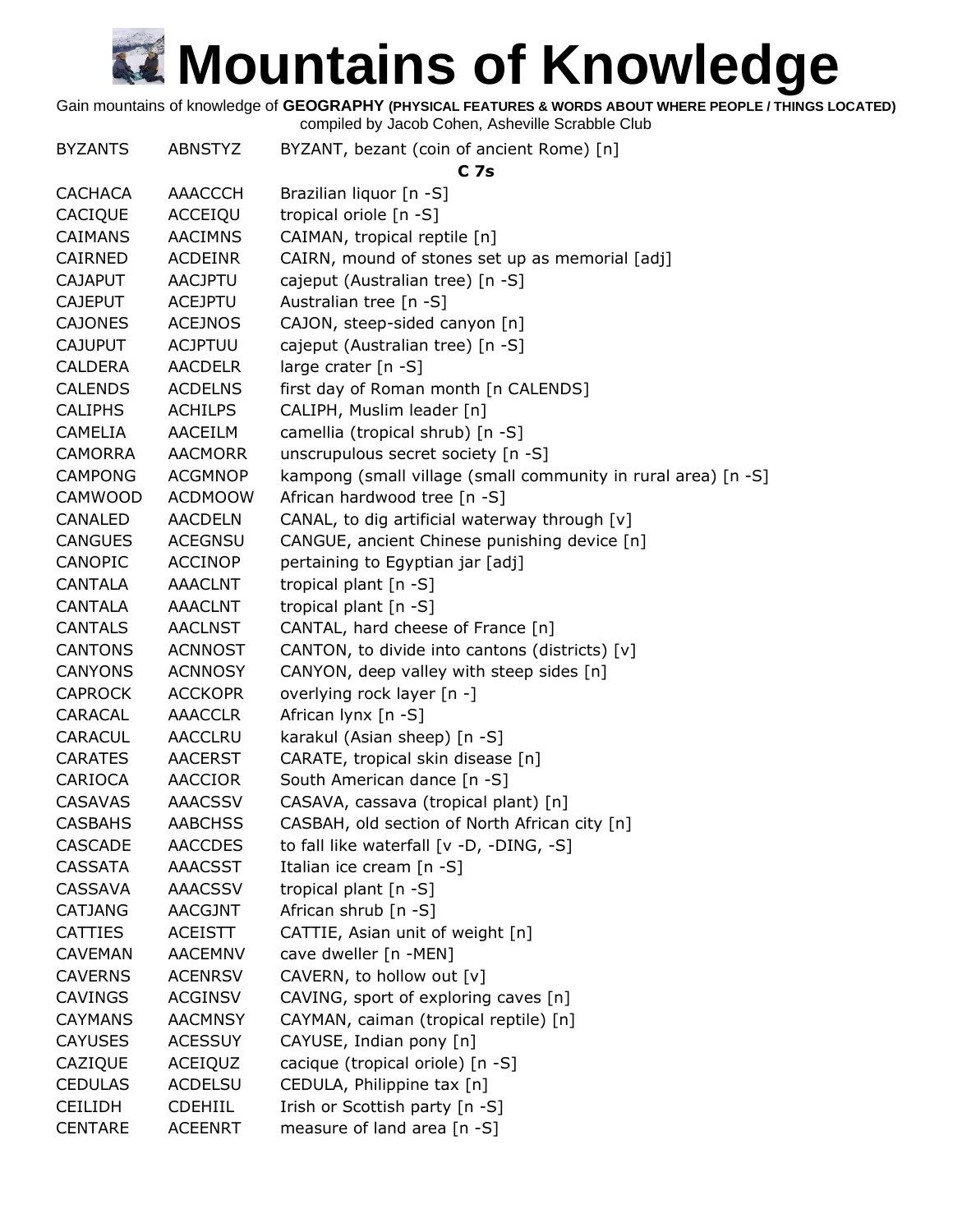Gain mountains of knowledge of **GEOGRAPHY (PHYSICAL FEATURES & WORDS ABOUT WHERE PEOPLE / THINGS LOCATED)**

| <b>CENTAVO</b> | <b>ACENOTV</b> | coin of various Spanish-American nations [n -S]                            |
|----------------|----------------|----------------------------------------------------------------------------|
| <b>CHAEBOL</b> | ABCEHLO        | group of businesses in Korea owned by one family [n -S]                    |
| <b>CHAINER</b> | <b>ACEHINR</b> | chainman (surveyor's assistant who uses measuring chain) [n -S]            |
| <b>CHALETS</b> | <b>ACEHLST</b> | CHALET, Swiss cottage [n]                                                  |
| <b>CHALUTZ</b> | <b>ACHLTUZ</b> | halutz (Israeli farmer) [n -IM]                                            |
| <b>CHAMPAC</b> | <b>AACCHMP</b> | champak (East Indian tree) [n -S]                                          |
| <b>CHAMPAK</b> | <b>AACHKMP</b> | East Indian tree [n -S]                                                    |
| <b>CHANNEL</b> | <b>ACEHLNN</b> | to direct along some desired course [v -ED, -ING, -S or -LLED, -LLING, -S] |
| CHANOYU        | <b>ACHNOUY</b> | Japanese tea ritual [n -S]                                                 |
| <b>CHAPATI</b> | <b>AACHIPT</b> | unleavened bread of India [n -S]                                           |
| <b>CHAPPAL</b> | <b>AACHLPP</b> | sandal worn in India [n -S]                                                |
| <b>CHARPAI</b> | <b>AACHIPR</b> | charpoy (bed used in India) [n -S]                                         |
| <b>CHARPOY</b> | <b>ACHOPRY</b> | bed used in India [n -S]                                                   |
| <b>CHARTED</b> | <b>ACDEHRT</b> | CHART, to map out [v]                                                      |
| <b>CHASMAL</b> | <b>AACHLMS</b> | CHASM, deep cleft in earth [adj]                                           |
| <b>CHASMED</b> | <b>ACDEHMS</b> | CHASM, deep cleft in earth [adj]                                           |
| <b>CHASMIC</b> | <b>ACCHIMS</b> | CHASM, deep cleft in earth [adj]                                           |
| <b>CHAYOTE</b> | <b>ACEHOTY</b> | tropical vine [n -S]                                                       |
| <b>CHEBECS</b> | <b>BCCEEHS</b> | CHEBEC, small bird (Agawam) [n]                                            |
| <b>CHEDERS</b> | <b>CDEEHRS</b> | CHEDER, heder (Jewish school) [n]                                          |
| <b>CHEGOES</b> | <b>CEEGHOS</b> | CHEGOE, chigoe (tropical flea) [n]                                         |
| <b>CHETRUM</b> | <b>CEHMRTU</b> | monetary unit of Bhutan [n -S, CHHERTUM]                                   |
| <b>CHIBOUK</b> | <b>BCHIKOU</b> | Turkish tobacco pipe [n -S]                                                |
| CHICANO        | <b>ACCHINO</b> | American of Mexican descent [n -S]                                         |
| <b>CHICKEE</b> | <b>CCEEHIK</b> | stilt house of Seminole Indians [n -S]                                     |
| <b>CHIGOES</b> | <b>CEGHIOS</b> | CHIGOE, tropical flea [n]                                                  |
| <b>CHITALS</b> | <b>ACHILST</b> | CHITAL, Asian deer [n]                                                     |
| <b>CHITONS</b> | <b>CHINOST</b> | CHITON, tunic worn in ancient Greece [n]                                   |
| <b>CHLAMYS</b> | <b>ACHLMSY</b> | garment worn in ancient Greece [n -YDES, -ES]                              |
| <b>CHOLENT</b> | <b>CEHLNOT</b> | traditional Jewish stew [n -S]                                             |
| <b>CHORTEN</b> | <b>CEHNORT</b> | Tibetan shrine $[n -S]$                                                    |
| <b>CHRISMA</b> | <b>ACHIMRS</b> | CHRISMON, Christian monogram [n]                                           |
| <b>CHUNNEL</b> | CEHLNNU        | tunnel under English Channel [n -S]                                        |
| <b>CHUPPAH</b> | <b>ACHHPPU</b> | canopy used at Jewish wedding [n -S, -PPOT]                                |
| <b>CHUPPAS</b> | <b>ACHPPSU</b> | CHUPPA, chuppah (canopy used at Jewish wedding) [n]                        |
| <b>CHURROS</b> | <b>CHORRSU</b> | CHURRO, Spanish and Mexican pastry [n]                                     |
| <b>CICHLID</b> | <b>CCDHIIL</b> | tropical fish [n -AE, -S]                                                  |
| <b>CIRQUES</b> | <b>CEIQRSU</b> | CIRQUE, deep, steep-walled basin on mountain [n]                           |
| <b>CITRUSY</b> | <b>CIRSTUY</b> | CITRUS, any of genus of tropical, fruit-bearing trees [adj]                |
| <b>CLACHAN</b> | <b>AACCHLN</b> | hamlet (small town (center of population smaller than city)) [n -S]        |
| <b>CLASTIC</b> | <b>ACCILST</b> | rock made up of other rocks [n -S]                                         |
| <b>CLAYPAN</b> | <b>AACLNPY</b> | shallow natural depression [n -S]                                          |
| <b>CLEOMES</b> | <b>CEELMOS</b> | CLEOME, tropical plant [n]                                                 |
| <b>CLOUGHS</b> | <b>CGHLOSU</b> | CLOUGH, ravine (narrow, steep-sided valley) [n]                            |
| <b>COASTAL</b> | <b>AACLOST</b> | pertaining to or located near seashore [adj]                               |
| COCOYAM        | <b>ACCMOOY</b> | tropical plant having edible rootstocks [n -S]                             |
|                |                |                                                                            |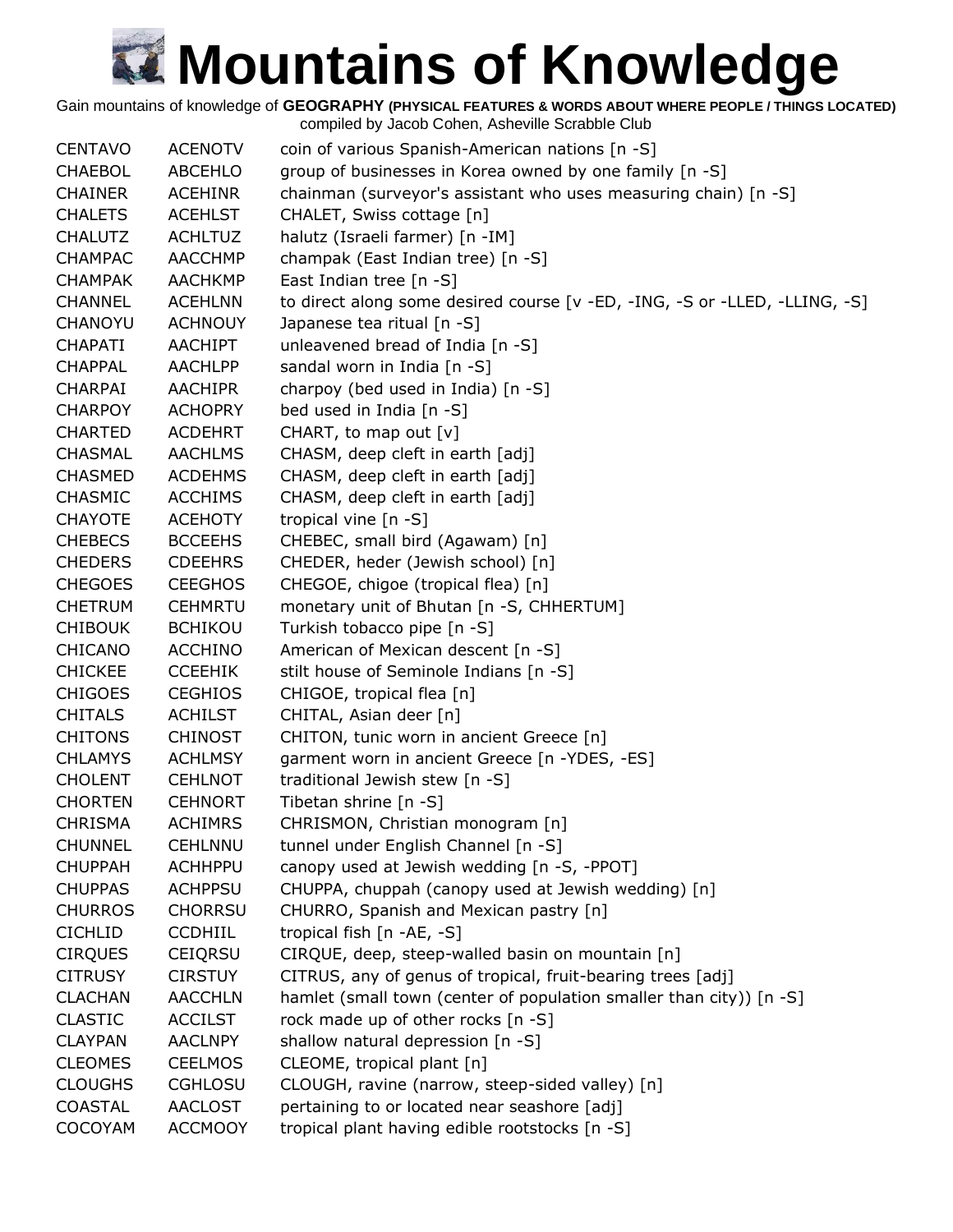Gain mountains of knowledge of **GEOGRAPHY (PHYSICAL FEATURES & WORDS ABOUT WHERE PEOPLE / THINGS LOCATED)**

| <b>COGWAYS</b> | <b>ACGOSWY</b> | COGWAY, railway operating on steep slopes [n]             |
|----------------|----------------|-----------------------------------------------------------|
| <b>COLLEEN</b> | <b>CEELLNO</b> | Irish girl [n -S]                                         |
| <b>COLOBUS</b> | <b>BCLOOSU</b> | large African monkey [n -BI, -ES]                         |
| <b>COLONES</b> | <b>CELNOOS</b> | COLON, monetary unit of Costa Rica [n] / COLONE [n]       |
| <b>COMATIK</b> | <b>ACIKMOT</b> | komatik (Inuit sledge) (Inuit) [n -S]                     |
| <b>COMITIA</b> | <b>ACIIMOT</b> | public assembly in ancient Rome [n COMITIA]               |
| <b>COMMONS</b> | <b>CMMNOOS</b> | COMMON, tract of publicly used land [n]                   |
| <b>CONDORS</b> | <b>CDNOORS</b> | CONDOR, coin of Chile [n]                                 |
| <b>CONDUIT</b> | <b>CDINOTU</b> | channel or pipe for conveying fluids [n -S]               |
| <b>CONFLUX</b> | <b>CFLNOUX</b> | flowing together of streams [n -ES]                       |
| <b>CONGAED</b> | <b>ACDEGNO</b> | CONGA, to perform conga (Latin-American dance) [v]        |
| <b>CONGOES</b> | <b>CEGNOOS</b> | CONGO, eellike amphibian [n]                              |
| <b>CONGOUS</b> | <b>CGNOOSU</b> | CONGOU, Chinese tea [n]                                   |
| <b>CONKERS</b> | <b>CEKNORS</b> | CONKER, chestnut used in British game [n]                 |
| <b>CONTRAS</b> | <b>ACNORST</b> | CONTRA, Nicaraguan revolutionary [n]                      |
| <b>CONURES</b> | <b>CENORSU</b> | CONURE, tropical American parakeet [n]                    |
| <b>COOMBES</b> | <b>BCEMOOS</b> | COOMBE, combe (narrow valley) [n]                         |
| <b>COONTIE</b> | <b>CEINOOT</b> | tropical plant (Florida Creek) [n -S]                     |
| <b>COPECKS</b> | <b>CCEKOPS</b> | COPECK, kopeck (Russian coin) [n]                         |
| <b>CORDOBA</b> | <b>ABCDOOR</b> | monetary unit of Nicaragua [n -S]                         |
| <b>COROZOS</b> | <b>COOORSZ</b> | COROZO, tropical palm tree [n]                            |
| <b>CORRIES</b> | <b>CEIORRS</b> | CORRIE, cirque (deep, steep-walled basin on mountain) [n] |
| <b>CORSACS</b> | <b>ACCORSS</b> | CORSAC, Asian fox [n]                                     |
| <b>COSSACK</b> | <b>ACCKOSS</b> | Russian cavalryman [n -S]                                 |
| <b>COTEAUS</b> | <b>ACEOSTU</b> | COTEAU, higher ground of region [n]                       |
| <b>COTEAUX</b> | <b>ACEOTUX</b> | COTEAU, higher ground of region [n]                       |
| <b>COTHURN</b> | <b>CHNORTU</b> | buskin worn by ancient Roman actors [n -S]                |
| COTIDAL        | <b>ACDILOT</b> | indicating coincidence of tides [adj]                     |
| <b>COTINGA</b> | <b>ACGINOT</b> | tropical bird [n -S]                                      |
| <b>COULEES</b> | <b>CEELOSU</b> | COULEE, small ravine (narrow, steep-sided valley) [n]     |
| <b>COULOIR</b> | <b>CILOORU</b> | deep gorge or gully [n -S]                                |
| <b>COUNTRY</b> | <b>CNORTUY</b> | territory of nation [n -RIES]                             |
| <b>COWAGES</b> | <b>ACEGOSW</b> | COWAGE, tropical vine [n]                                 |
| <b>COWHAGE</b> | <b>ACEGHOW</b> | cowage (tropical vine) [n -S]                             |
| <b>CRAGGED</b> | <b>ACDEGGR</b> | CRAG, large jagged rock [adj]                             |
| <b>CRANNOG</b> | <b>ACGNNOR</b> | artificial island [n -S]                                  |
| <b>CRATERS</b> | <b>ACERRST</b> | CRATER, to form cavities in surface [v]                   |
| <b>CREOLES</b> | <b>CEELORS</b> | CREOLE, type of mixed language [n]                        |
| <b>CRIMMER</b> | <b>CEIMMRR</b> | krimmer (kind of fur) [n -S]                              |
| <b>CRINUMS</b> | <b>CIMNRSU</b> | CRINUM, tropical herb [n]                                 |
| CRIOLLO        | <b>CILLOOR</b> | person of Spanish ancestry [n -S]                         |
| <b>CROTONS</b> | <b>CNOORST</b> | CROTON, tropical plant [n]                                |
| CRUCIAN        | <b>ACCINRU</b> | European fish [n -S]                                      |
| <b>CRUSADO</b> | <b>ACDORSU</b> | old Portuguese coin [n -ES, -S]                           |
| <b>CRUZADO</b> | <b>ACDORUZ</b> | crusado (old Portuguese coin) [n -ES, -S]                 |
| <b>CSARDAS</b> | <b>AACDRSS</b> | czardas (Hungarian dance) [n -ES]                         |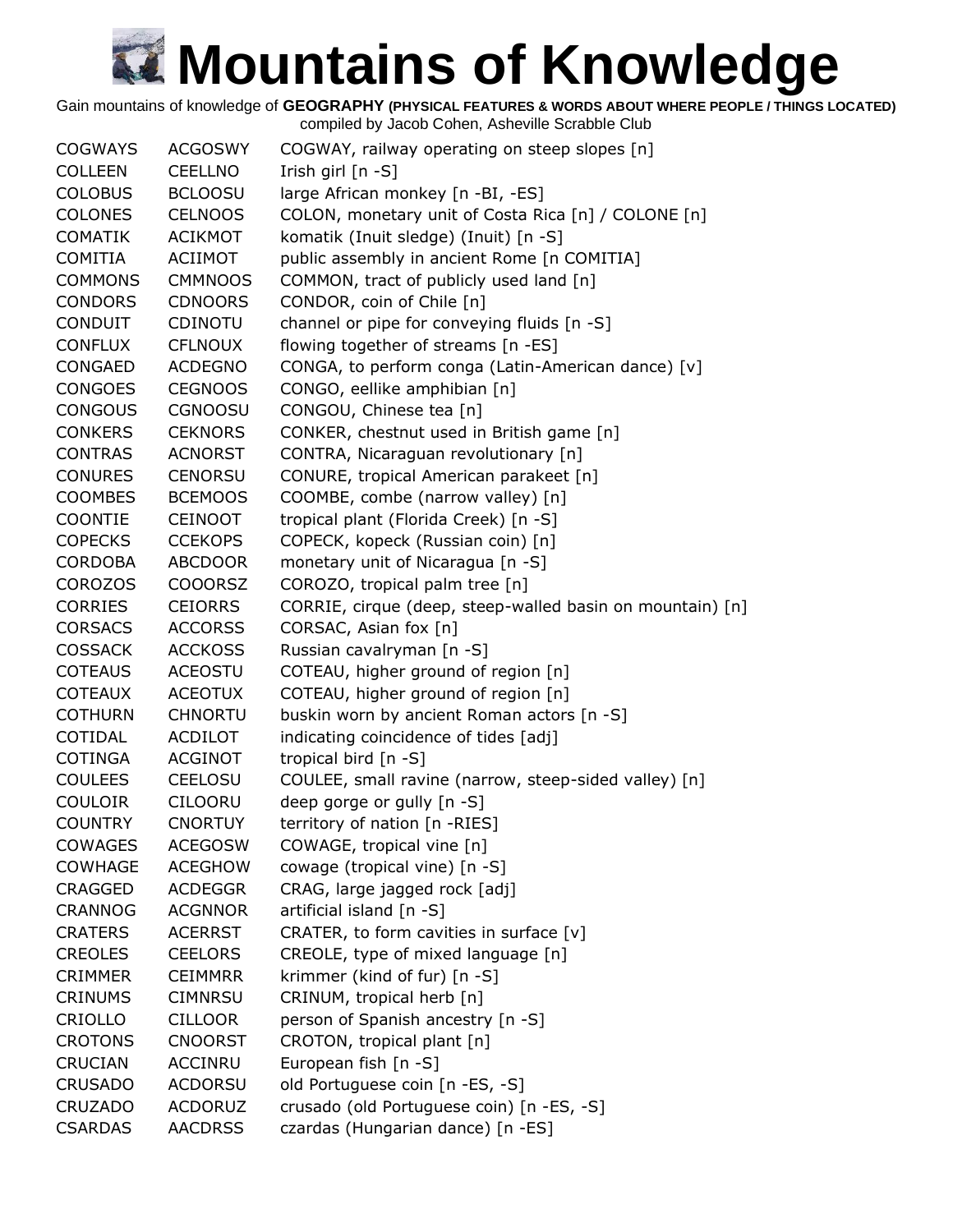Gain mountains of knowledge of **GEOGRAPHY (PHYSICAL FEATURES & WORDS ABOUT WHERE PEOPLE / THINGS LOCATED)**

| <b>CUATROS</b> | <b>ACORSTU</b> | CUATRO, small guitar of Latin America [n]                       |
|----------------|----------------|-----------------------------------------------------------------|
| <b>CUESTAS</b> | <b>ACESSTU</b> | CUESTA, type of land elevation [n]                              |
| <b>CULTURE</b> | <b>CELRTUU</b> | to make fit for raising crops $[v -D, -RING, -S]$               |
| <b>CULVERT</b> | <b>CELRTUV</b> | to channel stream through conduit [v -ED, -ING, -S]             |
| <b>CUMBIAS</b> | <b>ABCIMSU</b> | CUMBIA, Latin-American dance [n]                                |
| <b>CURARAS</b> | <b>AACRRSU</b> | CURARA, curare (arrow poison) (Carib) [n]                       |
| <b>CURARES</b> | <b>ACERRSU</b> | CURARE, arrow poison (Carib) [n]                                |
| <b>CURARIS</b> | <b>ACIRRSU</b> | CURARI, curare (arrow poison) (Carib) [n]                       |
| <b>CURCUMA</b> | <b>ACCMRUU</b> | tropical plant [n -S]                                           |
| <b>CUTBANK</b> | <b>ABCKNTU</b> | steep stream bank [n -S]                                        |
| <b>CUTOVER</b> | <b>CEORTUV</b> | land cleared of trees [n -S]                                    |
| <b>CYCASES</b> | <b>ACCESSY</b> | CYCAS, tropical plant [n]                                       |
| <b>CZARDAS</b> | <b>AACDRSZ</b> | Hungarian dance [n -ES]                                         |
|                |                | <b>D</b> 7s                                                     |
| <b>DACITES</b> | <b>ACDEIST</b> | DACITE, light gray rock [n]                                     |
| <b>DACOITS</b> | <b>ACDIOST</b> | DACOIT, bandit in India [n]                                     |
| <b>DACOITY</b> | <b>ACDIOTY</b> | robbery by dacoits (bandit in India) [n -TIES]                  |
| <b>DAGOBAS</b> | <b>AABDGOS</b> | DAGOBA, Buddhist shrine [n]                                     |
| <b>DAIKONS</b> | <b>ADIKNOS</b> | DAIKON, Japanese radish [n]                                     |
| <b>DAIMIOS</b> | ADIIMOS        | DAIMIO, former Japanese nobleman [n]                            |
| <b>DAIMYOS</b> | <b>ADIMOSY</b> | DAIMYO, daimio (former Japanese nobleman) [n]                   |
|                |                |                                                                 |
| <b>DAKOITS</b> | <b>ADIKOST</b> | DAKOIT, dacoit (bandit in India) [n]                            |
| <b>DALASIS</b> | <b>AADILSS</b> | DALASI, unit of Gambian currency [n]                            |
| DAMIANA        | AAADIMN        | tropical American shrub [n -S]                                  |
| <b>DAMMING</b> | <b>ADGIMMN</b> | DAM, to build barrier to obstruct flow of water [v]             |
| <b>DARBARS</b> | <b>AABDRRS</b> | DARBAR, durbar (court of native ruler in India) [n]             |
| <b>DARSHAN</b> | <b>AADHNRS</b> | Hindu blessing [n -S]                                           |
| <b>DASHEEN</b> | <b>ADEEHNS</b> | tropical plant (West Indian) [n -S]                             |
| DASHIKI        | <b>ADHIIKS</b> | African tunic (Yoruba or Hausa) [n -S]                          |
| <b>DATCHAS</b> | <b>AACDHST</b> | DATCHA, dacha (Russian cottage) [n]                             |
| <b>DAUPHIN</b> | ADHINPU        | eldest son of French king [n -S]                                |
| <b>DAVENED</b> | <b>ADDEENV</b> | DAVEN, to utter Jewish prayers [v]                              |
| <b>DEEWANS</b> | <b>ADEENSW</b> | DEEWAN, dewan (official in India) [n]                           |
| <b>DEGAMES</b> | ADEEGMS        | DEGAME, tropical tree [n]                                       |
| <b>DEGAMIS</b> | ADEGIMS        | DEGAMI, degame (tropical tree) [n]                              |
| <b>DELTAIC</b> | <b>ACDEILT</b> | DELTA, alluvial deposit at mouth of river [adj]                 |
| <b>DELUGED</b> | <b>DDEEGLU</b> | DELUGE, to flood (to inundate (to overwhelm with water)) [v]    |
| <b>DELUGES</b> | <b>DEEGLSU</b> | DELUGE, to flood (to inundate (to overwhelm with water)) [v]    |
| <b>DEMOSES</b> | <b>DEEMOSS</b> | DEMOS, people of ancient Greek state [n]                        |
| <b>DEMOTIC</b> | CDEIMOT        | pertaining to simplified form of ancient Egyptian writing [adj] |
| DENARII        | ADEIINR        | DENARIUS, coin of ancient Rome [n]                              |
| <b>DENGUES</b> | <b>DEEGNSU</b> | DENGUE, tropical disease [n]                                    |
| <b>DEODARA</b> | <b>AADDEOR</b> | deodar (East Indian cedar) [n -S]                               |
| <b>DEODARS</b> | <b>ADDEORS</b> | DEODAR, East Indian cedar [n]                                   |
| <b>DERVISH</b> | <b>DEHIRSV</b> | member of Muslim religious order [n -S]                         |
| <b>DEXTERS</b> | <b>DEERSTX</b> | DEXTER, animal of breed of Irish cattle [n]                     |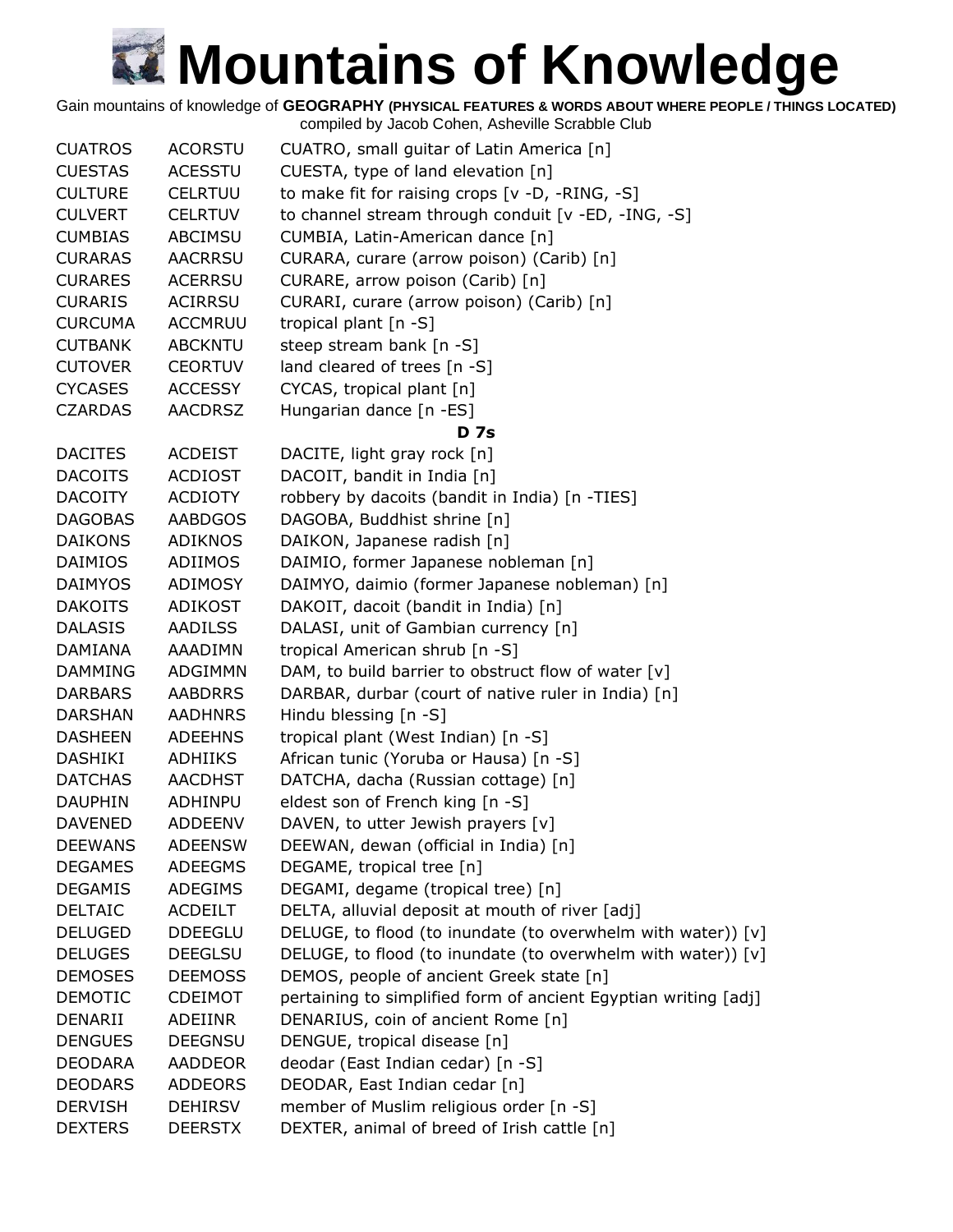Gain mountains of knowledge of **GEOGRAPHY (PHYSICAL FEATURES & WORDS ABOUT WHERE PEOPLE / THINGS LOCATED)**

| <b>DHARMAS</b> | <b>AADHMRS</b> | DHARMA, conformity to Hindu law [n]                                             |
|----------------|----------------|---------------------------------------------------------------------------------|
| <b>DHARMIC</b> | <b>ACDHIMR</b> | DHARMA, conformity to Hindu law [adj]                                           |
| <b>DHARNAS</b> | <b>AADHNRS</b> | DHARNA, form of protest in India [n]                                            |
| <b>DHARNAS</b> | <b>AADHNRS</b> | DHARNA, form of protest in India [n]                                            |
| <b>DHOOTIE</b> | <b>DEHIOOT</b> | dhoti (loincloth worn by Hindu men) [n -S]                                      |
| <b>DHOOTIS</b> | <b>DHIOOST</b> | DHOOTI, dhoti (loincloth worn by Hindu men) [n]                                 |
| <b>DHURNAS</b> | <b>ADHNRSU</b> | DHURNA, dharna (form of protest in India) [n]                                   |
| <b>DHURRIE</b> | DEHIRRU        | cotton rug made in India [n -S]                                                 |
| <b>DHYANAS</b> | <b>AADHNSY</b> | DHYANA, profound meditation in Hinduism [n]                                     |
| <b>DIABASE</b> | AABDEIS        | igneous rock [n -S]                                                             |
| <b>DIALECT</b> | <b>ACDEILT</b> | regional variety of language [n -S]                                             |
| <b>DIAPIRS</b> | ADIIPRS        | DIAPIR, bend in layer of rock [n]                                               |
| <b>DIASTEM</b> | ADEIMST        | interruption in deposit of sedimentation [n -S]                                 |
| <b>DIBBUKS</b> | <b>BBDIKSU</b> | DIBBUK, dybbuk (wandering soul in Jewish folklore) [n]                          |
| <b>DICYCLY</b> | <b>CCDILYY</b> | state of being dicyclic (having two maxima of population each year) [n -LIES]   |
| <b>DIEOFFS</b> | <b>DEFFIOS</b> | DIEOFF, sudden decline in population [n]                                        |
| <b>DIGAMMA</b> | AADGIMM        | Greek letter [n -S]                                                             |
| <b>DINEROS</b> | <b>DEINORS</b> | DINERO, former silver coin of Peru [n]                                          |
| <b>DINGLES</b> | <b>DEGILNS</b> | DINGLE, dell (small, wooded valley) [n]                                         |
| <b>DINGOES</b> | <b>DEGINOS</b> | DINGO, wild dog of Australia [n]                                                |
| <b>DIOBOLS</b> | <b>BDILOOS</b> | DIOBOL, coin of ancient Greece [n]                                              |
| <b>DIORITE</b> | DEIIORT        | igneous rock [n -S]                                                             |
| <b>DIRHAMS</b> | <b>ADHIMRS</b> | DIRHAM, monetary unit of Morocco [n]                                            |
| <b>DISMALS</b> | <b>ADILMSS</b> | DISMAL, track of swampy land [n]                                                |
| <b>DJEBELS</b> | <b>BDEEJLS</b> | DJEBEL, jebel (mountain (large, natural elevation of earth's surface)) [n]      |
| <b>DJEMBES</b> | <b>BDEEJMS</b> | DJEMBE, type of African hand drum [n]                                           |
| <b>DJIBBAH</b> | <b>ABBDHIJ</b> | jibba (long coat worn by Muslim men) [n -S]                                     |
| <b>DJIBBAS</b> | ABBDIJS        | DJIBBA, jibba (long coat worn by Muslim men) [n]                                |
| <b>DOBLONS</b> | <b>BDLNOOS</b> | DOBLON, former gold coin of Spain and Spanish America [n]                       |
| <b>DOLLARS</b> | <b>ADLLORS</b> | DOLLAR, monetary unit of United States [n]                                      |
| <b>DOLMANS</b> | <b>ADLMNOS</b> | DOLMAN, Turkish robe [n]                                                        |
| <b>DONSHIP</b> | <b>DHINOPS</b> | position of don (senior member of British university) [n -S]                    |
| <b>DORBUGS</b> | <b>BDGORSU</b> | DORBUG, dor (black European beetle) [n]                                         |
| <b>DOVEKEY</b> | <b>DEEKOVY</b> | dovekie (seabird (bird frequenting ocean or seacoast)) [n -S]                   |
| <b>DOVEKIE</b> | <b>DEEIKOV</b> | seabird (bird frequenting ocean or seacoast) [n -S]                             |
| <b>DOVENED</b> | <b>DDEENOV</b> | DOVEN, to daven (to utter Jewish prayers) [v]                                   |
| <b>DOWSERS</b> | <b>DEORSSW</b> | DOWSER, one that dowses (to search for underground water with divining rod) [n] |
| <b>DOWSING</b> | <b>DGINOSW</b> | technique for searching for underground water [n -S] / DOWSE, [v]               |
| <b>DRACENA</b> | <b>AACDENR</b> | dracaena (tropical plant) [n -S]                                                |
| <b>DRACHMA</b> | AACDHMR        | former monetary unit of Greece [n -E, -I, -S]                                   |
| <b>DRIFTED</b> | <b>DDEFIRT</b> | DRIFT, to move along in current [v]                                             |
| <b>DRIFTER</b> | <b>DEFIRRT</b> | one that drifts (to move along in current) [n -S]                               |
| <b>DRONGOS</b> | <b>DGNOORS</b> | DRONGO, tropical bird [n]                                                       |
| <b>DRUIDIC</b> | CDDIIRU        | DRUID, one of ancient Celtic order of priests [adj]                             |
| <b>DRUMLIN</b> | <b>DILMNRU</b> | long hill of glacial drift [n -S]                                               |
| <b>DRYLAND</b> | <b>ADDLNRY</b> | arid region [n -S]                                                              |
|                |                |                                                                                 |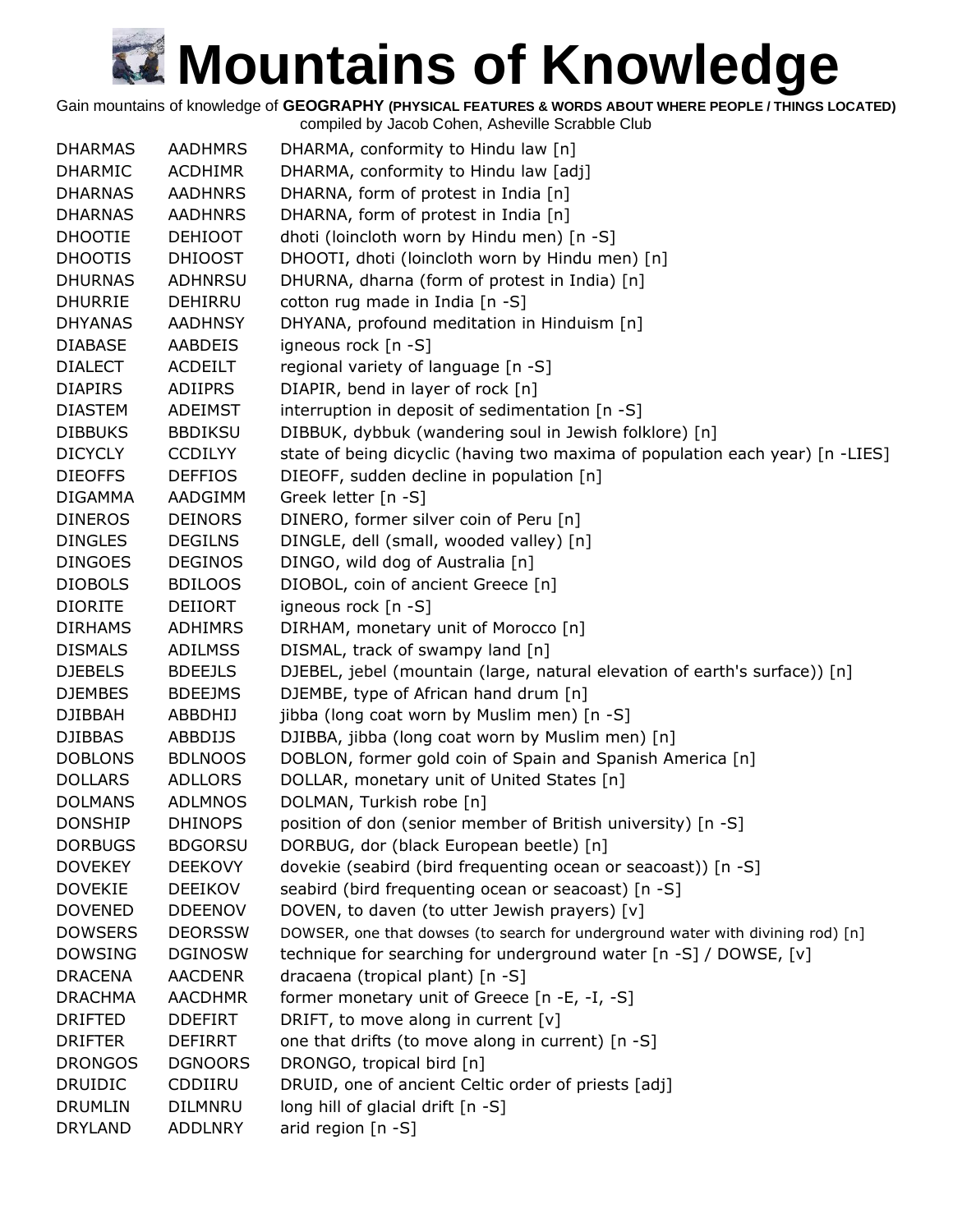Gain mountains of knowledge of **GEOGRAPHY (PHYSICAL FEATURES & WORDS ABOUT WHERE PEOPLE / THINGS LOCATED)**

| <b>DUNITES</b> | <b>DEINSTU</b> | DUNITE, igneous rock [n]                                                                        |
|----------------|----------------|-------------------------------------------------------------------------------------------------|
| <b>DUPATTA</b> | <b>AADPTTU</b> | scarf or headdress worn by some Muslim women [n -S]                                             |
| <b>DURBARS</b> | <b>ABDRRSU</b> | DURBAR, court of native ruler in India [n]                                                      |
| <b>DURIANS</b> | ADINRSU        | DURIAN, East Indian tree [n]                                                                    |
| <b>DURIONS</b> | <b>DINORSU</b> | DURION, durian (East Indian tree) [n]                                                           |
| <b>DURMAST</b> | <b>ADMRSTU</b> | European oak [n -S]                                                                             |
| <b>DURRIES</b> | <b>DEIRRSU</b> | DURRIE, dhurrie (cotton rug made in India) [n]                                                  |
| <b>DUUMVIR</b> | <b>DIMRUUV</b> | magistrate of ancient Rome [n -I, -S]                                                           |
| <b>DYBBUKS</b> | <b>BBDKSUY</b> | DYBBUK, wandering soul in Jewish folklore [n]                                                   |
|                |                | <b>E</b> 7s                                                                                     |
| <b>EARTHED</b> | <b>ADEEHRT</b> | EARTH, to cover with earth (soil) $[v]$                                                         |
| <b>EARTHLY</b> | <b>AEHLRTY</b> | worldly (pertaining to world (earth and all its inhabitants) [adj -IER, -LIEST]                 |
| <b>EBONICS</b> | <b>BCEINOS</b> | dialect of English spoken by some African-Americans [n EBONICS]                                 |
| <b>ECHARDS</b> | <b>ACDEHRS</b> | ECHARD, water in soil not available to plants [n]                                               |
| <b>ECONOMY</b> | <b>CEMNOOY</b> | thrift (care and wisdom in management of one's resources) [n -MIES]                             |
| <b>ECOZONE</b> | <b>CEENOOZ</b> | regional ecosystem [n -S]                                                                       |
| <b>ECUMENE</b> | <b>CEEEMNU</b> | inhabited area [n -S]                                                                           |
| <b>EDAPHIC</b> | <b>ACDEHIP</b> | pertaining to soil [adj]                                                                        |
| <b>EFFENDI</b> | <b>DEEFFIN</b> | Turkish title of respect [n -S]                                                                 |
| <b>EISWEIN</b> | <b>EEIINSW</b> | sweet German wine [n -S]                                                                        |
| <b>EKPWELE</b> | <b>EEEKLPW</b> | former monetary unit of Equatorial Guinea [n -S]                                                |
| <b>EKUELES</b> | <b>EEEKLSU</b> | EKUELE, ekpwele (former monetary unit of Equatorial Africa) (Equatorial Guinea) [n]             |
| <b>ELUVIAL</b> | AEILLUV        | pertaining to eluvium (soil deposit) [adj]                                                      |
| <b>ELUVIUM</b> | <b>EILMUUV</b> | soil deposit [n -S or -IA]                                                                      |
| <b>EMBAYED</b> | ABDEEMY        | EMBAY, to enclose in bay [v]                                                                    |
| <b>EMERSED</b> | <b>DEEEMRS</b> | standing out of water [adj]                                                                     |
| <b>EMIGRES</b> | <b>EEGIMRS</b> | EMIGRE, emigrant (one that emigrates (to leave one country or region to settle in another)) [n] |
| <b>ENCLAVE</b> | <b>ACEELNV</b> | to enclose within foreign territory [v -D, -VING, -S]                                           |
| <b>EPARCHY</b> | <b>ACEHPRY</b> | district of modern Greece [n -HIES]                                                             |
| <b>EPHEBES</b> | <b>BEEEHPS</b> | EPHEBE, ephebus (young man of ancient Greece) [n]                                               |
| <b>EPHEBIC</b> | <b>BCEEHIP</b> | EPHEBE, ephebus (young man of ancient Greece) [adj]                                             |
| <b>EPHEBOS</b> | <b>BEEHOPS</b> | ephebus (young man of ancient Greece) [n -I]                                                    |
| <b>EPHEBUS</b> | <b>BEEHPSU</b> | young man of ancient Greece [n -BI]                                                             |
| <b>EPHORAL</b> | <b>AEHLOPR</b> | EPHOR, magistrate of ancient Greece [adj]                                                       |
| <b>EPISCIA</b> | <b>ACEIIPS</b> | tropical herb [n -S]                                                                            |
| <b>EPSILON</b> | <b>EILNOPS</b> | Greek letter [n -S]                                                                             |
| <b>EQUATOR</b> | <b>AEOQRTU</b> | great circle of spherical celestial bodies [n -S]                                               |
| <b>EQUITES</b> | EEIQSTU        | EQUES, member of privileged military class of ancient Rome [n]                                  |
| <b>ERLKING</b> | <b>EGIKLNR</b> | evil spirit of Germanic folklore [n -S]                                                         |
| <b>ESCARPS</b> | <b>ACEPRSS</b> | ESCARP, to cause to slope steeply [v]                                                           |
| <b>ESCUDOS</b> | <b>CDEOSSU</b> | ESCUDO, former monetary unit of Portugal [n]                                                    |
| <b>ESPANOL</b> | <b>AELNOPS</b> | native of Spain [n -S]                                                                          |
| <b>ESTUARY</b> | <b>AERSTUY</b> | inlet of sea at river's lower end [n -RIES]                                                     |
| <b>ETHOSES</b> | <b>EEHOSST</b> | ETHOS, fundamental character of culture [n]                                                     |
| <b>EUGENIA</b> | AEEGINU        | tropical evergreen tree [n -S]                                                                  |
| <b>EURIPUS</b> | <b>EIPRSUU</b> | swift sea channel [n -PI]                                                                       |
|                |                |                                                                                                 |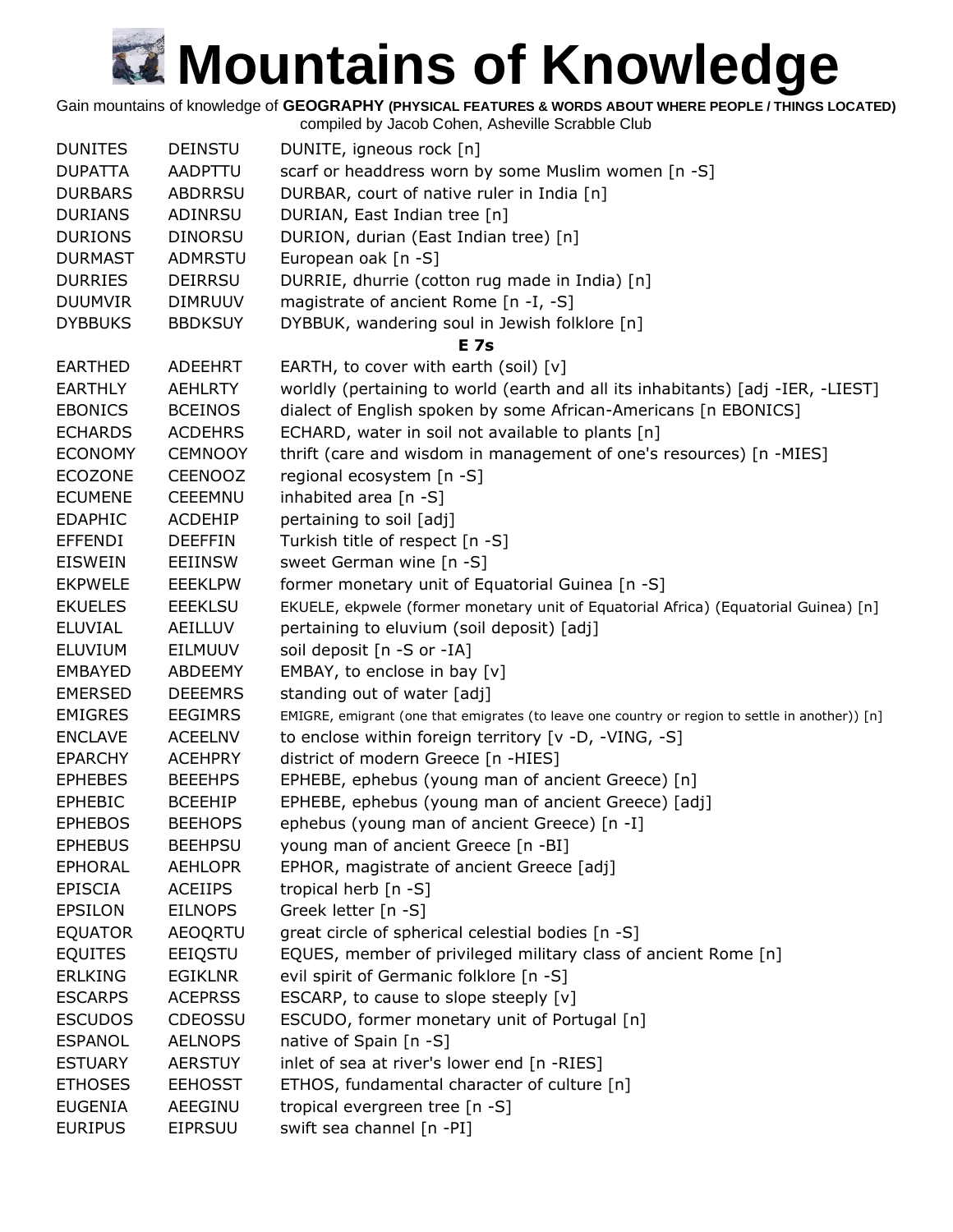Gain mountains of knowledge of **GEOGRAPHY (PHYSICAL FEATURES & WORDS ABOUT WHERE PEOPLE / THINGS LOCATED)** compiled by Jacob Cohen, Asheville Scrabble Club

|                |                | complied by Jacob Coriem, Asheville Scrapple Club                              |
|----------------|----------------|--------------------------------------------------------------------------------|
| <b>EVZONES</b> | <b>EENOSVZ</b> | EVZONE, Greek soldier [n]                                                      |
| <b>EXCLAVE</b> | <b>ACEELXV</b> | portion of country which is isolated in foreign territory [n -S]               |
| <b>EXILERS</b> | <b>EEILRSX</b> | EXILER, one that exiles (to banish from one's own country) [n]                 |
| <b>EXILIAN</b> | AEIILNX        | exilic (pertaining to exile (banishment from one's own country)) [adj]         |
| EXILING        | EGIILNX        | EXILE, to banish from one's own country [v]                                    |
| <b>EXOTICS</b> | <b>CEIOSTX</b> | EXOTIC, something from another part of world [n]                               |
| <b>EXOTISM</b> | <b>EIMOSTX</b> | exotic (something from another part of world) [n -S]                           |
| <b>EXPLORE</b> | <b>EELOPRX</b> | to travel through for purpose of discovery [v -D, -RING, -S                    |
| <b>EXPORTS</b> | <b>EOPRSTX</b> | EXPORT, to send to other countries for commercial purposes [v]                 |
| <b>EXURBAN</b> | ABENRUX        | EXURB, residential area lying beyond suburbs of city [adj]                     |
| <b>EXURBIA</b> | ABEIRUX        | exurb (residential area lying beyond suburbs of city) [n -S]                   |
|                |                | <b>F7s</b>                                                                     |
| <b>FABLIAU</b> | AABFILU        | short metrical tale popular in medieval France [n -X]                          |
| <b>FADINGS</b> | <b>ADFGINS</b> | FADING, Irish dance [n]                                                        |
| <b>FAKEERS</b> | <b>AEEFKRS</b> | FAKEER, fakir (Hindu ascetic) [n]                                              |
| <b>FANEGAS</b> | <b>AAEFGNS</b> | FANEGA, Spanish unit of dry measure [n]                                        |
| <b>FAQUIRS</b> | AFIQRSU        | FAQUIR, fakir (Hindu ascetic) [n]                                              |
| <b>FARMERS</b> | <b>AEFMRRS</b> | FARMER, one that farms (to manage and cultivate as farm) [n]                   |
| <b>FARMING</b> | <b>AFGIMNR</b> | business of operating farm [n -S] / FARM, to manage and cultivate as farm ([v] |
| <b>FAZENDA</b> | AADEFNZ        | Brazilian plantation [n -S]                                                    |
| <b>FECIALS</b> | <b>ACEFILS</b> | FECIAL, fetial (priest of ancient Rome) [n]                                    |
| <b>FEDAYEE</b> | <b>ADEEEFY</b> | Arab commando [n -N]                                                           |
| <b>FEEDLOT</b> | <b>DEEFLOT</b> | plot of land on which livestock is fattened [n -S]                             |
| <b>FELLAHS</b> | <b>AEFHLLS</b> | FELLAH, peasant or laborer in Arab countries [n]                               |
| <b>FELSITE</b> | <b>EEFILST</b> | igneous rock [n -S]                                                            |
| <b>FENINGA</b> | <b>AEFGINN</b> | FENING, monetary unit of Bosnia and Herzegovnia [n]                            |
| <b>FENINGS</b> | <b>EFGINNS</b> | FENING, monetary unit of Bosnia and Herzegovnia [n]                            |
| <b>FENLAND</b> | <b>ADEFLNN</b> | marshy ground $[n - S]$                                                        |
| <b>FENNECS</b> | <b>CEEFNNS</b> | FENNEC, African fox [n]                                                        |
| <b>FENNIER</b> | <b>EEFINNR</b> | FENNY, marshy (resembling marsh (tract of low, wet land)) [adj]                |
| <b>FENNING</b> | <b>EFGINNN</b> | monetary unit of Bosnia and Herzegovina [n]                                    |
| <b>FETIALS</b> | <b>AEFILST</b> | FETIAL, priest of ancient Rome [n]                                             |
| <b>FICUSES</b> | <b>CEFISSU</b> | FICUS, tropical tree [n]                                                       |
| <b>FILAREE</b> | AEEFILR        | European weed [n -S]                                                           |
| <b>FILBERT</b> | <b>BEFILRT</b> | edible nut of European shrub [n -S]                                            |
| <b>FILIBEG</b> | <b>BEFGIIL</b> | pleated skirt worn by Scottish Highlanders [n -S]                              |
| <b>FINMARK</b> | <b>AFIKMNR</b> | former monetary unit of Finland [n -S]                                         |
| <b>FIRKINS</b> | <b>FIIKNRS</b> | FIRKIN, British unit of capacity [n]                                           |
| <b>FIRMANS</b> | <b>AFIMNRS</b> | FIRMAN, edict issued by Middle Eastern sovereign [n]                           |
| <b>FJORDIC</b> | <b>CDFIJOR</b> | FJORD, narrow inlet of sea between steep cliffs [adj]                          |
| <b>FLAMENS</b> | <b>AEFLMNS</b> | FLAMEN, priest of ancient Rome [n]                                             |
| <b>FLOKATI</b> | <b>AFIKLOT</b> | Greek handwoven rug [n -S]                                                     |
| <b>FLOODED</b> | <b>DDEFLOO</b> | FLOOD, to inundate (to overwhelm with water) [v]                               |
| <b>FLOODER</b> | <b>DEFLOOR</b> | one that floods (to inundate (to overwhelm with water)) [n -S]                 |
| <b>FLORINS</b> | <b>FILNORS</b> | FLORIN, former gold coin of Europe [n]                                         |
| <b>FLUMING</b> | <b>FGILMNU</b> | FLUME, to convey by means of artificial water channel [v]                      |
|                |                |                                                                                |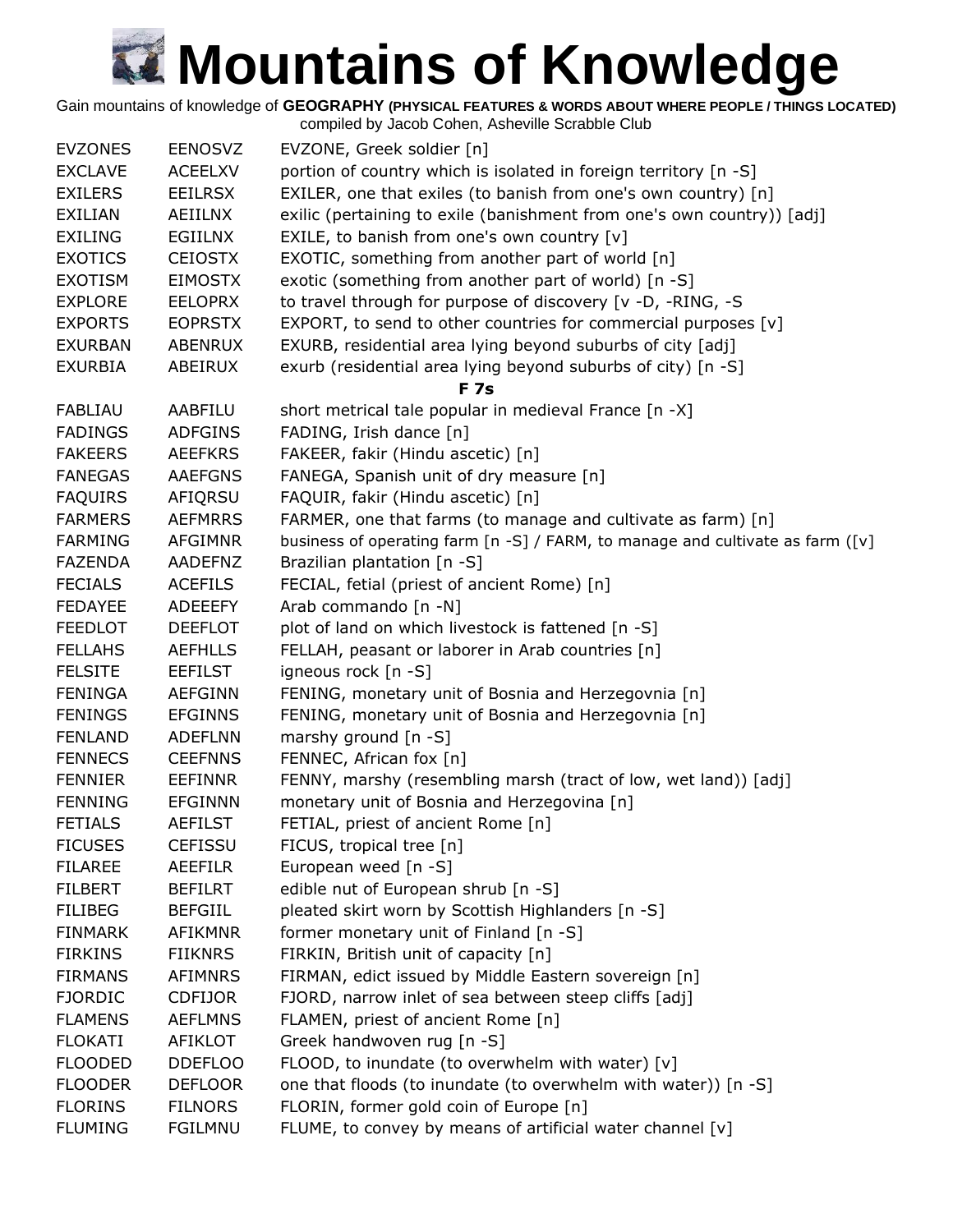Gain mountains of knowledge of **GEOGRAPHY (PHYSICAL FEATURES & WORDS ABOUT WHERE PEOPLE / THINGS LOCATED)**

| <b>FLUVIAL</b> | AFILLUV        | pertaining to river (large, natural stream of water) [adj]      |
|----------------|----------------|-----------------------------------------------------------------|
| <b>FLYBELT</b> | <b>BEFLLTY</b> | area infested with tsetse flies [n -S]                          |
| <b>FONTINA</b> | <b>AFINNOT</b> | Italian cheese [n -S]                                           |
| <b>FOREIGN</b> | <b>EFGINOR</b> | situated outside place or country [adj]                         |
| <b>FORINTS</b> | <b>FINORST</b> | FORINT, monetary unit of Hungary [n]                            |
| <b>FREESIA</b> | <b>AEEFIRS</b> | African herb [n -S]                                             |
| <b>FRESHET</b> | <b>EEFHRST</b> | sudden overflow of stream [n -S]                                |
| <b>FULMARS</b> | <b>AFLMRSU</b> | FULMAR, arctic seabird [n]                                      |
| <b>FURROWS</b> | <b>FORRSUW</b> | FURROW, to make furrows (narrow depressions) in [v]             |
| <b>FUSTICS</b> | <b>CFISSTU</b> | FUSTIC, tropical tree [n]                                       |
|                |                | G <sub>7s</sub>                                                 |
| <b>GABBROS</b> | <b>ABBGORS</b> | GABBRO, type of rock [n]                                        |
| <b>GAGAKUS</b> | AAGGKSU        | GAGAKU, ancient court music of Japan [n]                        |
| <b>GALLICA</b> | <b>AACGILL</b> | European rose [n -S]                                            |
| <b>GAMBIAS</b> | AABGIMS        | GAMBIA, gambier (extract obtained from Asian vine) [n]          |
| <b>GAMBIAS</b> | <b>AABGIMS</b> | GAMBIA, gambier (extract obtained from Asian vine) [n]          |
| <b>GAMBIER</b> | ABEGIMR        | extract obtained from Asian vine [n -S]                         |
| <b>GAMBIRS</b> | <b>ABGIMRS</b> | GAMBIR, gambier (extract obtained from Asian vine) [n]          |
| <b>GANGUES</b> | <b>AEGGNSU</b> | GANGUE, worthless rock in which valuable minerals are found [n] |
| GARIGUE        | AEGGIRU        | low scrubland [n -S]                                            |
| <b>GATINGS</b> | <b>AGGINST</b> | GATING, process of opening and closing channel [n]              |
| <b>GAUCHOS</b> | <b>ACGHOSU</b> | GAUCHO, cowboy of South American pampas [n]                     |
| <b>GAZANIA</b> | AAAGINZ        | South African herb [n -S]                                       |
| <b>GEISHAS</b> | <b>AEGHISS</b> | GEISHA, Japanese girl trained to entertain [n]                  |
| <b>GELATIS</b> | <b>AEGILST</b> | GELATI, GELATO, Italian ice cream [n]                           |
| <b>GELATOS</b> | <b>AEGLOST</b> | GELATO, Italian ice cream [n]                                   |
| <b>GENIPAP</b> | AEGINPP        | tropical tree [n -S]                                            |
| <b>GEODESY</b> | <b>DEEGOSY</b> | geographical surveying [n -SIES]                                |
| <b>GEODUCK</b> | CDEGKOU        | large, edible clam (Lushootseed / Nisqually) [n -S]             |
| GEOIDAL        | ADEGILO        | GEOID, hypothetical surface of earth [adj]                      |
| <b>GERENUK</b> | <b>EEGKNRU</b> | long-necked antelope (Somali) [n -S]                            |
| <b>GERMANS</b> | <b>AEGMNRS</b> | GERMAN, elaborate dance [n]                                     |
| <b>GEYSERS</b> | <b>EEGRSSY</b> | GEYSER, to eject jets of hot water and steam [v]                |
| <b>GHARRIS</b> | <b>AGHIRRS</b> | GHARRI, gharry (carriage used in India) [n]                     |
| <b>GHAZIES</b> | <b>AEGHISZ</b> | GHAZI, Muslim war hero [n]                                      |
| <b>GHIBLIS</b> | <b>BGHIILS</b> | GHIBLI, hot desert wind [n]                                     |
| <b>GIBBONS</b> | <b>BBGINOS</b> | GIBBON, arboreal ape [n]                                        |
| <b>GIRSHES</b> | <b>EGHIRSS</b> | GIRSH, qursh (monetary unit of Saudi Arabia) [n]                |
| <b>GITANOS</b> | <b>AGINOST</b> | GITANO, Spanish gypsy [n]                                       |
| <b>GLACIAL</b> | <b>AACGILL</b> | of or pertaining to glaciers [adj]                              |
| <b>GLACIER</b> | <b>ACEGILR</b> | huge mass of ice [n -S]                                         |
| <b>GOBANGS</b> | <b>ABGGNOS</b> | GOBANG, Japanese game [n]                                       |
| <b>GODOWNS</b> | <b>DGNOOSW</b> | GODOWN, Asian warehouse [n]                                     |
| <b>GOOMBAY</b> | <b>ABGMOOY</b> | calypso music of Bahamas [n -S]                                 |
| <b>GOSSANS</b> | <b>AGNOSSS</b> | GOSSAN, type of decomposed rock [n]                             |
| <b>GOURDES</b> | <b>DEGORSU</b> | GOURDE, monetary unit of Haiti [n]                              |
|                |                |                                                                 |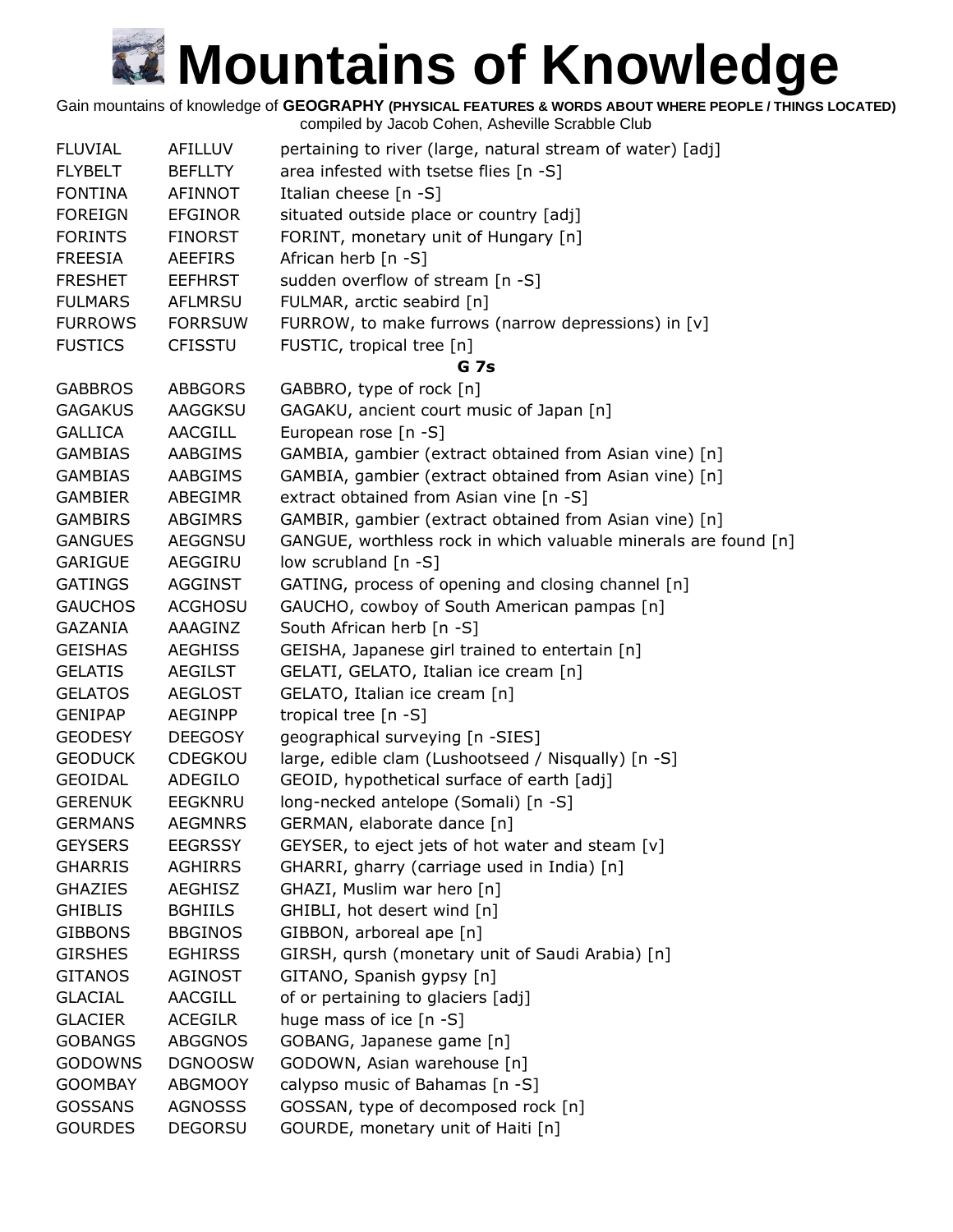Gain mountains of knowledge of **GEOGRAPHY (PHYSICAL FEATURES & WORDS ABOUT WHERE PEOPLE / THINGS LOCATED)**

| <b>GRABENS</b> | <b>ABEGNRS</b> | GRABEN, depression of earth's crust [n]                                           |
|----------------|----------------|-----------------------------------------------------------------------------------|
| <b>GRANGER</b> | <b>AEGGNRR</b> | farmer (one that farms (to manage and cultivate as farm ) $[n -S]$                |
| <b>GRANITE</b> | AEGINRT        | type of rock [n -S]                                                               |
| <b>GRAPPAS</b> | <b>AAGPPRS</b> | GRAPPA, Italian brandy [n]                                                        |
| <b>GRAZING</b> | <b>AGGINRZ</b> | land used for feeding of animals [n -S]                                           |
| <b>GRECIZE</b> | <b>CEEGIRZ</b> | to provide with Greek style [v -D, -ZING, -S]                                     |
| <b>GREISEN</b> | <b>EEGINRS</b> | type of rock [n -S]                                                               |
| <b>GROTTOS</b> | <b>GOORSTT</b> | GROTTO, cave [n]                                                                  |
| <b>GRUNGES</b> | <b>EGGNRSU</b> | GRUNGE, dirt (earth or soil) [n]                                                  |
| <b>GRUYERE</b> | <b>EEGRRUY</b> | Swiss cheese [n -S]                                                               |
| <b>GUANACO</b> | AACGNOU        | South American mammal [n -S]                                                      |
| <b>GUANAYS</b> | <b>AAGNSUY</b> | GUANAY, Peruvian cormorant [n]                                                    |
| <b>GUARANA</b> | AAAGNRU        | South American shrub (Tupi) [n -S]                                                |
| <b>GUILDER</b> | DEGILRU        | former monetary unit of Netherlands [n -S]                                        |
| <b>GUINEAS</b> | <b>AEGINSU</b> | GUINEA, formerly used British coin [n]                                            |
| <b>GUINEPS</b> | <b>EGINPSU</b> | GUINEP, genip (tropical tree) [n]                                                 |
| <b>GULCHES</b> | <b>CEGHLSU</b> | GULCH, deep, narrow ravine [n]                                                    |
| <b>GULDENS</b> | <b>DEGLNSU</b> | GULDEN, guilder (former monetary unit of Netherlands) [n]                         |
| <b>GULFIER</b> | <b>EFGILRU</b> | GULFY, full of whirlpools [adj]                                                   |
| <b>GULFING</b> | <b>FGGILNU</b> | GULF, to swallow up [v]                                                           |
| <b>GULLEYS</b> | <b>EGLLSUY</b> | GULLEY, ravine (narrow, steep-sided valley) [n]                                   |
| <b>GULLIED</b> | <b>DEGILLU</b> | GULLY, to form ravines by action of water [v]                                     |
| <b>GULLIES</b> |                |                                                                                   |
|                | <b>EGILLSU</b> | GULLY, to form ravines by action of water [v]                                     |
| <b>GUNROOM</b> | <b>GMNOORU</b> | room on British warship [n -S]                                                    |
| <b>GUPPIES</b> | <b>EGIPPSU</b> | GUPPY, small, tropical fish [n]                                                   |
| <b>GURSHES</b> | <b>EGHRSSU</b> | GURSH, qursh (monetary unit of Saudi Arabia) [n]                                  |
| <b>GWEDUCK</b> | <b>CDEGKUW</b> | geoduck (small, edible clam) (Lushootseed / Nisqually) [n -S]                     |
| <b>GWEDUCS</b> | <b>CDEGSUW</b> | GWEDUC, geoduck (small, edible clam) (Lushootseed / Nisqually) [n]<br><b>H</b> 7s |
| <b>HABITAN</b> | AABHINT        | French settler [n -S]                                                             |
| <b>HABOOBS</b> | <b>ABBHOOS</b> | HABOOB, violent sandstorm [n]                                                     |
| <b>HACHURE</b> | ACEHHRU        | to make hatching on map [v -D, -RING, -S]                                         |
| <b>HADARIM</b> | <b>AADHIMR</b> | HEDER, Jewish school [n]                                                          |
| <b>HADJEES</b> | <b>ADEEHJS</b> | HADJEE, hadji (one who has made hadj (pilgrimage to Mecca) [n]                    |
| <b>HAFIZES</b> | <b>AEFHISZ</b> | HAFIZ, Muslim who knows Koran by heart [n]                                        |
| <b>HAGDONS</b> | <b>ADGHNOS</b> | HAGDON, seabird (bird frequenting ocean or seacoast) [n]                          |
| <b>HAKEEMS</b> | <b>AEEHKMS</b> | HAKEEM, hakim (Muslim physician) [n]                                              |
| <b>HALALAH</b> | <b>AAAHHLL</b> | halala (Saudi Arabian coin) [n -S]                                                |
| <b>HALALAS</b> | <b>AAAHLLS</b> | HALALA, Saudi Arabian coin [n]                                                    |
| <b>HALAVAH</b> | AAAHHLV        | halvah (Turkish confection) [n -S]                                                |
| <b>HALIERS</b> | AEHILRS        | HALIER, former monetary unit of Slovakia [n]                                      |
| <b>HALLALS</b> | <b>AAHLLLS</b> | HALLAL, to halal (to slaughter animal according to Muslim law) [v]                |
| <b>HALVAHS</b> | <b>AAHHLSV</b> | HALVAH, Turkish confection [n]                                                    |
|                |                |                                                                                   |
| <b>HAMADAS</b> | <b>AAADHMS</b> | HAMADA, hammada (desert plateau of bedrock) [n]                                   |
| <b>HAMATSA</b> | <b>AAAHMST</b> | dance inspired by spirit of man-eating monster (Kwakw'ala) [n -S]                 |
| <b>HAMAULS</b> | AAHLMSU        | HAMAUL, hamal (porter in eastern countries) [n]                                   |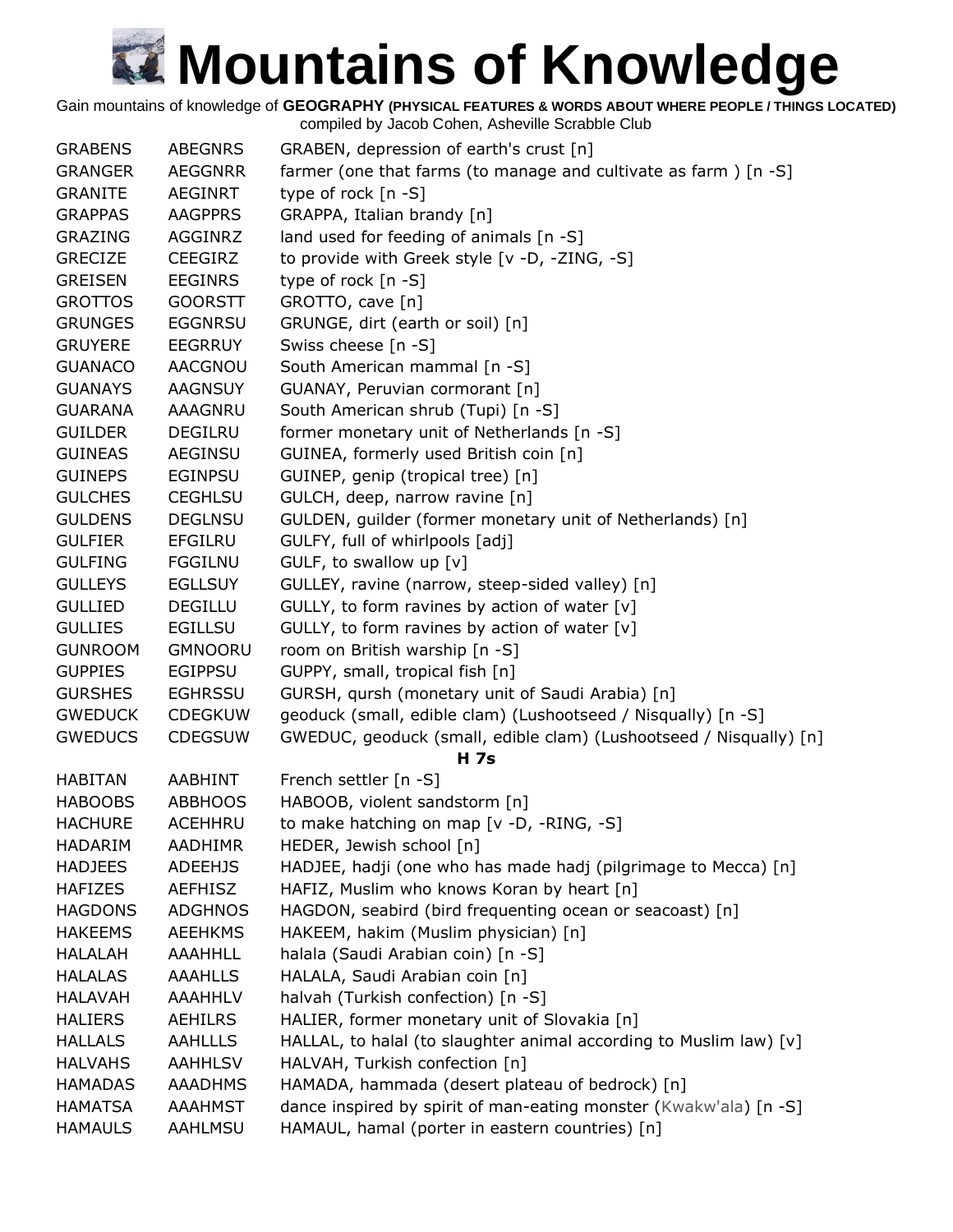Gain mountains of knowledge of **GEOGRAPHY (PHYSICAL FEATURES & WORDS ABOUT WHERE PEOPLE / THINGS LOCATED)**

| <b>HAMLETS</b> | <b>AEHLMST</b> | HAMLET, small town (center of population smaller than city) [n]    |
|----------------|----------------|--------------------------------------------------------------------|
| HAMMADA        | AAADHMM        | desert plateau of bedrock [n -S]                                   |
| <b>HAMMALS</b> | <b>AAHLMMS</b> | HAMMAL, hamal (porter in eastern countries) [n]                    |
| <b>HAMMAMS</b> | <b>AAHMMMS</b> | HAMMAM, Turkish bath [n]                                           |
| <b>HAMZAHS</b> | <b>AAHHMSZ</b> | HAMZAH, hamza (Arabic diacritical mark) [n]                        |
| <b>HANUMAN</b> | AAHMNNU        | East Indian monkey [n -S]                                          |
| <b>HAPKIDO</b> | ADHIKOP        | Korean martial art [n -S]                                          |
| <b>HAPLITE</b> | AEHILPT        | aplite (fine-grained rock) [n -S]                                  |
| <b>HARDPAN</b> | <b>AADHNPR</b> | layer of hard subsoil [n -S]                                       |
| <b>HAREEMS</b> | <b>AEEHMRS</b> | HAREEM, harem (section of Muslim household reserved for women) [n] |
| <b>HARIJAN</b> | AAHIJNR        | outcaste in India [n -S]                                           |
| HARISSA        | <b>AAHIRSS</b> | spicy North African sauce [n -S]                                   |
| <b>HAUSENS</b> | AEHNSSU        | HAUSEN, Russian sturgeon [n]                                       |
| <b>HAVARTI</b> | AAHIRTV        | Danish cheese [n -S]                                               |
| <b>HAWALAS</b> | <b>AAAHLSW</b> | HAWALA, type of financial arrangement in Islamic societies [n]     |
| HEDARIM        | <b>ADEHIMR</b> | HEDER, Jewish school [n]                                           |
| <b>HELLERI</b> | <b>EEHILLR</b> | tropical fish [n -ES, -S]                                          |
| <b>HICKEST</b> | <b>CEHIKST</b> | HICK, characteristic of rural people [adj]                         |
| <b>HICKISH</b> | <b>CHHIIKS</b> | HICK, rural person [adj]                                           |
| <b>HIDALGO</b> | ADGHILO        | minor Spanish nobleman [n -S]                                      |
| <b>HILLIER</b> | <b>EHIILLR</b> | HILLY, abounding in hills [adj]                                    |
| <b>HILLING</b> | <b>GHIILLN</b> | HILL, to form into hill (rounded elevation) [v]                    |
| <b>HILLOCK</b> | <b>CHIKLLO</b> | small hill [n -S]                                                  |
| <b>HILLTOP</b> | <b>HILLOPT</b> | top of hill [n -S]                                                 |
| <b>HOATZIN</b> | AHINOTZ        | tropical bird [n HOATZINES, HOATZINS]                              |
| <b>HOGBACK</b> | ABCGHKO        | sharp ridge [n -S]                                                 |
| <b>HOGFISH</b> | <b>FGHHIOS</b> | tropical fish [n HOGFISHES]                                        |
| <b>HOGMANE</b> | <b>AEGHMNO</b> | hogmanay (Scottish celebration) [n -S]                             |
| <b>HOLARDS</b> | <b>ADHLORS</b> | HOLARD, total quantity of water in soil [n]                        |
| <b>HOMMOCK</b> | <b>CHKMMOO</b> | ridge in ice field [n -S]                                          |
| <b>HOODIES</b> | <b>DEHIOOS</b> | HOODIE, gray crow of Europe [n]                                    |
| <b>HOOPOES</b> | <b>EHOOOPS</b> | HOOPOE, European bird [n]                                          |
| <b>HOOPOOS</b> | <b>HOOOOPS</b> | HOOPOO, hoopoe (European bird) [n]                                 |
| <b>HOPLITE</b> | <b>EHILOPT</b> | foot soldier of ancient Greece [n -S]                              |
| <b>HORNIST</b> | <b>HINORST</b> | French horn player [n -S]                                          |
| <b>HORNITO</b> | <b>HINOORT</b> | mound of volcanic matter [n -S]                                    |
| <b>HOTBEDS</b> | <b>BDEHOST</b> | HOTBED, bed of rich soil [n]                                       |
| <b>HOUNGAN</b> | <b>AGHNNOU</b> | voodoo priest (Fon) [n -S]                                         |
| <b>HRYVNAS</b> | <b>AHNRSVY</b> | HRYVNA, hryvnia (monetary unit of Ukraine) [n]                     |
| <b>HRYVNIA</b> | AHINRVY        | monetary unit of Ukraine [n -S]                                    |
| <b>HRYVNYA</b> | AHNRVYY        | hryvnia (monetary unit of Ukraine) [n -S]                          |
| <b>HUIPILS</b> | <b>HIILPSU</b> | HUIPIL, embroidered blouse or dress of Mexico [n]                  |
| <b>HUMMOCK</b> | <b>CHKMMOU</b> | to form into hummocks (small rounded hills) [v -ED, -ING, -S]      |
| <b>HUMPIES</b> | <b>EHIMPSU</b> | HUMPY, primitive hut in Australia [n]                              |
| <b>HUPPAHS</b> | <b>AHHPPSU</b> | HUPPAH, chuppah (canopy used at Jewish wedding) [n]                |
| <b>HURLEYS</b> | <b>EHLRSUY</b> | HURLEY, hurling (Irish game) [n]                                   |
|                |                |                                                                    |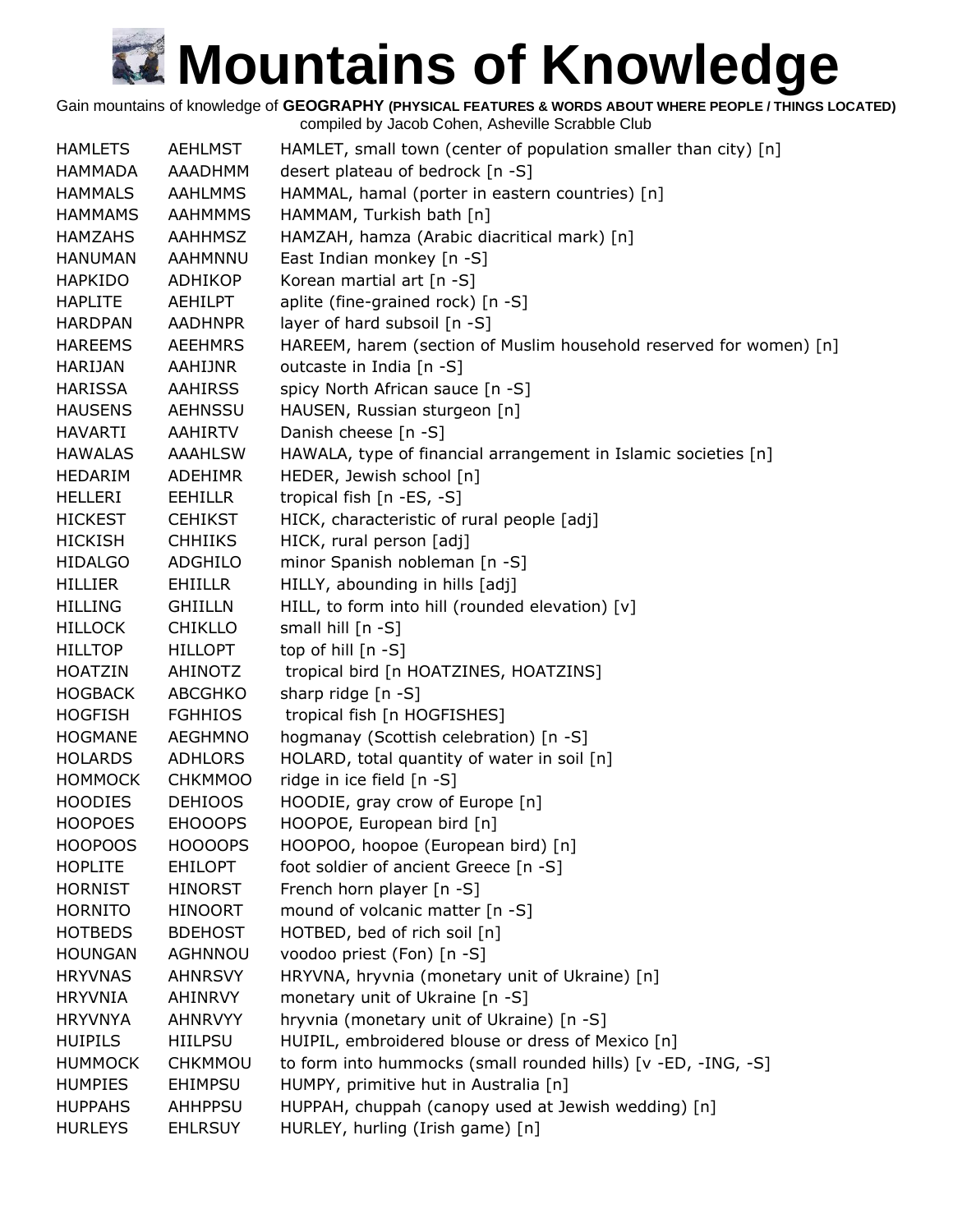Gain mountains of knowledge of **GEOGRAPHY (PHYSICAL FEATURES & WORDS ABOUT WHERE PEOPLE / THINGS LOCATED)**

| <b>HURLING</b>  | <b>GHILNRU</b> | Irish game [n -S] / HURL, to throw with great force [v]                       |
|-----------------|----------------|-------------------------------------------------------------------------------|
| <b>HUSKIES</b>  | <b>EHIKSSU</b> | HUSKY, dog of arctic region [n]                                               |
|                 |                | I 7s                                                                          |
| <b>ICEBERG</b>  | <b>BCEEGIR</b> | large floating body of ice [n -S]                                             |
| <b>ICEFALL</b>  | <b>ACEFILL</b> | kind of frozen waterfall [n -S]                                               |
| <b>IDYLLIC</b>  | <b>CDIILLY</b> | IDYLL, idyl (poem or prose work depicting scenes of rural simplicity) [adj]   |
| <b>IGUANAS</b>  | AAGINSU        | IGUANA, tropical lizard [n]                                                   |
| <b>IKEBANA</b>  | AABEIKN        | Japanese art of flower arranging [n -S]                                       |
| <b>ILLEGAL</b>  | AEGILLL        | person who enters country without authorization [n -S]                        |
| <b>IMAMATE</b>  | AAEIMMT        | office of imam (Muslim priest) [n -S]                                         |
| <b>IMARETS</b>  | <b>AEIMRST</b> | IMARET, Turkish inn [n]                                                       |
| <b>IMPALAS</b>  | AAILMPS        | IMPALA, African antelope [n]                                                  |
| <b>IMPHEES</b>  | <b>EEHIMPS</b> | IMPHEE, African grass [n]                                                     |
| <b>IMPORTS</b>  | <b>IMOPRST</b> | IMPORT, to bring into country from abroad [v]                                 |
| <b>INARABLE</b> | AABEILNR       | not arable [adj]                                                              |
| <b>INDABAS</b>  | <b>AABDINS</b> | INDABA, meeting of South African tribes [n]                                   |
| <b>INDIGEN</b>  | <b>DEGIINN</b> | indigene (native (original inhabitant of area)) [n -S]                        |
| <b>INDUNAS</b>  | ADINNSU        | INDUNA, tribal overseer in Africa [n]                                         |
| <b>INFANTA</b>  | AAFINNT        | daughter of Spanish or Portuguese monarch [n -S]                              |
| <b>INFANTE</b>  | <b>AEFINNT</b> | younger son of Spanish or Portuguese monarch [n -S]                           |
| <b>INJERAS</b>  | <b>AEIJNRS</b> | INJERA, type of Ethiopian bread [n]                                           |
| <b>INLANDS</b>  | <b>ADILNNS</b> | INLAND, interior of region [n]                                                |
| <b>INLIERS</b>  | <b>EIILNRS</b> | INLIER, type of rock formation [n]                                            |
| <b>INSHORE</b>  | <b>EHINORS</b> | near shore [adj]                                                              |
| <b>INSULAR</b>  | AILNRSU        | islander (one that lives on island) [n -S]                                    |
| <b>INUKSUK</b>  | IKKNSUU        | inukshuk (figure of human made of stones) (Inuit) [n -S or -UIT]              |
| <b>ISLANDS</b>  | <b>ADILNSS</b> | ISLAND, to make into island (land area entirely surrounded by water) [v]      |
| <b>ISLETED</b>  | <b>DEEILST</b> | ISLET, small island [adj]                                                     |
| <b>ISOBATH</b>  | <b>ABHIOST</b> | line on map connecting points of equal water depth [n -S]                     |
| <b>ISOGONE</b>  | <b>EGINOOS</b> | line on map used to show characteristics of earth's magnetic field [n -S]     |
| <b>ISOGRAM</b>  | <b>AGIMORS</b> | line on map connecting points of equal value [n -S]                           |
|                 |                |                                                                               |
| <b>ISOGRIV</b>  | <b>GIIORSV</b> | line drawn on map such that all points have equal grid variation [n -S]       |
| <b>ISOHELS</b>  | <b>EHILOSS</b> | ISOHEL, line on map connecting points receiving equal sunshine [n]            |
| <b>ISOHYET</b>  | <b>EHIOSTY</b> | line on map connecting points having equal rainfall [n -S]                    |
| <b>ISOLINE</b>  | <b>EIILNOS</b> | isogram (line on map connecting points of equal value) [n -S]                 |
| <b>ISOTACH</b>  | <b>ACHIOST</b> | line on map connecting points of equal wind velocity [n -S]                   |
| <b>ISTHMIC</b>  | <b>CHIIMST</b> | pertaining to isthmus (strip of land connecting two larger land masses) [adj] |
| <b>ISTHMUS</b>  | <b>HIMSSTU</b> | strip of land connecting two larger land masses [n -ES or -MI]                |
| <b>ITALICS</b>  | <b>ACIILST</b> | ITALIC, style of print [n]                                                    |
|                 |                | J 7s                                                                          |
| <b>JABIRUS</b>  | ABIJRSU        | JABIRU, wading bird (Tupi / Guarani) [n]                                      |
| <b>JACAMAR</b>  | <b>AAACJMR</b> | tropical bird $[n - S]$                                                       |
| <b>JALAPIC</b>  | AACIJLP        | JALAP, Mexican plant [adj]                                                    |
| <b>JARLDOM</b>  | <b>ADJLMOR</b> | domain of jarl (Scandinavian nobleman) [n -S]                                 |
| <b>JARRAHS</b>  | <b>AAHJRRS</b> | JARRAH, evergreen tree (Nyungar) [n]                                          |
| <b>JEEPNEY</b>  | <b>EEEJNPY</b> | Philippine jitney [n -S]                                                      |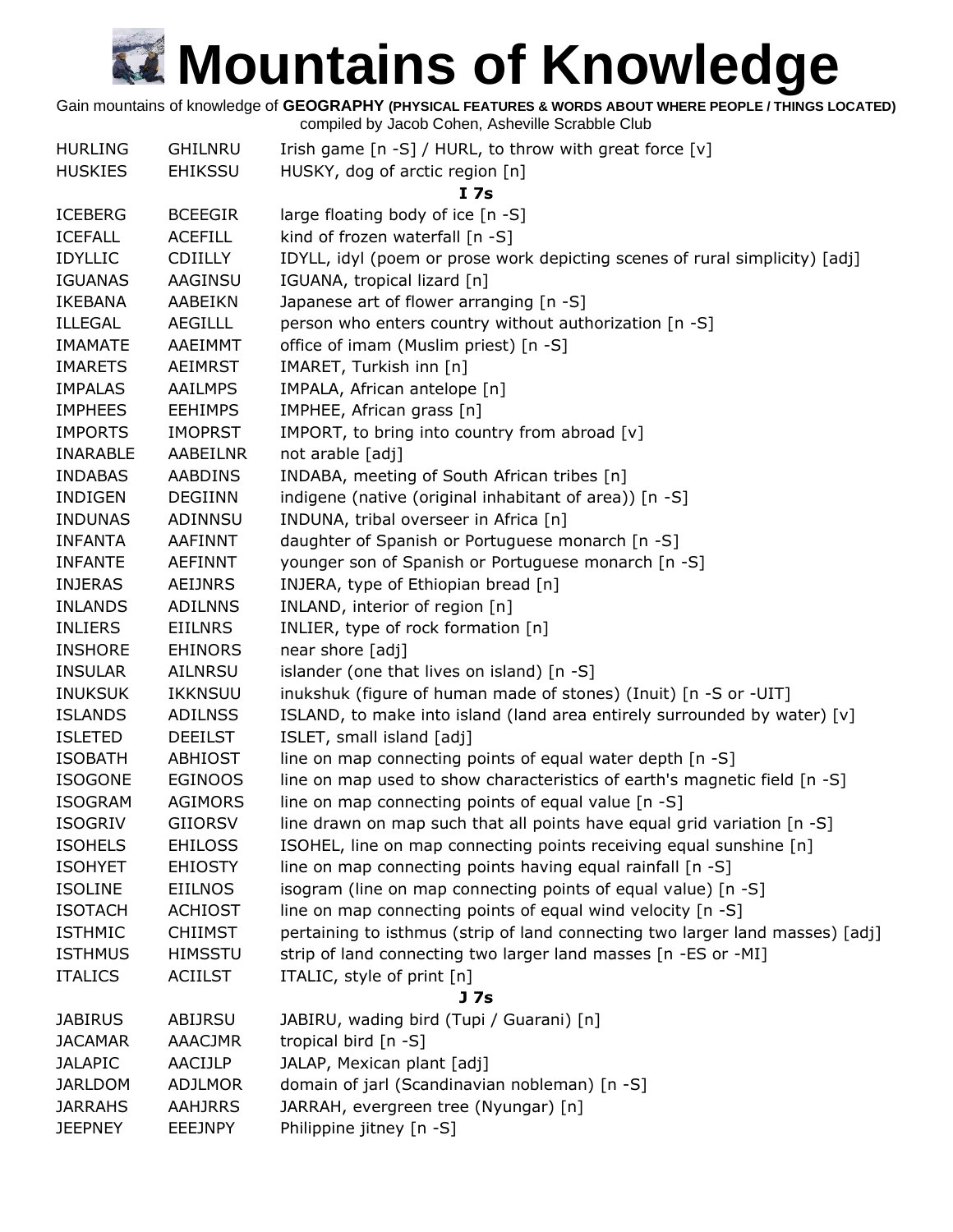Gain mountains of knowledge of **GEOGRAPHY (PHYSICAL FEATURES & WORDS ABOUT WHERE PEOPLE / THINGS LOCATED)**

| <b>JEHADIS</b> | <b>ADEHIJS</b> | JEHADI, jihadi (Muslim who participates in jihad) [n]                                                                  |
|----------------|----------------|------------------------------------------------------------------------------------------------------------------------|
| <b>JEMADAR</b> | AADEJMR        | officer in army of India [n -S]                                                                                        |
| JEMIDAR        | ADEIJMR        | jemadar (officer in army of India) [n -S]                                                                              |
| <b>JERRIES</b> | <b>EEIJRRS</b> | JERRY, German soldier [n]                                                                                              |
| JETPORT        | <b>EJOPRTT</b> | type of airport (tract of land maintained for landing and takeoff of aircraft) [n -S]                                  |
| <b>JIBBAHS</b> | <b>ABBHIJS</b> | JIBBAH, jibba (long coat worn by Muslim men) [n]                                                                       |
| <b>JICAMAS</b> | <b>AACIJMS</b> | JICAMA, tropical plant with edible roots [n]                                                                           |
| <b>JIHADIS</b> | <b>ADHIIJS</b> | JIHADI, Muslim who participates in jihad [n]                                                                           |
| <b>JOANNES</b> | <b>AEJNNOS</b> | johannes (Portuguese coin) [n JOANNES]                                                                                 |
| <b>JORDANS</b> | <b>ADJNORS</b> | JORDAN, type of container [n]                                                                                          |
| JUJITSU        | <b>IJJSTUU</b> | Japanese art of self-defense [n -S]                                                                                    |
| JUJUISM        | <b>IJJMSUU</b> | system of beliefs connected with jujus (object regarded as having magical power) (Yoruba) [n -S]                       |
| <b>JUJUIST</b> | <b>IJJSTUU</b> | follower of jujuism (system of beliefs connected with jujus (object regarded as having magical powers) (Yoruba) [n -S] |
| <b>JUJUTSU</b> | <b>JJSTUUU</b> | jujitsu (Japanese art of self-defense) [n -S]                                                                          |
| <b>JUNGLED</b> | <b>DEGJLNU</b> | JUNGLE, land covered with dense tropical vegetation [adj]                                                              |
| <b>JUNGLES</b> | <b>EGJLNSU</b> | JUNGLE, land covered with dense tropical vegetation [n]                                                                |
|                |                | <b>K7s</b>                                                                                                             |
| KABADDI        | AABDDIK        | tackling sport of South Asia played by two teams [n -S]                                                                |
| <b>KABAKAS</b> | <b>AAABKKS</b> | KABAKA, Ugandan emperor [n]                                                                                            |
| <b>KABIKIS</b> | ABIIKKS        | KABIKI, tropical tree [n]                                                                                              |
| KABOCHA        | <b>AABCHKO</b> | type of Japanese pumpkin or squash [n -S]                                                                              |
| <b>KABUKIS</b> | ABIKKSU        | KABUKI, form of Japanese theater [n]                                                                                   |
| <b>KACHINA</b> | <b>AACHIKN</b> | ancestral spirit (Hopi) [n -S]                                                                                         |
| <b>KADDISH</b> | <b>ADDHIKS</b> | Jewish prayer [n -ES, -IM]                                                                                             |
| <b>KAHUNAS</b> | <b>AAHKNSU</b> | KAHUNA, medicine man (Hawaiian) [n]                                                                                    |
| <b>KAIZENS</b> | AEIKNSZ        | KAIZEN, Japanese business practice of continuous improvement [n]                                                       |
| <b>KAJEPUT</b> | <b>AEJKPTU</b> | cajuput (cajeput (Australian tree)) [n -S]                                                                             |
| <b>KAKAPOS</b> | <b>AAKKOPS</b> | KAKAPO, flightless parrot (Maori)[n]                                                                                   |
| <b>KAKIVAK</b> | <b>AAIKKKV</b> | fish spear used by Inuits (Inupiaq) [n -S]                                                                             |
| <b>KALENDS</b> | <b>ADEKLNS</b> | calends (first day of Roman month) [n -S]                                                                              |
| KALIMBA        | AABIKLM        | African musical instrument [n -S]                                                                                      |
| <b>KALIPHS</b> | <b>AHIKLPS</b> | KALIPH, caliph (Muslim leader) [n]                                                                                     |
| KAMALAS        | <b>AAAKLMS</b> | KAMALA, Asian tree [n]                                                                                                 |
| <b>KAMOTIK</b> | <b>AIKKMOT</b> | komatik (Inuit sledge) (Inuit) [n -S]                                                                                  |
| <b>KAMOTIQ</b> | <b>AIKMOQT</b> | komatik (Inuit sledge) (Inuit) [n -S]                                                                                  |
| <b>KAMPONG</b> | <b>AGKMNOP</b> | small village (small community in rural area) [n -S]                                                                   |
| <b>KAMSEEN</b> | <b>AEEKMNS</b> | khamsin (hot, dry wind) [n -S]                                                                                         |
| <b>KAMSINS</b> | <b>AIKMNSS</b> | KAMSIN, khamsin (hot, dry wind) [n]                                                                                    |
| <b>KAPEYKA</b> | <b>AAEKKPY</b> | monetary unit of Belarus [n -PEEK]                                                                                     |
| <b>KARAHIS</b> | AAHIKRS        | KARAHI, small frying pan used in India [n]                                                                             |
| <b>KARAKUL</b> | AAKKLRU        | Asian sheep [n -S]                                                                                                     |
| <b>KARATES</b> | <b>AAEKRST</b> | KARATE, Japanese art of self-defense [n]                                                                               |
| <b>KARROOS</b> | <b>AKOORRS</b> | KARROO, dry plateau [n]                                                                                                |
| <b>KASBAHS</b> | <b>AABHKSS</b> | KASBAH, casbah (old section of North African city) [n]                                                                 |
| <b>KASHERS</b> | <b>AEHKRSS</b> | KASHER, to kosher (to make fit to be eaten according to Jewish dietary laws) [v]                                       |
| <b>KASHRUT</b> | <b>AHKRSTU</b> | kashruth (Jewish dietary laws) [n -S]                                                                                  |
|                |                |                                                                                                                        |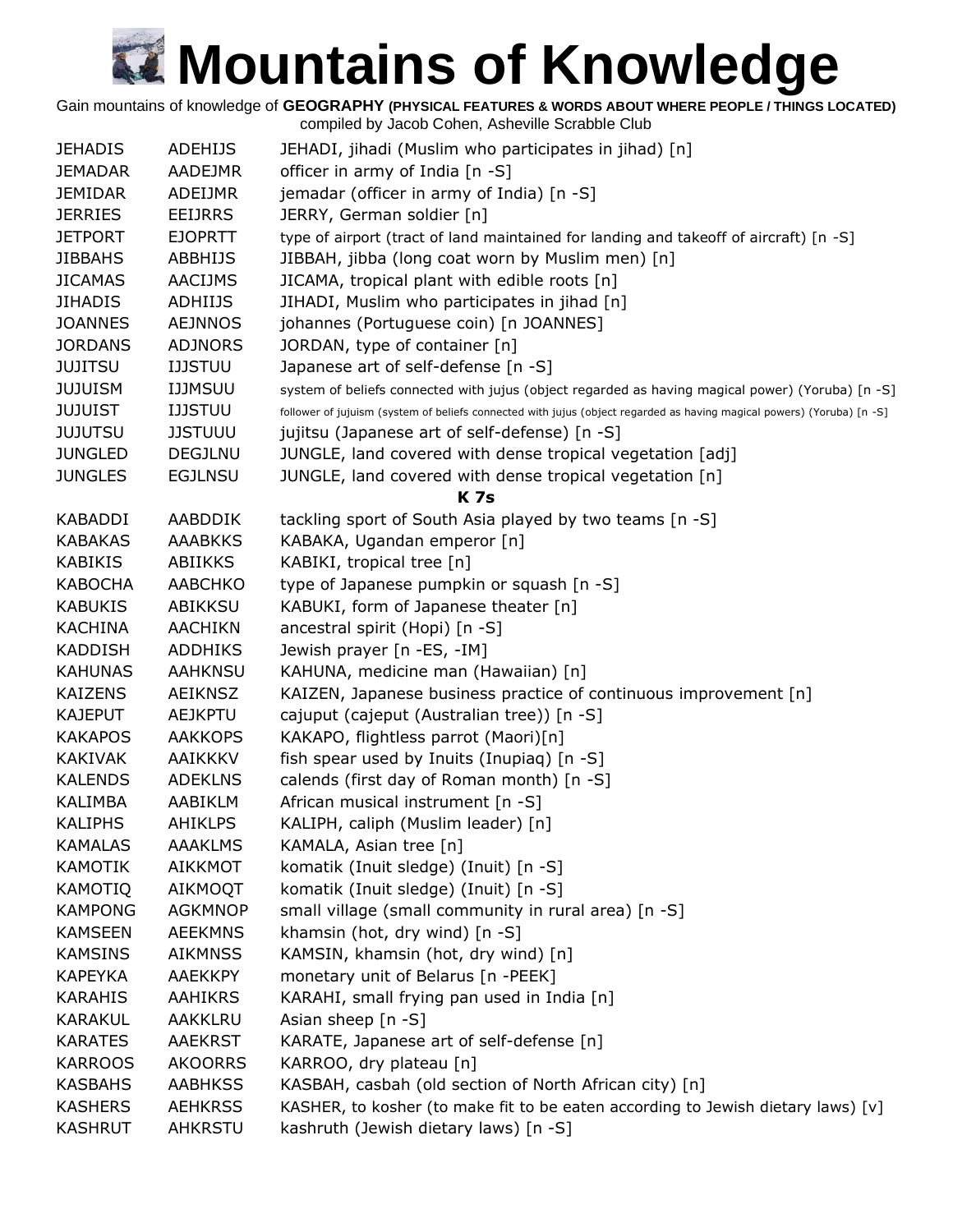Gain mountains of knowledge of **GEOGRAPHY (PHYSICAL FEATURES & WORDS ABOUT WHERE PEOPLE / THINGS LOCATED)**

| <b>KATANAS</b> | <b>AAAKNST</b> | KATANA, Japanese single-edged sword [n]                                         |
|----------------|----------------|---------------------------------------------------------------------------------|
| <b>KATCINA</b> | AACIKNT        | kachina (ancestral spirit) (Hopi) [n -S]                                        |
| <b>KATSINA</b> | <b>AAIKNST</b> | kachina (ancestral spirit) (Hopi) [n -M or -S]                                  |
| <b>KATSURA</b> | <b>AAKRSTU</b> | deciduous tree of Japan and China [n -S]                                        |
| <b>KAURIES</b> | AEIKRSU        | KAURY, kauri (timber tree) (Maori)[n]                                           |
| <b>KAYAKED</b> | <b>AADEKKY</b> | KAYAK, to travel in kayak (Inuit canoe) (Inuit) [v]                             |
| <b>KEBLAHS</b> | <b>ABEHKLS</b> | KEBLAH, kiblah (direction toward which Muslims face while praying) [n]          |
| KEITLOA        | AEIKLOT        | rhinoceros (Tswana) [n -S]                                                      |
| <b>KERRIAS</b> | <b>AEIKRRS</b> | KERRIA, Chinese shrub [n]                                                       |
| <b>KERRIES</b> | <b>EEIKRRS</b> | KERRY, one of Irish breed of cattle [n]                                         |
| <b>KHALIFA</b> | AAFHIKL        | caliph (Muslim leader) [n -S]                                                   |
| KHALIFS        | <b>AFHIKLS</b> | KHALIF, caliph (Muslim leader) [n]                                              |
| <b>KHAMSIN</b> | <b>AHIKMNS</b> | hot, dry wind $[n -S]$                                                          |
| <b>KHANATE</b> | AAEHKNT        | domain of khan (Asian ruler) [n -S]                                             |
| <b>KHEDIVE</b> | <b>DEEHIKV</b> | Turkish viceroy [n -S]                                                          |
| <b>KIBBEHS</b> | <b>BBEHIKS</b> | KIBBEH, kibbe (Near Eastern dish of ground lamb and bulgur) [n]                 |
| <b>KIBBUTZ</b> | <b>BBIKTUZ</b> | collective farm in Israel [n -IM]                                               |
| KIBITKA        | ABIIKKT        | type of Russian sled or wagon [n -S]                                            |
| <b>KIBLAHS</b> | ABHIKLS        | KIBLAH, direction toward which Muslims face while praying [n]                   |
| <b>KIDDUSH</b> | <b>DDHIKSU</b> | Jewish prayer [n -ES]                                                           |
| <b>KIKUYUS</b> | <b>IKKSUUY</b> | KIKUYU, type of grass (Swahili) [n]                                             |
| <b>KIMCHEE</b> | <b>CEEHIKM</b> | kimchi (spicy Korean dish of pickled cabbage) [n -S]                            |
| <b>KIMCHIS</b> | <b>CHIIKMS</b> | KIMCHI, spicy Korean dish of pickled cabbage [n]                                |
| <b>KINARAS</b> | <b>AAIKNRS</b> | KINARA, candelabra with seven candlesticks (to celebrate Kwanzaa) (Swahili) [n] |
| <b>KIPPAHS</b> | <b>AHIKPPS</b> | KIPPAH, kippa (yarmulke (skullcap worn by Jewish males)) [n]                    |
| <b>KIRPANS</b> | <b>AIKNPRS</b> | KIRPAN, dagger carried by Sikhs [n]                                             |
| <b>KLEPHTS</b> | <b>EHKLPST</b> | KLEPHT, Greek guerrilla [n]                                                     |
| <b>KLEZMER</b> | <b>EEKLMRZ</b> | Jewish folk musician [n -S, -IM]                                                |
| <b>KNAWELS</b> | <b>AEKLNSW</b> | KNAWEL, Eurasian plant [n]                                                      |
| <b>KNESSET</b> | <b>EEKNSST</b> | Israeli parliament [n -S]                                                       |
| <b>KOCHIAS</b> | <b>ACHIKOS</b> | KOCHIA, Eurasian plant [n]                                                      |
| <b>KOKANEE</b> | <b>AEEKKNO</b> | food fish (Interior Salish) [n -S]                                              |
| <b>KOLHOZY</b> | <b>HKLOOYZ</b> | KOLHOZ, kolkhoz (collective farm in Russia) [n]                                 |
| <b>KOLKHOS</b> | <b>HKKLOOS</b> | kolkhoz (collective farm in Russia) [n -ES, -Y]                                 |
| <b>KOLKHOZ</b> | <b>HKKLOOZ</b> | collective farm in Russia [n -ES, -Y]                                           |
| <b>KOLKOZY</b> | <b>KKLOOYZ</b> | KOLKOZ, kolkhoz (collective farm in Russia) [n]                                 |
| <b>KOMATIK</b> | <b>AIKKMOT</b> | Inuit sledge (Inuit) [n -S]                                                     |
| <b>KONGONI</b> | <b>GIKNNOO</b> | African antelope [n KONGONI]                                                    |
| <b>KOOKUMS</b> | <b>KKMOOSU</b> | KOOKUM, kokum (East Indian tree) (Chinook) [n]                                  |
| <b>KOPECKS</b> | <b>CEKKOPS</b> | KOPECK, Russian coin [n]                                                        |
| <b>KOPIYKA</b> | <b>AIKKOPY</b> | monetary unit of Ukraine [n -S, -Y, -YOK]                                       |
| <b>KOPPIES</b> | <b>EIKOPPS</b> | KOPPIE, kopje (small hill) [n]                                                  |
| <b>KORUNAS</b> | <b>AKNORSU</b> | KORUNA, monetary unit of Czech Republic [n]                                     |
| <b>KOSHERS</b> | <b>EHKORSS</b> | KOSHER, to make fit to be eaten according to Jewish dietary laws [v]            |
| <b>KOUMISS</b> | <b>IKMOSSU</b> | beverage made from camel's milk (Tatar) [n -ES]                                 |
| <b>KOUMYSS</b> | <b>KMOSSUY</b> | koumiss (beverage made from camel's milk) (Tatar) [n -ES]                       |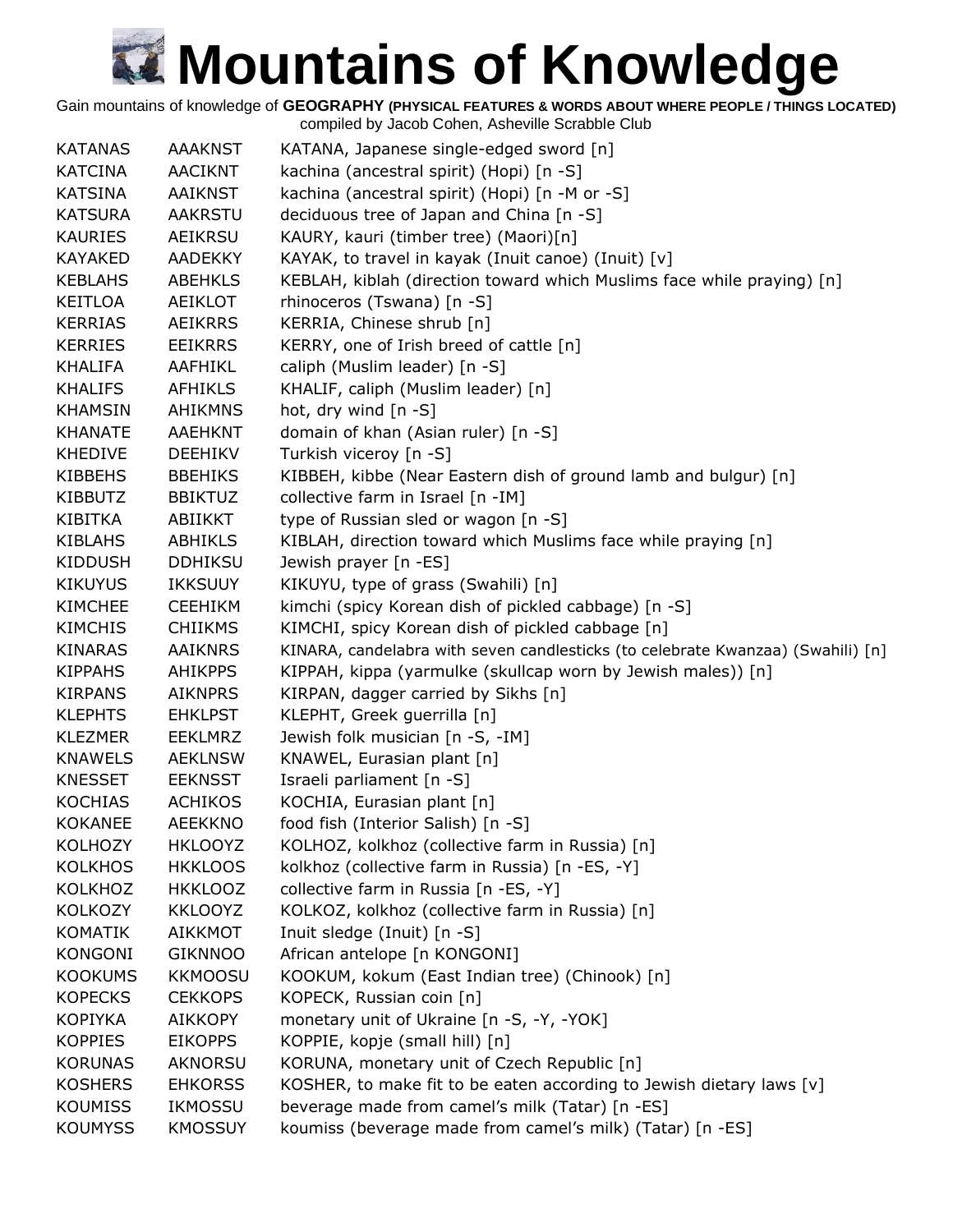Gain mountains of knowledge of **GEOGRAPHY (PHYSICAL FEATURES & WORDS ABOUT WHERE PEOPLE / THINGS LOCATED)**

| <b>KOUSSOS</b> | <b>KOOSSSU</b> | KOUSSO, cusso (Ethiopian tree) [n]                                     |
|----------------|----------------|------------------------------------------------------------------------|
| <b>KREMLIN</b> | <b>EIKLMNR</b> | Russian citadel [n -S]                                                 |
| <b>KREUZER</b> | <b>EEKRRUZ</b> | kreutzer (former monetary unit of Austria) [n -S]                      |
| <b>KRIMMER</b> | <b>EIKMMRR</b> | kind of fur $[n - S]$                                                  |
| <b>KRUBUTS</b> | <b>BKRSTUU</b> | KRUBUT, krubi (tropical plant) [n]                                     |
| <b>KUBASAS</b> | <b>AABKSSU</b> | KUBASA, Ukrainian sausage [n]                                          |
| <b>KUDLIKS</b> | <b>DIKKLSU</b> | KUDLIK, Inuit oil lamp (Inuktitut) [n]                                 |
| <b>KULTURS</b> | <b>KLRSTUU</b> | KULTUR, culture; civilization [n]                                      |
| <b>KUMISES</b> | <b>EIKMSSU</b> | KUMIS, koumiss (beverage made from camel's milk) (Tatar) [n]           |
| <b>KUMKUMS</b> | <b>KKMMSUU</b> | KUMKUM, red powder used by Hindu women [n]                             |
| <b>KVASSES</b> | <b>AEKSSSV</b> | KVASS, Russian beer [n]                                                |
| <b>KWACHAS</b> | <b>AACHKSW</b> | KWACHA, monetary unit of Malawi and Zambia (Chinyanja or Chichewa) [n] |
| <b>KWANZAS</b> | <b>AAKNSWZ</b> | KWANZA, monetary unit of Angola [n]                                    |
|                |                | <b>L</b> 7s                                                            |
| <b>LAGOONS</b> | <b>AGLNOOS</b> | LAGOON, shallow body of water [n]                                      |
| <b>LAGUNAS</b> | <b>AAGLNSU</b> | LAGUNA, lagoon (shallow body of water) [n]                             |
| <b>LAGUNES</b> | <b>AEGLNSU</b> | LAGUNE, lagoon (shallow body of water) [n]                             |
| LAKEBED        | ABDEEKL        | floor of lake $[n - S]$                                                |
| LALLAND        | <b>AADLLLN</b> | lowland (area of land lying lower than adjacent country) [n -S]        |
| LALLANS        | <b>AALLLNS</b> | LALLAN, lowland (area of land lying lower than adjacent country) [n]   |
| LAMBADA        | AAABDLM        | Brazilian dance [n -S]                                                 |
| <b>LAMBDAS</b> | <b>AABDLMS</b> | LAMBDA, Greek letter [n]                                               |
| <b>LANDLER</b> | <b>ADELLNR</b> | slow Austrian dance [n -S]                                             |
| <b>LANDMAN</b> | <b>AADLMNN</b> | one who lives and works on land [n -MEN]                               |
| <b>LANGURS</b> | <b>AGLNRSU</b> | LANGUR, Asian monkey [n]                                               |
| LANNERS        | <b>AELNNRS</b> | LANNER, falcon of Europe and Asia [n]                                  |
| LANTANA        | <b>AAALNNT</b> | tropical shrub [n -S]                                                  |
| <b>LAOGAIS</b> | <b>AAGILOS</b> | LAOGAI, system of forced-labor camps in China [n]                      |
| LASAGNA        | <b>AAAGLNS</b> | Italian baked dish [n -S]                                              |
| LASAGNE        | <b>AAEGLNS</b> | lasagna (Italian baked dish) [n -S]                                    |
| <b>LASCARS</b> | <b>AACLRSS</b> | LASCAR, East Indian sailor [n]                                         |
| <b>LASHKAR</b> | <b>AAHKLRS</b> | lascar (East Indian sailor) [n -S]                                     |
| LATAKIA        | <b>AAAIKLT</b> | variety of Turkish tobacco [n -S]                                      |
| LATINAS        | <b>AAILNST</b> | LATINA, Latin-American woman or girl [n]                               |
| LATINOS        | <b>AILNOST</b> | LATINO, Latin American [n]                                             |
| LATOSOL        | <b>ALLOOST</b> | tropical soil [n -S]                                                   |
| <b>LATRIAS</b> | <b>AAILRST</b> | LATRIA, supreme worship given to God only, in Roman Catholicism [n]    |
| LAUWINE        | AEILNUW        | avalanche [n -S]                                                       |
| <b>LAVABOS</b> | <b>AABLOSV</b> | LAVABO, ceremonial washing in certain Christian churches [n]           |
| LAWINES        | <b>AEILNSW</b> | LAWINE, lauwine (avalanche) [n]                                        |
| LAZARET        | AAELRTZ        | hospital treating contagious diseases [n -S]                           |
| <b>LECHWES</b> | <b>CEEHLSW</b> | LECHWE, African antelope (Tswana or Sotho) [n]                         |
| <b>LEGONGS</b> | <b>EGGLNOS</b> | LEGONG, Balinese dance (Balinese) [n]                                  |
| LEHAYIM        | <b>AEHILMY</b> | traditional Jewish toast [n -S]                                        |
| LEMPIRA        | <b>AEILMPR</b> | monetary unit of Honduras [n -S]                                       |
| <b>LEMURES</b> | <b>EELMRSU</b> | ghosts of dead in ancient Roman religion [n LEMURES]                   |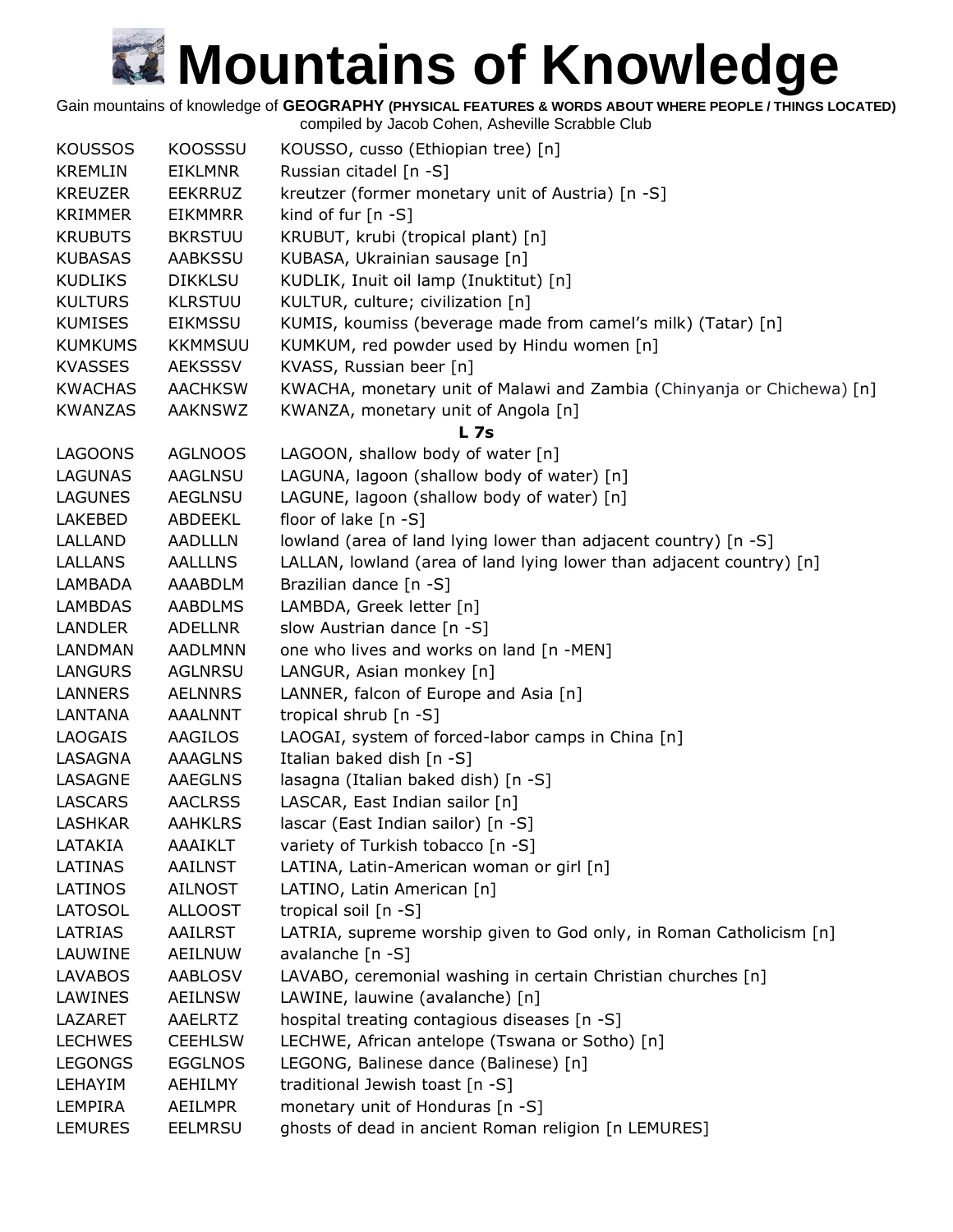Gain mountains of knowledge of **GEOGRAPHY (PHYSICAL FEATURES & WORDS ABOUT WHERE PEOPLE / THINGS LOCATED)**

compiled by Jacob Cohen, Asheville Scrabble Club LENTILS EILLNST LENTIL, Eurasian annual plant [n] LEPTONS ELNOPST LEPTON, former monetary unit of Greece [n] LIANOID ADIILNO pertaining to liana (tropical vine) [adj] LICENTE CEEILNT SENTE, monetary unit of Lesotho (Sesotho) [n] LICHEES CEEHILS LICHEE, litchi (edible fruit of Chinese tree) [n] LICTORS CILORST LICTOR, magistrate's attendant in ancient Rome [n] LIMBOED BDEILMO LIMBO, to perform West Indian dance [v] LIMBOES BEILMOS limbo  $[n]$  / LIMBO, to perform West Indian dance  $[v]$ LINGAMS AGILMNS LINGAM, Hindu phallic symbol [n] LINNETS EILNNST LINNET, European songbird [n] LIRIOPE EIILOPR stemless Asian herb [n -S] LISENTE EEILNST SENTE, monetary unit of Lesotho (Sesotho) [n] LITCHIS CHIILST LITCHI, edible fruit of Chinese tree [n] LITHOPS HILOPST succulent African plant [n LITHOPS] LITORAL AILLORT pertaining to coastal region [adj] LOCHANS ACHLNOS LOCHAN, small lake (sizable inland body of water) [n] LOESSAL AELLOSS LOESS, soil deposit [adj] LOESSES EELOSSS LOESS, soil deposit [n] LOESSIC CEILOSS LOESS, soil deposit [adj] LOGWOOD DGLOOOW tropical tree [n -S] LOIASIS AIILOSS tropical African disease [n -SES, -ES] LOMEINS EILMNOS LOMEIN, Chinese dish of noodles, meat, and vegetables [n] LONGANS AGLNNOS LONGAN, edible fruit of Chinese tree [n] LOOFAHS AFHLOOS LOOFAH, tropical vine [n] LOONIES EILNOOS LOONIE, coin worth one Canadian dollar [n] / LOONY [n] LOPPETS ELOPPST LOPPET, long-distance cross-country ski race [n] LORISES EILORSS LORIS, Asian lemur [n] LOWLAND ADLLNOW area of land lying lower than adjacent country [n -S] LUMPIAS AILMPSU LUMPIA, Indonesian spring roll [n] LUNGANS AGLNNSU LUNGAN, longan (edible fruit of Chinese tree) [n] LUNGEES EEGLNSU LUNGEE, lungi (loincloth worn by men in India) [n] LUNGYIS GILNSUY LUNGYI, lungi (loincloth worn by men in India) [n] LUSTRAL ALLRSTU pertaining to lustrum (ceremonial purification of population in ancient Rome) [adj] LUSTRUM LMRSTUU ceremonial purification of population in ancient Rome [n -RA, -S] LYCHEES CEEHLSY LYCHEE, litchi (edible fruit of Chinese tree) [n] **M 7s** MACACOS AACCMOS MACACO, lemur (arboreal mammal related to monkeys) [n] MACAQUE AACEMQU short-tailed monkey (Bantu) [n -S] MACHACA AAACCHM Mexican dish featuring shredded meat fried with vegetables [n -S] MACHZOR ACHMORZ mahzor (Jewish prayer book) [n -IM, -S] MACUMBA AABCMMU religion practiced in Brazil [n -S] MADONNA AADMNNO former Italian title of respect for woman [n -S] MADRASA AAADMRS madrassa (Muslim school) [n -S] MADTOMS ADMMOST MADTOM, North American catfish [n] MAENADS AADEMNS MAENAD, female participant in ancient Greek orgies [n] MAGMATA AAAGMMT MAGMA, molten matter from which igneous rock is formed [n]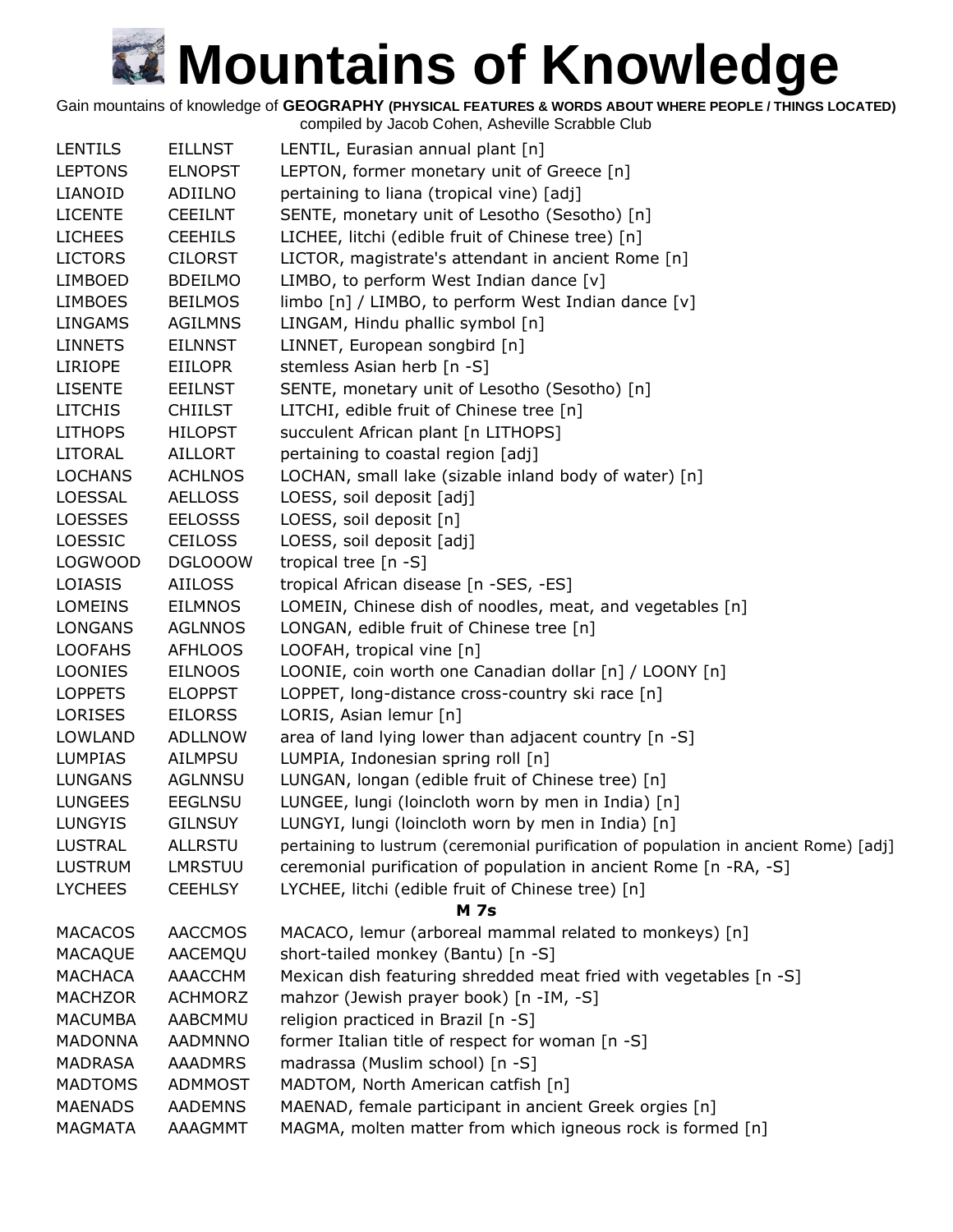Gain mountains of knowledge of **GEOGRAPHY (PHYSICAL FEATURES & WORDS ABOUT WHERE PEOPLE / THINGS LOCATED)**

| <b>MAGUEYS</b> | <b>AEGMSUY</b> | MAGUEY, tropical plant [n]                                                 |
|----------------|----------------|----------------------------------------------------------------------------|
| <b>MAHANTS</b> | <b>AAHMNST</b> | MAHANT, chief Hindu priest [n]                                             |
| MAHATMA        | <b>AAAHMMT</b> | Hindu sage $[n - S]$                                                       |
| <b>MAHJONG</b> | <b>AGHJMNO</b> | game of Chinese origin [n -S]                                              |
| <b>MAHUANG</b> | AAGHMNU        | Asian plant [n -S]                                                         |
| <b>MAHZORS</b> | <b>AHMORSZ</b> | MAHZOR, Jewish prayer book [n]                                             |
| <b>MAJAGUA</b> | AAAGJMU        | tropical tree (Carib) [n -S]                                               |
| <b>MALACCA</b> | <b>AAACCLM</b> | cane of Asian rattan palm [n -S]                                           |
| MALANGA        | AAAGLMN        | yautia (tropical plant) [n -S]                                             |
| MAMASAN        | <b>AAAMMNS</b> | Japanese woman in position of authority [n -S]                             |
| <b>MAMEYES</b> | <b>AEEMMSY</b> | MAMEY, tropical tree [n]                                                   |
| <b>MAMLUKS</b> | AKLMMSU        | MAMLUK, mameluke (slave in Muslim countries) [n]                           |
| <b>MAMMEES</b> | <b>AEEMMMS</b> | MAMMEE, mamey (tropical tree) [n]                                          |
| <b>MAMMEYS</b> | <b>AEMMMSY</b> | MAMMEY, mamey (tropical tree) [n]                                          |
| <b>MANAKIN</b> | AAIKMNN        | tropical bird [n -S]                                                       |
| <b>MANDALA</b> | <b>AAADLMN</b> | Hindu or Buddhist graphic symbol of universe [n -S]                        |
| <b>MANGABY</b> | <b>AABGMNY</b> | mangabey (long-tailed monkey) (Madagascar) [n -BIES]                       |
| <b>MANGOES</b> | <b>AEGMNOS</b> | MANGO, edible tropical fruit [n]                                           |
| MANIHOT        | AHIMNOT        | tropical plant (Guarani) [n -S]                                            |
| <b>MANIOCA</b> | AACIMNO        | manioc (tropical plant) [n -S]                                             |
| <b>MANIOCS</b> | <b>ACIMNOS</b> | MANIOC, tropical plant [n]                                                 |
| <b>MANITOS</b> | <b>AIMNOST</b> | MANITO, manitou (Algonquian Indian deity) [n]                              |
| MANITOU        | <b>AIMNOTU</b> | Algonquian Indian deity [n -S]                                             |
| <b>MANITUS</b> | <b>AIMNSTU</b> | MANITU, manitou (Algonquian Indian deity) [n]                              |
| <b>MANTRAM</b> | <b>AAMMNRT</b> | mantra (mystical formula of prayer or incantation in Hinduism) [n -S]      |
| <b>MANTRAS</b> | <b>AAMNRST</b> | MANTRA, mystical formula of prayer or incantation in Hinduism [n]          |
| <b>MANTRIC</b> | <b>ACIMNRT</b> | MANTRA, mystical formula of prayer or incantation in Hinduism [adj]        |
| <b>MANUKAS</b> | <b>AAKMNSU</b> | MANUKA, small tree of New Zealand [n]                                      |
| <b>MAPLESS</b> | <b>AELMPSS</b> | lacking map [adj]                                                          |
| <b>MAPLIKE</b> | AEIKLMP        | resembling map [adj]                                                       |
| <b>MAPPERS</b> | <b>AEMPPRS</b> | MAPPER, one that maps (to delineate on map (representation of region)) [n] |
| <b>MAPPING</b> | <b>AGIMNPP</b> | MAP, to delineate on map (representation of region) [v]                    |
| MAQUILA        | AAILMQU        | foreign-owned assembly factory in Mexico [n -S]                            |
| <b>MARABOU</b> | <b>AABMORU</b> | African stork [n -S]                                                       |
| <b>MARANTA</b> | <b>AAAMNRT</b> | tropical plant $[n -S]$                                                    |
| <b>MAREMMA</b> | AAEMMMR        | marshy coastal region [n -ME]                                              |
| <b>MARGATE</b> | <b>AAEGMRT</b> | tropical fish [n -S]                                                       |
| <b>MARKKAA</b> | <b>AAAKKMR</b> | MARKKA, former monetary unit of Finland [n]                                |
| <b>MARKKAS</b> | <b>AAKKMRS</b> | MARKKA, former monetary unit of Finland [n]                                |
| <b>MARQUIS</b> | AIMQRSU        | European nobleman [n -ES]                                                  |
| <b>MARRANO</b> | <b>AAMNORR</b> | Jew in Spain who professed Christianity to avoid persecution $[n = S]$     |
| <b>MARSHED</b> | <b>ADEHMRS</b> | MARSH, tract of low, wet land [adj]                                        |
| <b>MARSHES</b> | <b>AEHMRSS</b> | MARSH, tract of low, wet land [n]                                          |
| <b>MASALAS</b> | <b>AAALMSS</b> | MASALA, blend of spices used in Indian cooking [n]                         |
| <b>MASJIDS</b> | <b>ADIJMSS</b> | MASJID, mosque (Muslim house of worship) [n]                               |
| <b>MASKEGS</b> | <b>AEGKMSS</b> | MASKEG, muskeg (marsh (tract of low, wet land)) [n]                        |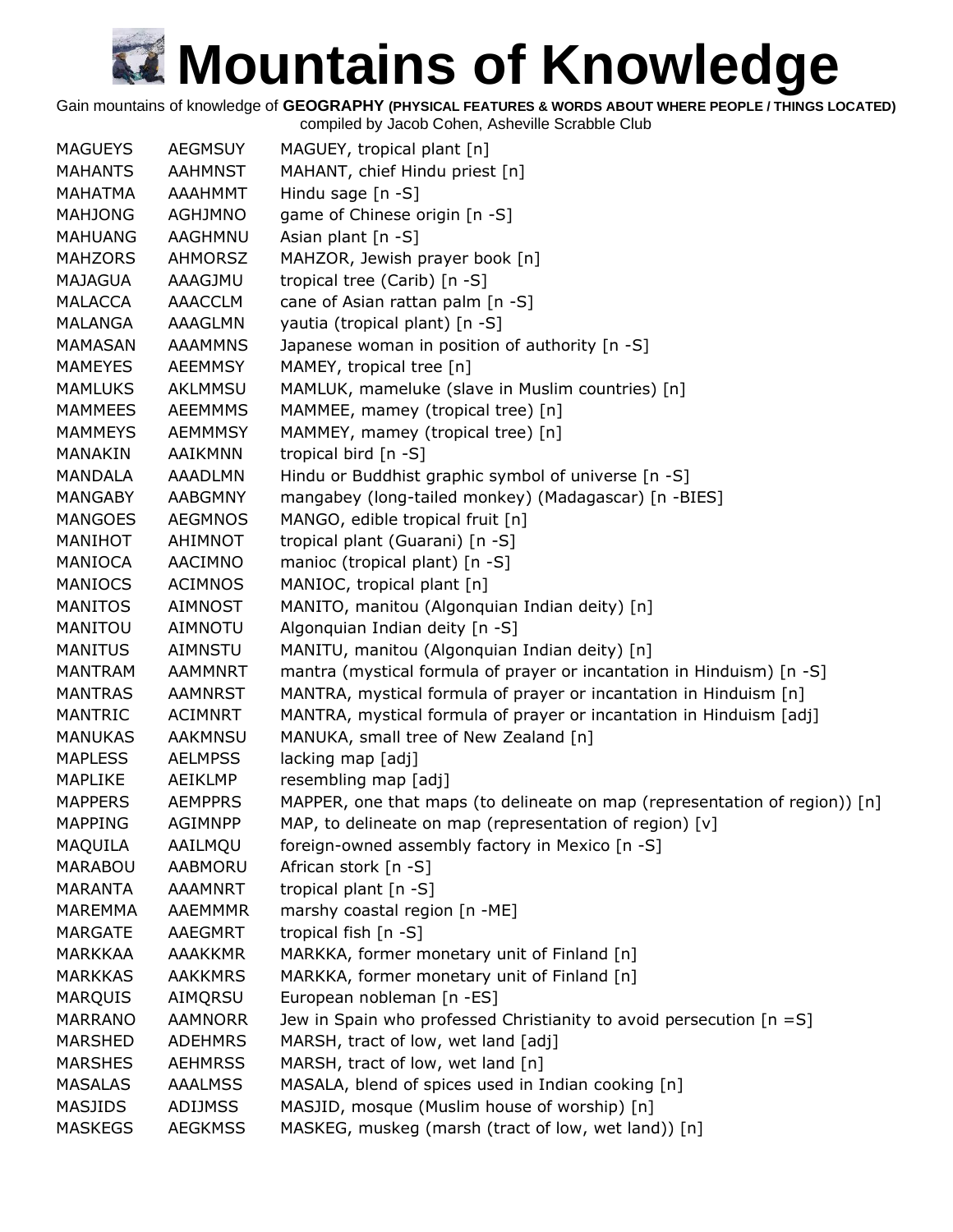Gain mountains of knowledge of **GEOGRAPHY (PHYSICAL FEATURES & WORDS ABOUT WHERE PEOPLE / THINGS LOCATED)**

| <b>MASSIFS</b><br><b>AFIMSSS</b><br>MASSIF, principal mountain mass [n]<br>ancient Egyptian tomb [n -S]<br>MASTABA<br><b>AAABMST</b><br><b>MAXIXES</b><br><b>AEIMSXX</b><br>MAXIXE, Brazilian dance [n]<br>Polish dance [n -S]<br><b>MAZURKA</b><br><b>AAKMRUZ</b><br>MEADOW, tract of grassland [n]<br><b>MEADOWS</b><br><b>ADEMOSW</b><br>MEADOW, tract of grassland [adj]<br><b>MEADOWY</b><br>ADEMOWY<br>MEDAKA, Japanese fish [n]<br><b>MEDAKAS</b><br><b>AADEKMS</b><br><b>MEDINAS</b><br><b>ADEIMNS</b><br>MEDINA, native quarter of North African city [n]<br>MEDLAR, Eurasian tree [n]<br><b>MEDLARS</b><br><b>ADELMRS</b><br>madrassa (Muslim school) [n -S]<br><b>MEDRESE</b><br><b>DEEEMRS</b><br>African mongoose [n -S]<br><b>MEERKAT</b><br><b>AEEKMRT</b><br>great central hall of ancient Greek house [n -RA]<br><b>MEGARON</b><br><b>AEGMNOR</b><br>teacher in Jewish school [n -MDIM]<br><b>MELAMED</b><br>ADEELMM<br>candleholder used in Jewish worship [n -S]<br><b>MENORAH</b><br><b>AEHMNOR</b><br><b>MERLINS</b><br><b>EILMNRS</b><br>MERLIN, European falcon [n]<br>METICAL, monetary unit of Mozambique [n]<br><b>METICAIS</b><br><b>ACEIIMST</b><br><b>METICAL</b><br>monetary unit of Mozambique [n -AIS, -S]<br><b>ACEILMT</b><br>METICA, metical (monetary unit of Mozambique) [n]<br><b>METICAS</b><br><b>ACEIMST</b><br>middle part of country [n -S]<br>MIDLAND<br>ADDILMN<br>early Jewish interpretation of biblical text [n -IM, -OT, -OTH]<br><b>MIDRASH</b><br><b>ADHIMRS</b><br>central part of city [n -S]<br><b>MIDTOWN</b><br><b>DIMNOTW</b><br><b>ABHIMRS</b><br>MIHRAB, niche in mosque [n]<br><b>MIHRABS</b><br>MIKADO, emperor of Japan [n]<br><b>MIKADOS</b><br><b>ADIKMOS</b><br>MIKVAH, place for ritual bathing by Orthodox Jews [n]<br><b>MIKVAHS</b><br><b>AHIKMSV</b><br>MIKVEH, mikvah (place for ritual bathing by Orthodox Jews) [n]<br><b>MIKVEHS</b><br><b>EHIKMSV</b><br>MIKVAH, place for ritual bathing by Orthodox Jews [n]<br><b>MIKVOTH</b><br><b>HIKMOTV</b><br>coin of Tunisia [n -S]<br><b>MILLIME</b><br>EIILLMM<br>former monetary unit of Portugal [n MILREIS]<br><b>MILREIS</b><br><b>EIILMRS</b><br>MIMBAR, minbar (Muslim pulpit) [n]<br><b>MIMBARS</b><br>ABIMMRS<br>MIMOSA, tropical plant [n]<br><b>MIMOSAS</b><br><b>AIMMOSS</b><br>MINBAR, Muslim pulpit [n]<br><b>MINBARS</b><br>ABIMNRS<br><b>MINYANS</b><br><b>AIMNNSY</b><br>MINYAN, minimum number required to be present for conduct of Jewish service [n]<br><b>MIRIEST</b><br><b>EIIMRST</b><br>MIRY, swampy (marshy (resembling marsh (tract of low, wet land))) [adj]<br><b>MISKALS</b><br><b>AIKLMSS</b><br>MISKAL, Oriental unit of weight [n] |
|------------------------------------------------------------------------------------------------------------------------------------------------------------------------------------------------------------------------------------------------------------------------------------------------------------------------------------------------------------------------------------------------------------------------------------------------------------------------------------------------------------------------------------------------------------------------------------------------------------------------------------------------------------------------------------------------------------------------------------------------------------------------------------------------------------------------------------------------------------------------------------------------------------------------------------------------------------------------------------------------------------------------------------------------------------------------------------------------------------------------------------------------------------------------------------------------------------------------------------------------------------------------------------------------------------------------------------------------------------------------------------------------------------------------------------------------------------------------------------------------------------------------------------------------------------------------------------------------------------------------------------------------------------------------------------------------------------------------------------------------------------------------------------------------------------------------------------------------------------------------------------------------------------------------------------------------------------------------------------------------------------------------------------------------------------------------------------------------------------------------------------------------------------------------------------------------------------------------------------------------------------------------------------------------------------------------------------------------------------------------------------------------------------------------------------------------------------------------------------------------------------------------------------------------------------------------------------------------------------------------------------------------------------------------------------------|
|                                                                                                                                                                                                                                                                                                                                                                                                                                                                                                                                                                                                                                                                                                                                                                                                                                                                                                                                                                                                                                                                                                                                                                                                                                                                                                                                                                                                                                                                                                                                                                                                                                                                                                                                                                                                                                                                                                                                                                                                                                                                                                                                                                                                                                                                                                                                                                                                                                                                                                                                                                                                                                                                                          |
|                                                                                                                                                                                                                                                                                                                                                                                                                                                                                                                                                                                                                                                                                                                                                                                                                                                                                                                                                                                                                                                                                                                                                                                                                                                                                                                                                                                                                                                                                                                                                                                                                                                                                                                                                                                                                                                                                                                                                                                                                                                                                                                                                                                                                                                                                                                                                                                                                                                                                                                                                                                                                                                                                          |
|                                                                                                                                                                                                                                                                                                                                                                                                                                                                                                                                                                                                                                                                                                                                                                                                                                                                                                                                                                                                                                                                                                                                                                                                                                                                                                                                                                                                                                                                                                                                                                                                                                                                                                                                                                                                                                                                                                                                                                                                                                                                                                                                                                                                                                                                                                                                                                                                                                                                                                                                                                                                                                                                                          |
|                                                                                                                                                                                                                                                                                                                                                                                                                                                                                                                                                                                                                                                                                                                                                                                                                                                                                                                                                                                                                                                                                                                                                                                                                                                                                                                                                                                                                                                                                                                                                                                                                                                                                                                                                                                                                                                                                                                                                                                                                                                                                                                                                                                                                                                                                                                                                                                                                                                                                                                                                                                                                                                                                          |
|                                                                                                                                                                                                                                                                                                                                                                                                                                                                                                                                                                                                                                                                                                                                                                                                                                                                                                                                                                                                                                                                                                                                                                                                                                                                                                                                                                                                                                                                                                                                                                                                                                                                                                                                                                                                                                                                                                                                                                                                                                                                                                                                                                                                                                                                                                                                                                                                                                                                                                                                                                                                                                                                                          |
|                                                                                                                                                                                                                                                                                                                                                                                                                                                                                                                                                                                                                                                                                                                                                                                                                                                                                                                                                                                                                                                                                                                                                                                                                                                                                                                                                                                                                                                                                                                                                                                                                                                                                                                                                                                                                                                                                                                                                                                                                                                                                                                                                                                                                                                                                                                                                                                                                                                                                                                                                                                                                                                                                          |
|                                                                                                                                                                                                                                                                                                                                                                                                                                                                                                                                                                                                                                                                                                                                                                                                                                                                                                                                                                                                                                                                                                                                                                                                                                                                                                                                                                                                                                                                                                                                                                                                                                                                                                                                                                                                                                                                                                                                                                                                                                                                                                                                                                                                                                                                                                                                                                                                                                                                                                                                                                                                                                                                                          |
|                                                                                                                                                                                                                                                                                                                                                                                                                                                                                                                                                                                                                                                                                                                                                                                                                                                                                                                                                                                                                                                                                                                                                                                                                                                                                                                                                                                                                                                                                                                                                                                                                                                                                                                                                                                                                                                                                                                                                                                                                                                                                                                                                                                                                                                                                                                                                                                                                                                                                                                                                                                                                                                                                          |
|                                                                                                                                                                                                                                                                                                                                                                                                                                                                                                                                                                                                                                                                                                                                                                                                                                                                                                                                                                                                                                                                                                                                                                                                                                                                                                                                                                                                                                                                                                                                                                                                                                                                                                                                                                                                                                                                                                                                                                                                                                                                                                                                                                                                                                                                                                                                                                                                                                                                                                                                                                                                                                                                                          |
|                                                                                                                                                                                                                                                                                                                                                                                                                                                                                                                                                                                                                                                                                                                                                                                                                                                                                                                                                                                                                                                                                                                                                                                                                                                                                                                                                                                                                                                                                                                                                                                                                                                                                                                                                                                                                                                                                                                                                                                                                                                                                                                                                                                                                                                                                                                                                                                                                                                                                                                                                                                                                                                                                          |
|                                                                                                                                                                                                                                                                                                                                                                                                                                                                                                                                                                                                                                                                                                                                                                                                                                                                                                                                                                                                                                                                                                                                                                                                                                                                                                                                                                                                                                                                                                                                                                                                                                                                                                                                                                                                                                                                                                                                                                                                                                                                                                                                                                                                                                                                                                                                                                                                                                                                                                                                                                                                                                                                                          |
|                                                                                                                                                                                                                                                                                                                                                                                                                                                                                                                                                                                                                                                                                                                                                                                                                                                                                                                                                                                                                                                                                                                                                                                                                                                                                                                                                                                                                                                                                                                                                                                                                                                                                                                                                                                                                                                                                                                                                                                                                                                                                                                                                                                                                                                                                                                                                                                                                                                                                                                                                                                                                                                                                          |
|                                                                                                                                                                                                                                                                                                                                                                                                                                                                                                                                                                                                                                                                                                                                                                                                                                                                                                                                                                                                                                                                                                                                                                                                                                                                                                                                                                                                                                                                                                                                                                                                                                                                                                                                                                                                                                                                                                                                                                                                                                                                                                                                                                                                                                                                                                                                                                                                                                                                                                                                                                                                                                                                                          |
|                                                                                                                                                                                                                                                                                                                                                                                                                                                                                                                                                                                                                                                                                                                                                                                                                                                                                                                                                                                                                                                                                                                                                                                                                                                                                                                                                                                                                                                                                                                                                                                                                                                                                                                                                                                                                                                                                                                                                                                                                                                                                                                                                                                                                                                                                                                                                                                                                                                                                                                                                                                                                                                                                          |
|                                                                                                                                                                                                                                                                                                                                                                                                                                                                                                                                                                                                                                                                                                                                                                                                                                                                                                                                                                                                                                                                                                                                                                                                                                                                                                                                                                                                                                                                                                                                                                                                                                                                                                                                                                                                                                                                                                                                                                                                                                                                                                                                                                                                                                                                                                                                                                                                                                                                                                                                                                                                                                                                                          |
|                                                                                                                                                                                                                                                                                                                                                                                                                                                                                                                                                                                                                                                                                                                                                                                                                                                                                                                                                                                                                                                                                                                                                                                                                                                                                                                                                                                                                                                                                                                                                                                                                                                                                                                                                                                                                                                                                                                                                                                                                                                                                                                                                                                                                                                                                                                                                                                                                                                                                                                                                                                                                                                                                          |
|                                                                                                                                                                                                                                                                                                                                                                                                                                                                                                                                                                                                                                                                                                                                                                                                                                                                                                                                                                                                                                                                                                                                                                                                                                                                                                                                                                                                                                                                                                                                                                                                                                                                                                                                                                                                                                                                                                                                                                                                                                                                                                                                                                                                                                                                                                                                                                                                                                                                                                                                                                                                                                                                                          |
|                                                                                                                                                                                                                                                                                                                                                                                                                                                                                                                                                                                                                                                                                                                                                                                                                                                                                                                                                                                                                                                                                                                                                                                                                                                                                                                                                                                                                                                                                                                                                                                                                                                                                                                                                                                                                                                                                                                                                                                                                                                                                                                                                                                                                                                                                                                                                                                                                                                                                                                                                                                                                                                                                          |
|                                                                                                                                                                                                                                                                                                                                                                                                                                                                                                                                                                                                                                                                                                                                                                                                                                                                                                                                                                                                                                                                                                                                                                                                                                                                                                                                                                                                                                                                                                                                                                                                                                                                                                                                                                                                                                                                                                                                                                                                                                                                                                                                                                                                                                                                                                                                                                                                                                                                                                                                                                                                                                                                                          |
|                                                                                                                                                                                                                                                                                                                                                                                                                                                                                                                                                                                                                                                                                                                                                                                                                                                                                                                                                                                                                                                                                                                                                                                                                                                                                                                                                                                                                                                                                                                                                                                                                                                                                                                                                                                                                                                                                                                                                                                                                                                                                                                                                                                                                                                                                                                                                                                                                                                                                                                                                                                                                                                                                          |
|                                                                                                                                                                                                                                                                                                                                                                                                                                                                                                                                                                                                                                                                                                                                                                                                                                                                                                                                                                                                                                                                                                                                                                                                                                                                                                                                                                                                                                                                                                                                                                                                                                                                                                                                                                                                                                                                                                                                                                                                                                                                                                                                                                                                                                                                                                                                                                                                                                                                                                                                                                                                                                                                                          |
|                                                                                                                                                                                                                                                                                                                                                                                                                                                                                                                                                                                                                                                                                                                                                                                                                                                                                                                                                                                                                                                                                                                                                                                                                                                                                                                                                                                                                                                                                                                                                                                                                                                                                                                                                                                                                                                                                                                                                                                                                                                                                                                                                                                                                                                                                                                                                                                                                                                                                                                                                                                                                                                                                          |
|                                                                                                                                                                                                                                                                                                                                                                                                                                                                                                                                                                                                                                                                                                                                                                                                                                                                                                                                                                                                                                                                                                                                                                                                                                                                                                                                                                                                                                                                                                                                                                                                                                                                                                                                                                                                                                                                                                                                                                                                                                                                                                                                                                                                                                                                                                                                                                                                                                                                                                                                                                                                                                                                                          |
|                                                                                                                                                                                                                                                                                                                                                                                                                                                                                                                                                                                                                                                                                                                                                                                                                                                                                                                                                                                                                                                                                                                                                                                                                                                                                                                                                                                                                                                                                                                                                                                                                                                                                                                                                                                                                                                                                                                                                                                                                                                                                                                                                                                                                                                                                                                                                                                                                                                                                                                                                                                                                                                                                          |
|                                                                                                                                                                                                                                                                                                                                                                                                                                                                                                                                                                                                                                                                                                                                                                                                                                                                                                                                                                                                                                                                                                                                                                                                                                                                                                                                                                                                                                                                                                                                                                                                                                                                                                                                                                                                                                                                                                                                                                                                                                                                                                                                                                                                                                                                                                                                                                                                                                                                                                                                                                                                                                                                                          |
|                                                                                                                                                                                                                                                                                                                                                                                                                                                                                                                                                                                                                                                                                                                                                                                                                                                                                                                                                                                                                                                                                                                                                                                                                                                                                                                                                                                                                                                                                                                                                                                                                                                                                                                                                                                                                                                                                                                                                                                                                                                                                                                                                                                                                                                                                                                                                                                                                                                                                                                                                                                                                                                                                          |
|                                                                                                                                                                                                                                                                                                                                                                                                                                                                                                                                                                                                                                                                                                                                                                                                                                                                                                                                                                                                                                                                                                                                                                                                                                                                                                                                                                                                                                                                                                                                                                                                                                                                                                                                                                                                                                                                                                                                                                                                                                                                                                                                                                                                                                                                                                                                                                                                                                                                                                                                                                                                                                                                                          |
|                                                                                                                                                                                                                                                                                                                                                                                                                                                                                                                                                                                                                                                                                                                                                                                                                                                                                                                                                                                                                                                                                                                                                                                                                                                                                                                                                                                                                                                                                                                                                                                                                                                                                                                                                                                                                                                                                                                                                                                                                                                                                                                                                                                                                                                                                                                                                                                                                                                                                                                                                                                                                                                                                          |
|                                                                                                                                                                                                                                                                                                                                                                                                                                                                                                                                                                                                                                                                                                                                                                                                                                                                                                                                                                                                                                                                                                                                                                                                                                                                                                                                                                                                                                                                                                                                                                                                                                                                                                                                                                                                                                                                                                                                                                                                                                                                                                                                                                                                                                                                                                                                                                                                                                                                                                                                                                                                                                                                                          |
|                                                                                                                                                                                                                                                                                                                                                                                                                                                                                                                                                                                                                                                                                                                                                                                                                                                                                                                                                                                                                                                                                                                                                                                                                                                                                                                                                                                                                                                                                                                                                                                                                                                                                                                                                                                                                                                                                                                                                                                                                                                                                                                                                                                                                                                                                                                                                                                                                                                                                                                                                                                                                                                                                          |
|                                                                                                                                                                                                                                                                                                                                                                                                                                                                                                                                                                                                                                                                                                                                                                                                                                                                                                                                                                                                                                                                                                                                                                                                                                                                                                                                                                                                                                                                                                                                                                                                                                                                                                                                                                                                                                                                                                                                                                                                                                                                                                                                                                                                                                                                                                                                                                                                                                                                                                                                                                                                                                                                                          |
|                                                                                                                                                                                                                                                                                                                                                                                                                                                                                                                                                                                                                                                                                                                                                                                                                                                                                                                                                                                                                                                                                                                                                                                                                                                                                                                                                                                                                                                                                                                                                                                                                                                                                                                                                                                                                                                                                                                                                                                                                                                                                                                                                                                                                                                                                                                                                                                                                                                                                                                                                                                                                                                                                          |
|                                                                                                                                                                                                                                                                                                                                                                                                                                                                                                                                                                                                                                                                                                                                                                                                                                                                                                                                                                                                                                                                                                                                                                                                                                                                                                                                                                                                                                                                                                                                                                                                                                                                                                                                                                                                                                                                                                                                                                                                                                                                                                                                                                                                                                                                                                                                                                                                                                                                                                                                                                                                                                                                                          |
|                                                                                                                                                                                                                                                                                                                                                                                                                                                                                                                                                                                                                                                                                                                                                                                                                                                                                                                                                                                                                                                                                                                                                                                                                                                                                                                                                                                                                                                                                                                                                                                                                                                                                                                                                                                                                                                                                                                                                                                                                                                                                                                                                                                                                                                                                                                                                                                                                                                                                                                                                                                                                                                                                          |
| <b>MISSELS</b><br>MISSEL, European thrush [n]<br><b>EILMSSS</b>                                                                                                                                                                                                                                                                                                                                                                                                                                                                                                                                                                                                                                                                                                                                                                                                                                                                                                                                                                                                                                                                                                                                                                                                                                                                                                                                                                                                                                                                                                                                                                                                                                                                                                                                                                                                                                                                                                                                                                                                                                                                                                                                                                                                                                                                                                                                                                                                                                                                                                                                                                                                                          |
| mitzvah (commandment of Jewish law) [n -S, -VOTH]<br><b>MITSVAH</b><br><b>AHIMSTV</b>                                                                                                                                                                                                                                                                                                                                                                                                                                                                                                                                                                                                                                                                                                                                                                                                                                                                                                                                                                                                                                                                                                                                                                                                                                                                                                                                                                                                                                                                                                                                                                                                                                                                                                                                                                                                                                                                                                                                                                                                                                                                                                                                                                                                                                                                                                                                                                                                                                                                                                                                                                                                    |
| commandment of Jewish law [n -S, -VOTH]<br>MITZVAH<br><b>AHIMTVZ</b>                                                                                                                                                                                                                                                                                                                                                                                                                                                                                                                                                                                                                                                                                                                                                                                                                                                                                                                                                                                                                                                                                                                                                                                                                                                                                                                                                                                                                                                                                                                                                                                                                                                                                                                                                                                                                                                                                                                                                                                                                                                                                                                                                                                                                                                                                                                                                                                                                                                                                                                                                                                                                     |
| MIZUNA, Japanese mustard [n]<br><b>MIZUNAS</b><br><b>AIMNSUZ</b>                                                                                                                                                                                                                                                                                                                                                                                                                                                                                                                                                                                                                                                                                                                                                                                                                                                                                                                                                                                                                                                                                                                                                                                                                                                                                                                                                                                                                                                                                                                                                                                                                                                                                                                                                                                                                                                                                                                                                                                                                                                                                                                                                                                                                                                                                                                                                                                                                                                                                                                                                                                                                         |
| noxious emanation from fissure in earth [n -S]<br><b>MOFETTE</b><br><b>EEFMOTT</b>                                                                                                                                                                                                                                                                                                                                                                                                                                                                                                                                                                                                                                                                                                                                                                                                                                                                                                                                                                                                                                                                                                                                                                                                                                                                                                                                                                                                                                                                                                                                                                                                                                                                                                                                                                                                                                                                                                                                                                                                                                                                                                                                                                                                                                                                                                                                                                                                                                                                                                                                                                                                       |
| MOHEL, person who performs Jewish ritual circumcisions [n]<br><b>MOHALIM</b><br>AHILMMO                                                                                                                                                                                                                                                                                                                                                                                                                                                                                                                                                                                                                                                                                                                                                                                                                                                                                                                                                                                                                                                                                                                                                                                                                                                                                                                                                                                                                                                                                                                                                                                                                                                                                                                                                                                                                                                                                                                                                                                                                                                                                                                                                                                                                                                                                                                                                                                                                                                                                                                                                                                                  |
| MOHEL, person who performs Jewish ritual circumcisions [n]<br><b>MOHELIM</b><br><b>EHILMMO</b>                                                                                                                                                                                                                                                                                                                                                                                                                                                                                                                                                                                                                                                                                                                                                                                                                                                                                                                                                                                                                                                                                                                                                                                                                                                                                                                                                                                                                                                                                                                                                                                                                                                                                                                                                                                                                                                                                                                                                                                                                                                                                                                                                                                                                                                                                                                                                                                                                                                                                                                                                                                           |
| MOIDORE<br><b>DEIMOOR</b><br>former gold coin of Portugal [n -S]                                                                                                                                                                                                                                                                                                                                                                                                                                                                                                                                                                                                                                                                                                                                                                                                                                                                                                                                                                                                                                                                                                                                                                                                                                                                                                                                                                                                                                                                                                                                                                                                                                                                                                                                                                                                                                                                                                                                                                                                                                                                                                                                                                                                                                                                                                                                                                                                                                                                                                                                                                                                                         |
| <b>MOKSHAS</b><br>MOKSHA, final release of soul from reincarnations in Hinduism [n]<br><b>AHKMOSS</b>                                                                                                                                                                                                                                                                                                                                                                                                                                                                                                                                                                                                                                                                                                                                                                                                                                                                                                                                                                                                                                                                                                                                                                                                                                                                                                                                                                                                                                                                                                                                                                                                                                                                                                                                                                                                                                                                                                                                                                                                                                                                                                                                                                                                                                                                                                                                                                                                                                                                                                                                                                                    |
| MOLLAH, mullah (Muslim religious leader or teacher) [n]<br><b>MOLLAHS</b><br><b>AHLLMOS</b>                                                                                                                                                                                                                                                                                                                                                                                                                                                                                                                                                                                                                                                                                                                                                                                                                                                                                                                                                                                                                                                                                                                                                                                                                                                                                                                                                                                                                                                                                                                                                                                                                                                                                                                                                                                                                                                                                                                                                                                                                                                                                                                                                                                                                                                                                                                                                                                                                                                                                                                                                                                              |
| <b>MOLLIES</b><br><b>EILLMOS</b><br>MOLLIE, tropical fish [n] / MOLLY, mollie (tropical fish) [n]                                                                                                                                                                                                                                                                                                                                                                                                                                                                                                                                                                                                                                                                                                                                                                                                                                                                                                                                                                                                                                                                                                                                                                                                                                                                                                                                                                                                                                                                                                                                                                                                                                                                                                                                                                                                                                                                                                                                                                                                                                                                                                                                                                                                                                                                                                                                                                                                                                                                                                                                                                                        |
| MONGOL, person affected with form of mental deficiency [n]<br><b>MONGOLS</b><br><b>GLMNOOS</b>                                                                                                                                                                                                                                                                                                                                                                                                                                                                                                                                                                                                                                                                                                                                                                                                                                                                                                                                                                                                                                                                                                                                                                                                                                                                                                                                                                                                                                                                                                                                                                                                                                                                                                                                                                                                                                                                                                                                                                                                                                                                                                                                                                                                                                                                                                                                                                                                                                                                                                                                                                                           |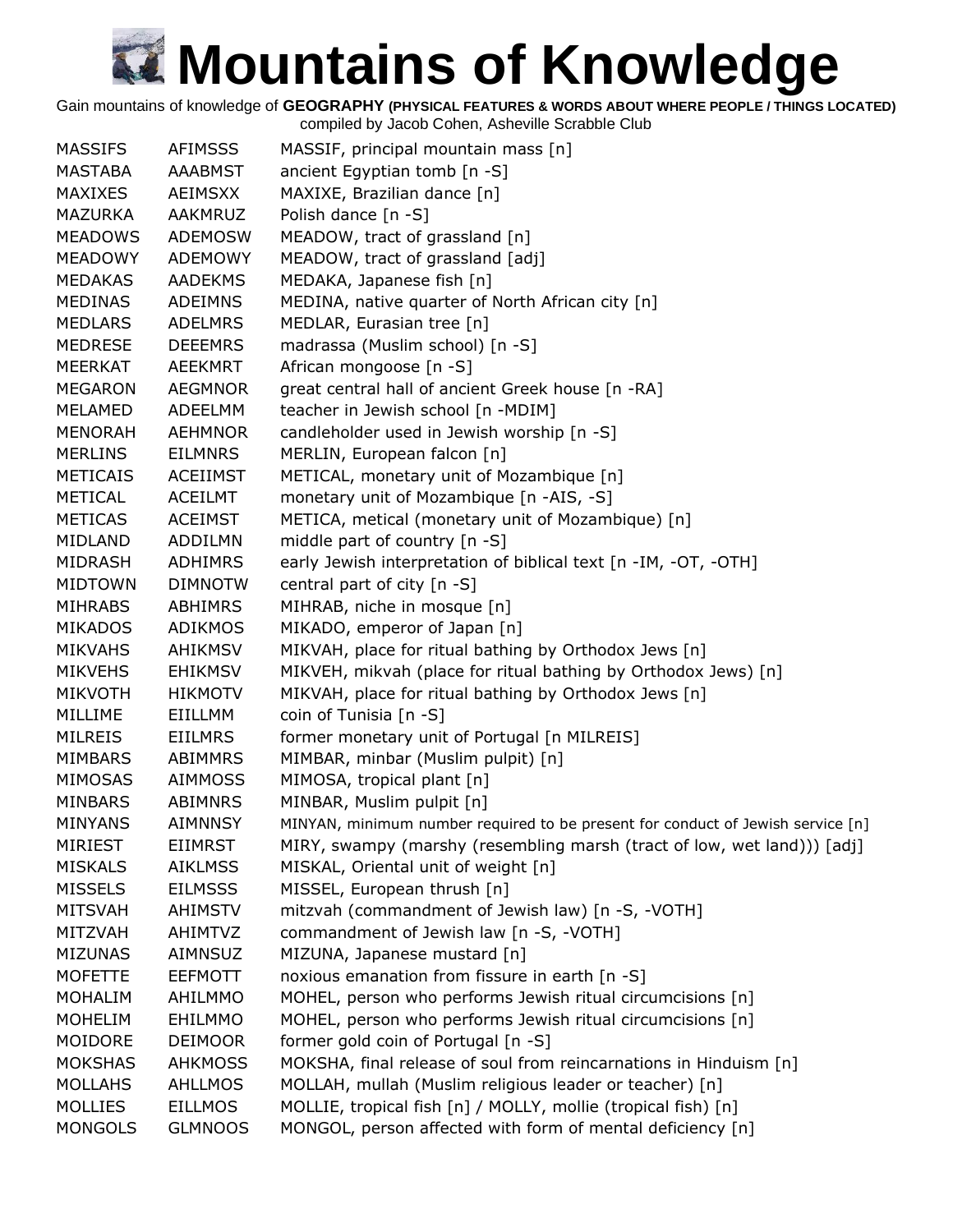Gain mountains of knowledge of **GEOGRAPHY (PHYSICAL FEATURES & WORDS ABOUT WHERE PEOPLE / THINGS LOCATED)**

compiled by Jacob Cohen, Asheville Scrabble Club MONTANE AEMNNOT lower vegetation belt of mountain [n -S] MOORIER EIMOORR MOORY, marshy (resembling marsh (tract of low, wet land)) [adj] MOORISH HIMOORS marshy (resembling marsh (tract of low, wet land)) [adj] MOPOKES EKMOOPS MOPOKE, Australian bird [n] MORAINE AEIMNOR accumulation of debris deposited by glacier [n -S] MORASSY AMORSSY MORASS, marsh (tract of low, wet land) [adj] MORGENS EGMNORS MORGEN, Dutch unit of land area [n] MORGENS EGMNORS MORGEN, Dutch unit of land area [n] MORPHOS HMOOPRS MORPHO, tropical butterfly [n] MOSQUES EMOQSSU MOSQUE, Muslim house of worship [n] MOTMOTS MMOOSTT MOTMOT, tropical bird [n] MOUJIKS IJKMOSU MOUJIK, muzhik (Russian peasant) [n] MOULINS ILMNOSU MOULIN, vertical cavity in glacier [n] MOUNDED DDEMNOU MOUND, to pile (to lay one upon other) [v] MOUSAKA AAKMOSU moussaka (Middle Eastern dish of meat and eggplant) [n -S] MUCLUCS CCLMSUU MUCLUC, mukluk (soft boot worn by Inuits) (Yupic) [n] MUDBANK ABDKMNU sloping area of mud alongside body of water [n -S] MUDFLAT ADFLMTU level tract alternately covered and left bare by tide [n -S] MUDROCK CDKMORU pelite (rock composed of fine fragments) [n -S] MUEDDIN DDEIMNU muezzin (Muslim crier who calls faithful to prayer) [n -S] MUEZZIN EIMNUZZ Muslim crier who calls faithful to prayer [n -S] MUGGARS AGGMRSU MUGGAR, mugger (large Asian crocodile) [n] MUGGERS EGGMRSU MUGGER, large Asian crocodile [n] MUGGURS GGMRSUU MUGGUR, mugger (large Asian crocodile) [n] MUKHTAR AHKMRTU head of government of town in Arabic countries [n -S] MUKLUKS KKLMSUU MUKLUK, soft boot worn by Inuits (Yupic) [n] MUKTUKS KKMSTUU MUKTUK, whale skin used for food (Inuit) [n] MULLAHS AHLLMSU MULLAH, Muslim religious leader or teacher [n] MULLEIN EILLMNU Eurasian herb [n -S] MULLENS ELLMNSU MULLEN, mullein (Eurasian herb) [n] MUNTJAC ACJMNTU small Asian deer [n -S]

- MUSJIDS DIJMSSU MUSJID, mosque (Muslim house of worship) [n] MUSKEGS EGKMSSU MUSKEG, marsh (tract of low, wet land) [n] MUSKIES EIKMSSU MUSKIE, freshwater fish (Algonquian) [n] MUSKRAT AKMRSTU aquatic rodent (Algonquian) [n -S]
	- MUTULAR ALMRTUU MUTULE, ornamental block used in classical Greek architecture [adj]

MURRHAS AHMRRSU MURRHA, murra (substance used to make fine vases and cups in ancient Rome) [n]

MURRINE EIMNRRU pertaining to murra (substance used to make fine vases and cups in ancient Rome) [adj]

- MUTULES ELMSTUU MUTULE, ornamental block used in classical Greek architecture [n]
- MUUMUUS MMSUUUU MUUMUU, long, loose dress (Hawaiian) [N]
- MUZHIKS HIKMSUZ MUZHIK, Russian peasant [n]

MUNTJAK AJKMNTU muntjac (small Asian deer) [n -S]

MURRIES EIMRRSU MURRY, moray (tropical eel) [n]

MUZJIKS IJKMSUZ MUZJIK, muzhik (Russian peasant) [n] MYNHEER EEHMNRY Dutch title of courtesy for man [n -S]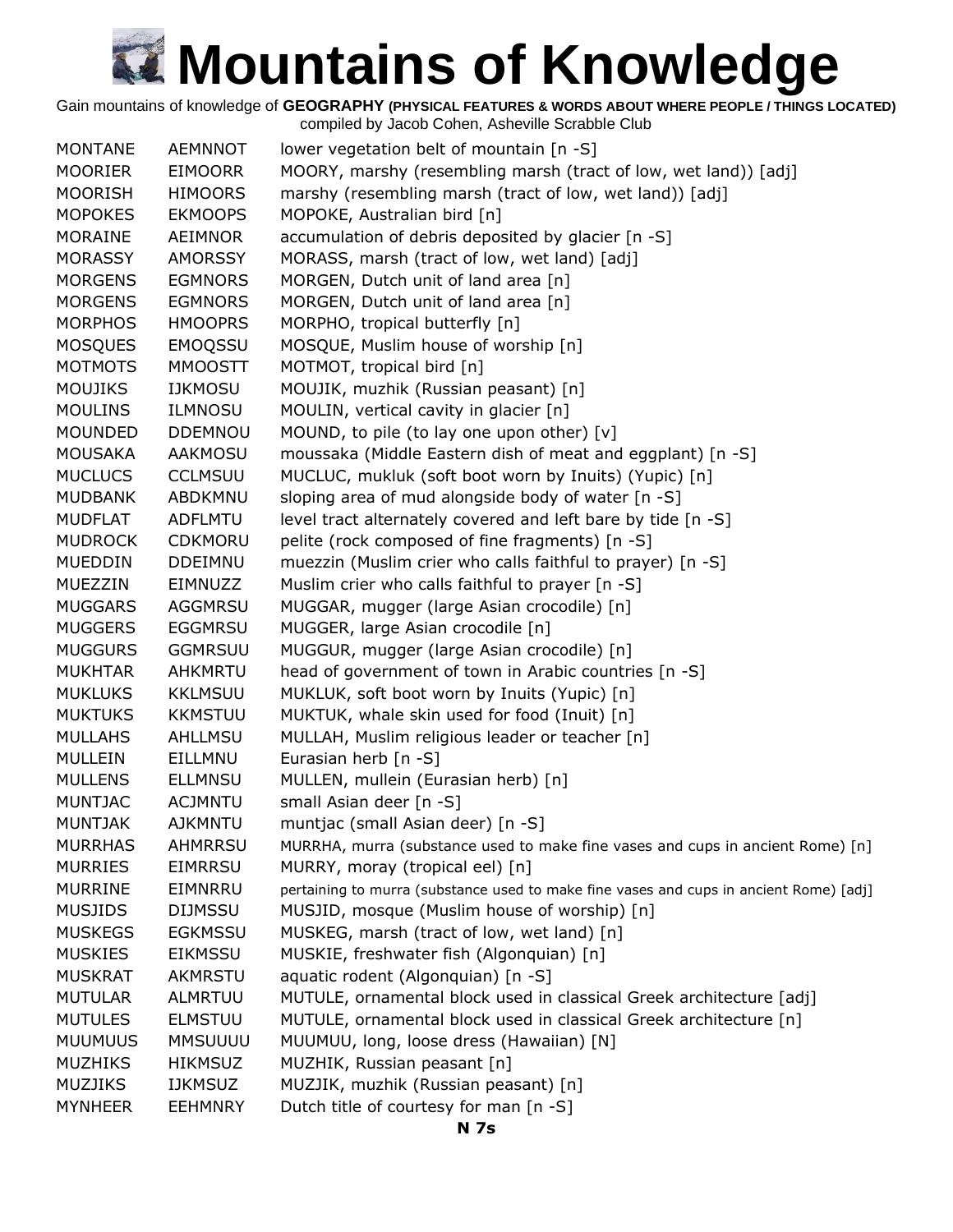Gain mountains of knowledge of **GEOGRAPHY (PHYSICAL FEATURES & WORDS ABOUT WHERE PEOPLE / THINGS LOCATED)** compiled by Jacob Cohen, Asheville Scrabble Club

| <b>NAGANAS</b> | <b>AAAGNNS</b> | NAGANA, disease of horses in Africa [n]                                            |
|----------------|----------------|------------------------------------------------------------------------------------|
| <b>NANDINA</b> | <b>AADINNN</b> | Asian shrub $[n -S]$                                                               |
| <b>NARDOOS</b> | <b>ADNOORS</b> | NARDOO, clover-like plant (Yandruwandha Aboriginal Australian) [n]                 |
| <b>NARWALS</b> | <b>AALNRSW</b> | NARWAL, narwhal (arctic aquatic mammal) [n]                                        |
| <b>NARWHAL</b> | <b>AAHLNRW</b> | arctic aquatic mammal [n -S]                                                       |
| <b>NATIONS</b> | <b>AINNOST</b> | NATION, politically organized people who share territory, customs, and history [n] |
| <b>NEMESIA</b> | <b>AEEIMNS</b> | flowering African plant [n -S]                                                     |
| <b>NERITIC</b> | <b>CEIINRT</b> | pertaining to shallow water [adj]                                                  |
| <b>NETSUKE</b> | <b>EEKNSTU</b> | button-like fixture on Japanese clothing [n -S]                                    |
| <b>NIQAABS</b> | AABINQS        | NIQAAB, niqab (veil worn by some Muslim women) [n]                                 |
| <b>NIRVANA</b> | <b>AAINNRV</b> | blessed state in Buddhism [n -S]                                                   |
| <b>NOPALES</b> | <b>AELNOPS</b> | NOPAL, cactus of Mexico and Central America [n]                                    |
| <b>NORITES</b> | <b>EINORST</b> | NORITE, granular rock [n]                                                          |
| <b>NORLAND</b> | <b>ADLNNOR</b> | region in north [n -S]                                                             |
| <b>NORTENA</b> | <b>AENNORT</b> | style of folk music of northern Mexico and Texas [n -S]                            |
| <b>NORTENO</b> | <b>ENNOORT</b> | inhabitant of northern Mexico [n -S]                                               |
| <b>NULLAHS</b> | AHLLNSU        | NULLAH, ravine (narrow, steep-sided valley) [n]                                    |
| <b>NUMBATS</b> | <b>ABMNSTU</b> | NUMBAT, small Australian mammal [n]                                                |
| <b>NUMDAHS</b> | <b>ADHMNSU</b> | NUMDAH, embroidered rug of India [n]                                               |
| <b>NUNATAK</b> | <b>AAKNNTU</b> | mountain peak completely surrounded by glacial ice (Greenlandic) [n -S]            |
| <b>NUNCHUK</b> | <b>CHKNNUU</b> | nunchaku (Japanese weapon) [n -S]                                                  |
|                |                | O <sub>7s</sub>                                                                    |
| <b>OBENTOS</b> | <b>BENOOST</b> | OBENTO, Japanese meal packed in box [n]                                            |
| <b>OBIISMS</b> | <b>BIIMOSS</b> | OBIISM, obeahism (form of sorcery of African origin) (Igbo) [n]                    |
| <b>OBLASTI</b> | <b>ABILOST</b> | OBLAST, administrative division of Russia [n]                                      |
| <b>OBLASTS</b> | <b>ABLOSST</b> | OBLAST, administrative division of Russia [n]                                      |
| <b>OCEANIC</b> | <b>ACCEINO</b> | OCEAN, vast body of salt water that covers most of earth's surface [adj]           |
| <b>OENOMEL</b> | <b>EELMNOO</b> | ancient Greek beverage of wine and honey [n -S]                                    |
| <b>OGHAMIC</b> | <b>ACGHIMO</b> | OGHAM, Old Irish alphabet [adj]                                                    |
| OILBIRD        | <b>BDIILOR</b> | tropical bird [n -S]                                                               |
| <b>OINOMEL</b> | <b>EILMNOO</b> | oenomel (ancient Greek beverage of wine and honey) [n -S]                          |
| <b>OLINGOS</b> | <b>GILNOOS</b> | OLINGO, small mammal of Central and South America [n]                              |
| <b>OMICRON</b> | <b>CIMNOOR</b> | Greek letter [n -S]                                                                |
| <b>OMIKRON</b> | <b>IKMNOOR</b> | omicron (Greek letter) [n -S]                                                      |
| <b>ONAGERS</b> | <b>AEGNORS</b> | ONAGER, wild ass of central Asia [n]                                               |
| <b>ONSHORE</b> | <b>EHNOORS</b> | toward shore [adv]                                                                 |
| <b>OOLONGS</b> | <b>GLNOOOS</b> | OOLONG, dark Chinese tea [n]                                                       |
| <b>OOMIACK</b> | <b>ACIKMOO</b> | umiak (open Inuit boat) (Inuit) [n -S]                                             |
| <b>OOMIACS</b> | <b>ACIMOOS</b> | OOMIAC, umiak (open Inuit boat) (Inuit) [n]                                        |
| <b>OOMIAKS</b> | <b>AIKMOOS</b> | OOMIAK, umiak (open Inuit boat) (Inuit) [n]                                        |
| <b>OORALIS</b> | <b>AILOORS</b> | OORALI, curare (arrow poison) (Carib) [n]                                          |
| <b>OPHITES</b> | <b>EHIOPST</b> | OPHITE, green mottled igneous rock [n]                                             |
| <b>OPOSSUM</b> | <b>MOOPSSU</b> | arboreal mammal [n -S]                                                             |
| <b>OQUASSA</b> | AAOQSSU        | small lake trout (Penobscot) [n -S]                                                |
| <b>ORIENTS</b> | <b>EINORST</b> | ORIENT, to adjust in relation to something else [v]                                |
| ORIGAMI        | AGIIMOR        | Japanese art of paper folding [n -S]                                               |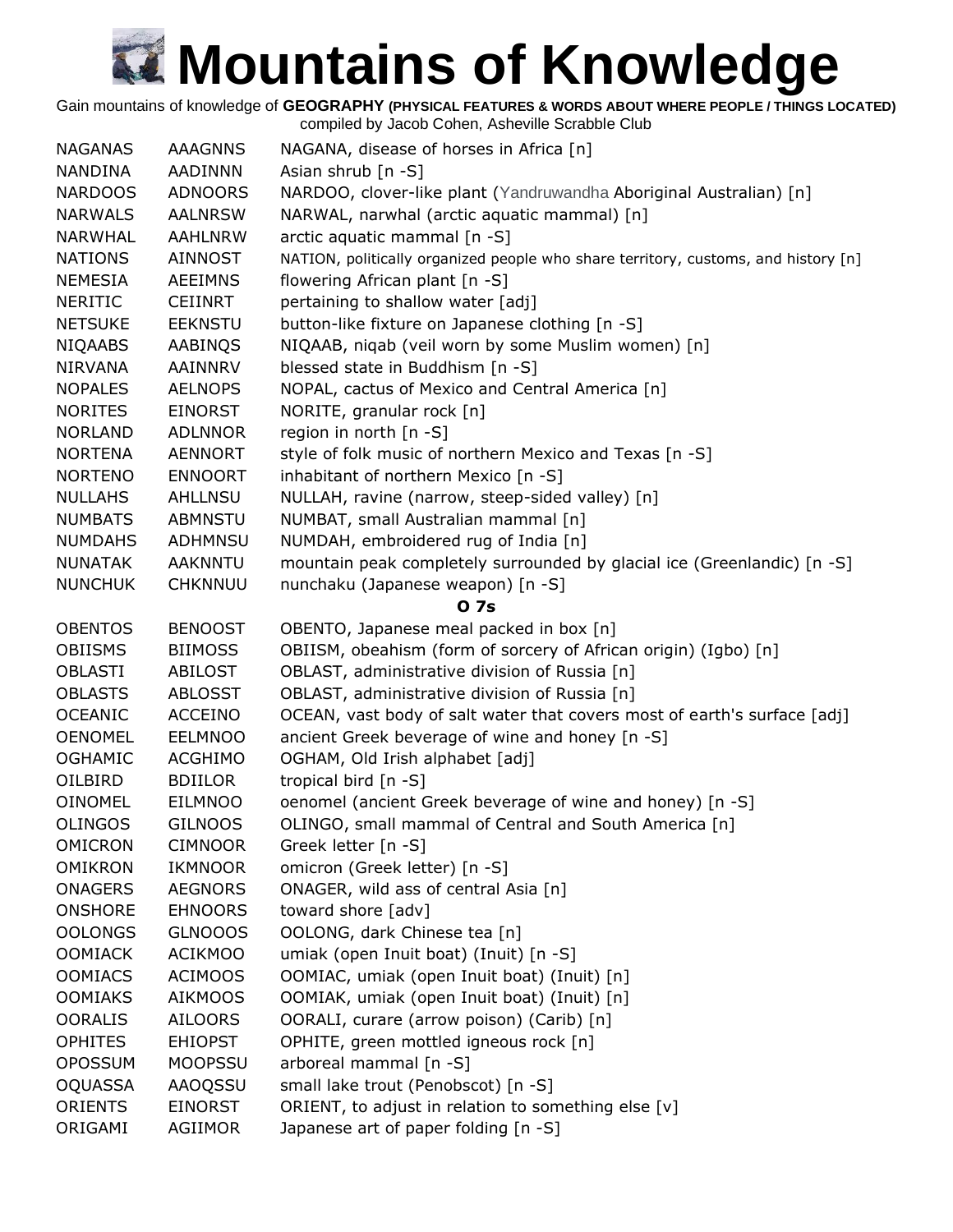Gain mountains of knowledge of **GEOGRAPHY (PHYSICAL FEATURES & WORDS ABOUT WHERE PEOPLE / THINGS LOCATED)**

| ORISHAS         | <b>AHIORSS</b> | ORISHA, Yoruba deity (Yoruba) [n]                                                     |
|-----------------|----------------|---------------------------------------------------------------------------------------|
| <b>OROGENS</b>  | <b>EGNOORS</b> | OROGEN, belt of earth's crust involved in orogeny (process of mountain formation) [n] |
| <b>OROGENY</b>  | <b>EGNOORY</b> | process of mountain formation [n -NIES]                                               |
| <b>OROLOGY</b>  | <b>GLOOORY</b> | study of mountains [n -GIES]                                                          |
| <b>ORTOLAN</b>  | <b>ALNOORT</b> | European bird [n -S]                                                                  |
| <b>OSIERED</b>  | <b>DEEIORS</b> | OSIER, European tree [adj]                                                            |
| <b>OSTMARK</b>  | <b>AKMORST</b> | former East German monetary unit [n -S]                                               |
| <b>OUGIYAS</b>  | <b>AGIOSUY</b> | OUGIYA, ouguiya (monetary unit of Mauritania) [n]                                     |
| <b>OUGUIYA</b>  | <b>AGIOUUY</b> | monetary unit of Mauritania [n -S]                                                    |
| <b>OUGUIYAS</b> | AGIOSUUY       | OUGUIYA, monetary unit of Mauritania [n]                                              |
| <b>OURARIS</b>  | <b>AIORRSU</b> | OURARI, curare (arrow poison) (Carib) [n]                                             |
| <b>OUREBIS</b>  | <b>BEIORSU</b> | OUREBI, oribi (African antelope) [n]                                                  |
| <b>OUTBACK</b>  | <b>ABCKOTU</b> | isolated rural country [n -S]                                                         |
| <b>OUTCITY</b>  | <b>CIOTTUY</b> | city on outskirts of larger city [n -TIES]                                            |
| <b>OUTCROP</b>  | <b>COOPRTU</b> | to protrude above soil [v -PPED, -PPING, -S]                                          |
| <b>OUTFALL</b>  | <b>AFLLOTU</b> | outlet of body of water [n -S]                                                        |
| <b>OUTLAND</b>  | <b>ADLNOTU</b> | foreign land [n -S]                                                                   |
| <b>OUTLIER</b>  | <b>EILORTU</b> | outlying area or portion [n -S]                                                       |
| <b>OVERHOT</b>  | <b>EHOORTV</b> | too hot [adj]                                                                         |
| <b>OVERWET</b>  | <b>EEORTVW</b> | to wet too much [v -TTED, -TTING, -S]                                                 |
|                 |                | <b>P</b> 7s                                                                           |
| <b>PACHISI</b>  | <b>ACHIIPS</b> | board game of India [n -S]                                                            |
| <b>PACHUCO</b>  | <b>ACCHOPU</b> | flashy Mexican-American youth [n -S]                                                  |
| <b>PADAUKS</b>  | <b>AADKPSU</b> | PADAUK, tropical tree [n]                                                             |
| <b>PADOUKS</b>  | <b>ADKOPSU</b> | PADOUK, padauk (tropical tree) [n]                                                    |
| PAESANI         | <b>AAEINPS</b> | PAESANO, fellow countryman [n]                                                        |
| <b>PAESANO</b>  | <b>AAENOPS</b> | fellow countryman [n -NI, -S]                                                         |
| <b>PAESANS</b>  | <b>AAENPSS</b> | PAESAN, paesano (fellow countryman) [n]                                               |
| <b>PAGODAS</b>  | <b>AADGOPS</b> | PAGODA, Far Eastern temple [n]                                                        |
| PAHLAVI         | AAHILPV        | former coin of Iran [n -S]                                                            |
| PAISANO         | <b>AAINOPS</b> | fellow countryman [n -S]                                                              |
| <b>PAISANS</b>  | <b>AAINPSS</b> | PAISAN, paisano (fellow countryman) [n]                                               |
| <b>PAKEHAS</b>  | <b>AAEHKPS</b> | PAKEHA, person who is not of Maori descent (Maori) [n]                                |
| PALIKAR         | AAIKLPR        | Greek soldier [n -S]                                                                  |
| PALLIUM         | AILLMPU        | cloak worn in ancient Rome [n -IA, -S]                                                |
| <b>PALMYRA</b>  | <b>AALMPRY</b> | tropical tree [n -S]                                                                  |
| PALUDAL         | <b>AADLLPU</b> | pertaining to marsh (tract of low, wet land) [adj]                                    |
| <b>PANAMAS</b>  | <b>AAAMNPS</b> | PANAMA, lightweight hat [n]                                                           |
| <b>PANCHAX</b>  | <b>AACHNPX</b> | tropical fish [n -ES]                                                                 |
| <b>PANDANS</b>  | <b>AADNNPS</b> | PANDAN, pandanus (tropical plant) [n]                                                 |
| <b>PANDITS</b>  | <b>ADINPST</b> | PANDIT, wise or learned man in India [n]                                              |
| <b>PANOCHA</b>  | <b>AACHNOP</b> | coarse Mexican sugar [n -S]                                                           |
| <b>PANOCHE</b>  | <b>ACEHNOP</b> | panocha (coarse Mexican sugar) [n -S]                                                 |
| PAPADAM         | AAADMPP        | papadum (thin, crisp bread of India) [n -S]                                           |
| PAPADOM         | <b>AADMOPP</b> | papadum (thin, crisp bread of India) [n -S]                                           |
| PAPADUM         | AADMPPU        | thin, crisp bread of India [n -S]                                                     |
|                 |                |                                                                                       |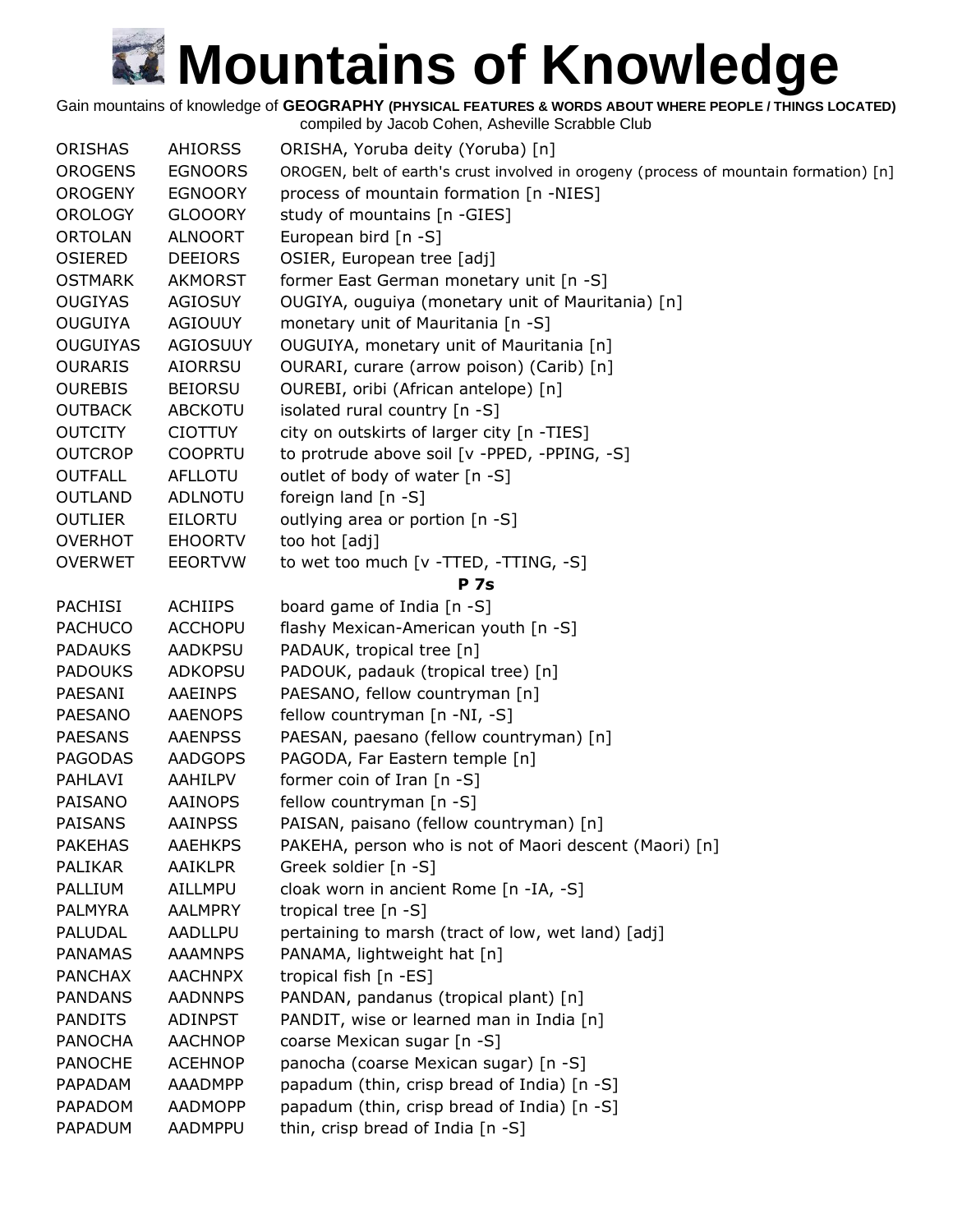Gain mountains of knowledge of **GEOGRAPHY (PHYSICAL FEATURES & WORDS ABOUT WHERE PEOPLE / THINGS LOCATED)**

| <b>PAPALLY</b> | <b>AALLPPY</b> | PAPAL, pertaining to pope (head of Roman Catholic Church) [adv]       |
|----------------|----------------|-----------------------------------------------------------------------|
| <b>PAPOOSE</b> | <b>AEOOPPS</b> | Native American baby (Narragansett) [n -S]                            |
| <b>PARADOR</b> | <b>AADOPRR</b> | inn in Spain [n -ES, -S]                                              |
| <b>PARAMOS</b> | <b>AAMOPRS</b> | PARAMO, plateau region of South America [n]                           |
| <b>PARAMOS</b> | <b>AAMOPRS</b> | PARAMO, plateau region of South America [n]                           |
| <b>PARDAHS</b> | <b>AADHPRS</b> | PARDAH, purdah (curtain used in India to seclude women) [n]           |
| <b>PARISES</b> | <b>AEIPRSS</b> | PARIS, European herb [n]                                              |
| <b>PARODOS</b> | <b>ADOOPRS</b> | ode sung in ancient Greek drama [n -OI]                               |
| <b>PARROTY</b> | <b>AOPRRTY</b> | resembling parrot (hook-billed tropical bird) [adj]                   |
| <b>PARSNIP</b> | <b>AINPPRS</b> | European herb [n -S]                                                  |
| <b>PASHKAS</b> | <b>AAHKPSS</b> | PASHKA, paskha (Russian dessert eaten at Easter) [n]                  |
| <b>PATACAS</b> | <b>AAACPST</b> | PATACA, monetary unit of Macao [n]                                    |
| <b>PATRIOT</b> | <b>AIOPRTT</b> | one who loves his country [n -S]                                      |
| <b>PATROON</b> | <b>ANOOPRT</b> | landowner granted manorial rights under old Dutch law [n -S]          |
| <b>PAYBACK</b> | <b>AABCKPY</b> | return on investment equal to original capital outlay [n -S]          |
| <b>PAYNIMS</b> | <b>AIMNPSY</b> | PAYNIM, pagan (follower of polytheistic religion) [n]                 |
| PEDOCAL        | <b>ACDELOP</b> | type of soil [n -S]                                                   |
| <b>PEEPULS</b> | <b>EELPPSU</b> | PEEPUL, pipal (fig tree of India) [n]                                 |
| <b>PELITES</b> | <b>EEILPST</b> | PELITE, rock composed of fine fragments [n]                           |
| <b>PELOTAS</b> | <b>AELOPST</b> | PELOTA, court game of Spanish origin [n]                              |
| <b>PELTAST</b> | <b>AELPSTT</b> | soldier of ancient Greece [n -S]                                      |
| <b>PEMBINA</b> | ABEIMNP        | variety of cranberry (Ojibwe) [n -S]                                  |
| <b>PENATES</b> | <b>AEENPST</b> | Roman gods of household [n -S]                                        |
| PERILLA        | AEILLPR        | Asian herb [n -S]                                                     |
| <b>PESETAS</b> | <b>AEEPSST</b> | PESETA, former monetary unit of Spain [n]                             |
| <b>PESEWAS</b> | <b>AEEPSSW</b> | PESEWA, monetary unit of Ghana [n]                                    |
| <b>PETASOS</b> | <b>AEOPSST</b> | petasus (broad-brimmed hat worn in ancient Greece) [n -ES]            |
| <b>PETASUS</b> | <b>AEPSSTU</b> | broad-brimmed hat worn in ancient Greece [n -ES]                      |
| <b>PETSAIS</b> | <b>AEIPSST</b> | PETSAI, Chinese cabbage [n]                                           |
| PETUNIA        | AEINPTU        | tropical herb [n -S]                                                  |
| <b>PEYOTLS</b> | <b>ELOPSTY</b> | PEYOTL, peyote (cactus) (Nahuatl) [n]                                 |
| PFENNIG        | <b>EFGINNP</b> | formerly used bronze coin of Germany [n -E, -S]                       |
| <b>PHALANX</b> | <b>AAHLNPX</b> | formation of infantry in ancient Greece [n -ES]                       |
| PHARAOH        | <b>AAHHOPR</b> | ruler of ancient Egypt [n -S]                                         |
| PHASMID        | <b>ADHIMPS</b> | tropical insect [n -S]                                                |
| <b>PIASTER</b> | <b>AEIPRST</b> | monetary unit of several Arab countries [n -S]                        |
| <b>PIASTRE</b> | <b>AEIPRST</b> | piaster (monetary unit of several Arab countries) [n -S]              |
| PIAZZAS        | AAIPSZZ        | PIAZZA, public square in Italian town [n]                             |
| PICACHO        | <b>ACCHIOP</b> | isolated peak of hill [n -S]                                          |
| <b>PICRITE</b> | <b>CEIIPRT</b> | igneous rock [n -S]                                                   |
| <b>PIKAKES</b> | <b>AEIKKPS</b> | PIKAKE, East Indian vine [n]                                          |
| <b>PINATAS</b> | <b>AAINPST</b> | PINATA, pottery jar used in Mexican game [n]                          |
| <b>PINGOES</b> | <b>EGINOPS</b> | PINGO, low mound of earth formed by expansion of underlying frost [n] |
| <b>PINOLES</b> | <b>EILNOPS</b> | PINOLE, finely ground flour (Nahuatl) [n]                             |
| PINTANO        | <b>AINNOPT</b> | tropical fish [n -S]                                                  |
| <b>PINYINS</b> | <b>IINNPSY</b> | PINYIN, system for romanizing Chinese ideograms [n]                   |
|                |                |                                                                       |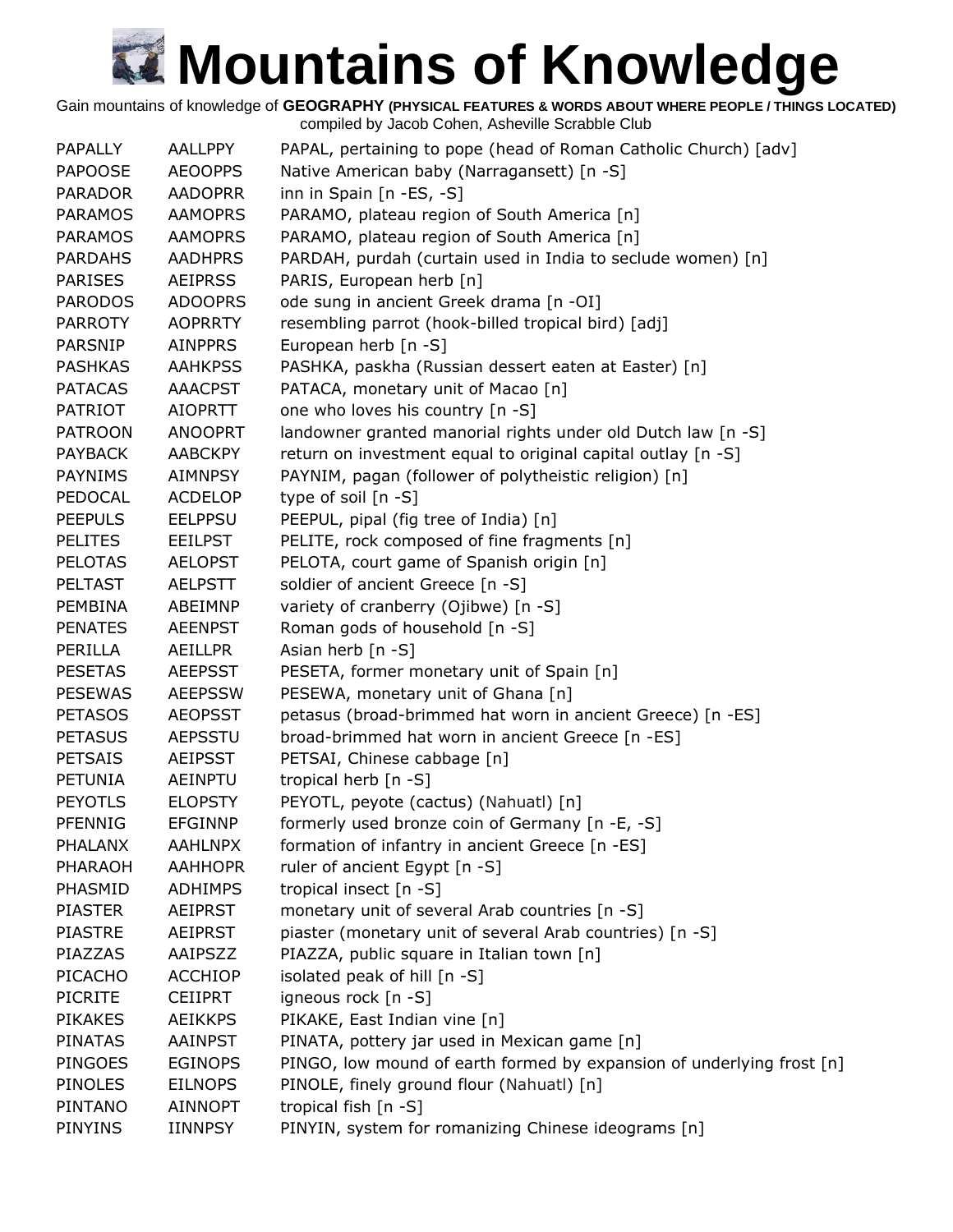Gain mountains of knowledge of **GEOGRAPHY (PHYSICAL FEATURES & WORDS ABOUT WHERE PEOPLE / THINGS LOCATED)**

| PIROGEN        | <b>EGINOPR</b> | PIROG, large Russian pastry [n]                                        |
|----------------|----------------|------------------------------------------------------------------------|
| PIROGHI        | <b>GHIIOPR</b> | PIROG, large Russian pastry [n]                                        |
| PIROJKI        | <b>IIJKOPR</b> | PIROZHOK, small Russian pastry [n]                                     |
| <b>PISTOLE</b> | <b>EILOPST</b> | formerly used European gold coin [n -S]                                |
| <b>PITAYAS</b> | <b>AAIPSTY</b> | PITAYA, pitahaya (cactus of southwestern U.S. and Mexico) [n]          |
| <b>PLAICES</b> | <b>ACEILPS</b> | PLAICE, European flatfish [n]                                          |
| <b>PLATEAU</b> | <b>AAELPTU</b> | level stretch of elevated land [n -S or -X]                            |
| <b>PLATIES</b> | <b>AEILPST</b> | PLATY, small tropical fish [n]                                         |
| <b>PLUTONS</b> | <b>LNOPSTU</b> | PLUTON, formation of igneous rock [n]                                  |
| <b>POCOSEN</b> | <b>CENOOPS</b> | pocosin (upland swamp) [n -S]                                          |
| <b>POCOSIN</b> | <b>CINOOPS</b> | upland swamp [n -S]                                                    |
| <b>POCOSON</b> | <b>CNOOOPS</b> | pocosin (upland swamp) [n -S]                                          |
| <b>PODESTA</b> | <b>ADEOPST</b> | Italian magistrate [n -S]                                              |
| <b>PODSOLS</b> | <b>DLOOPSS</b> | PODSOL, podzol (infertile soil) [n]                                    |
| <b>PODZOLS</b> | <b>DLOOPSZ</b> | PODZOL, infertile soil [n]                                             |
| <b>POGONIP</b> | <b>GINOOPP</b> | dense fog of suspended ice particles (Shosone) [n -S]                  |
| <b>POLDERS</b> | <b>DELOPRS</b> | POLDER, tract of low land reclaimed from body of water [n]             |
| <b>POLYNYA</b> | <b>ALNOPYY</b> | area of open water surrounded by sea ice [n -S or -YI]                 |
| <b>PONDING</b> | <b>DGINNOP</b> | POND, to collect into pond (small body of water) [v]                   |
| <b>PONGALS</b> | <b>AGLNOPS</b> | PONGAL, dish of cooked rice in Tamil-speaking India [n]                |
| <b>POPEDOM</b> | <b>DEMOOPP</b> | office of pope (head of Roman Catholic Church) [n -S]                  |
| <b>PORTAGE</b> | <b>AEGOPRT</b> | to transport from one navigable waterway to another [v -D, -GING, -S]  |
| <b>POSOLES</b> | <b>ELOOPSS</b> | POSOLE, thick soup made of pork, corn, garlic, and chili (Nahuatl) [n] |
| <b>POSSUMS</b> | <b>MOPSSSU</b> | POSSUM, opossum (arboreal mammal) [n]                                  |
| <b>POSTEEN</b> | <b>EENOPST</b> | Afghan outer garment [n -S]                                            |
| <b>POSTINS</b> | <b>INOPSST</b> | POSTIN, posteen (Afghan outer garment) [n]                             |
| POTAMIC        | <b>ACIMOPT</b> | pertaining to rivers (large, natural stream of water) [adj]            |
| <b>POTEENS</b> | <b>EENOPST</b> | POTEEN, Irish whiskey that is distilled unlawfully [n]                 |
| <b>POTHEEN</b> | <b>EEHNOPT</b> | poteen (Irish whiskey that is distilled unlawfully) [n -S]             |
| <b>POTTEEN</b> | <b>EENOPTT</b> | poteen (Irish whiskey that is distilled unlawfully) [n -S]             |
| <b>POUTINE</b> | <b>EINOPTU</b> | dish of french fries and cheese curds topped with gravy [n -S]         |
| <b>PRAETOR</b> | <b>AEOPRRT</b> | ancient Roman magistrate [n -S]                                        |
| <b>PRAIRIE</b> | AEIIPRR        | tract of grassland $[n - S]$                                           |
| <b>PRAJNAS</b> | <b>AAJNPRS</b> | PRAJNA, ultimate knowledge in Buddhism and Hinduism [n]                |
| <b>PREFECT</b> | <b>CEEFPRT</b> | ancient Roman official [n -S]                                          |
| <b>PRETORS</b> | <b>EOPRRST</b> | PRETOR, praetor (ancient Roman magistrate) [n]                         |
| <b>PRUTOTH</b> | <b>HOPRTTU</b> | PRUTAH, former monetary unit of Israel [n]                             |
| <b>PSCHENT</b> | <b>CEHNPST</b> | crown worn by ancient Egyptian kings [n -S]                            |
| <b>PUCCOON</b> | <b>CCNOOPU</b> | herb that yields red dye (Algonquian) [n -S]                           |
| <b>PUDDLED</b> | <b>DDDELPU</b> | PUDDLE, to strew with puddles (small pools of water) [v]               |
| <b>PUDDLES</b> | <b>DDELPSU</b> | PUDDLE, to strew with puddles (small pools of water) [v]               |
| <b>PUEBLOS</b> | <b>BELOPSU</b> | PUEBLO, communal dwelling of certain Indian tribes [n]                 |
| <b>PULQUES</b> | <b>ELPQSUU</b> | PULQUE, fermented Mexican beverage [n]                                 |
| <b>PUMICED</b> | <b>CDEIMPU</b> | PUMICE, to polish with porous volcanic rock [v]                        |
| <b>PUMICER</b> | <b>CEIMPRU</b> | one that pumices (to polish with porous volcanic rock) [n -S]          |
| <b>PUMICES</b> | <b>CEIMPSU</b> | PUMICE, to polish with porous volcanic rock [v]                        |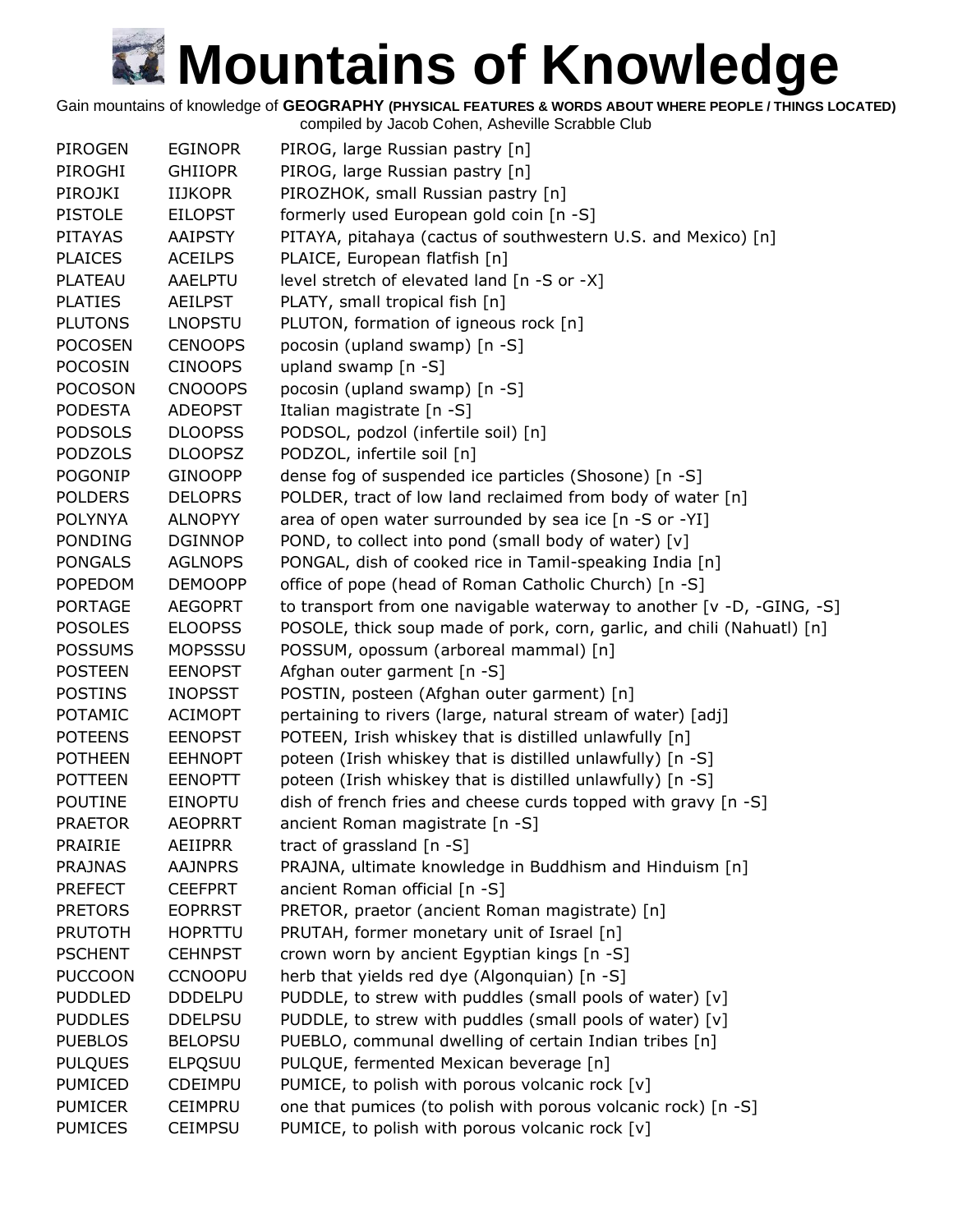Gain mountains of knowledge of **GEOGRAPHY (PHYSICAL FEATURES & WORDS ABOUT WHERE PEOPLE / THINGS LOCATED)**

| <b>PUNDITS</b> | <b>DINPSTU</b> | PUNDIT, Hindu scholar [n]                                                 |
|----------------|----------------|---------------------------------------------------------------------------|
| <b>PUNKAHS</b> | <b>AHKNPSU</b> | PUNKAH, punka (ceiling fan used in India) [n]                             |
| <b>PURANAS</b> | AANPRSU        | PURANA, Hindu scripture [n]                                               |
| PURANIC        | ACINPRU        | PURANA, Hindu scripture [adj]                                             |
| <b>PURDAHS</b> | <b>ADHPRSU</b> | PURDAH, curtain used in India to seclude women [n]                        |
| <b>PYSANKA</b> | <b>AAKNPSY</b> | hand-painted Ukrainian Easter egg [n -KY]                                 |
|                |                | Q 7s                                                                      |
| QAMUTIK        | AIKMQTU        | komatik (Inuit sledge) (Inuktitut) [n -S]                                 |
| QAWWALI        | AAILQWW        | style of Muslim music [n -S]                                              |
| <b>QIGONGS</b> | GGINOQS        | QIGONG, Chinese system of physical exercises [n]                          |
| QINDARS        | ADINQRS        | QINDAR, gintar (monetary unit of Albania) [n]                             |
| QINTARS        | AINQRST        | QINTAR, monetary unit of Albania [n]                                      |
| <b>QIVIUTS</b> | <b>IIQSTUV</b> | QIVIUT, wool of musk-ox (Inuktitut) [n]                                   |
| QUAHAUG        | AAGHQUU        | quahog (edible clam) (Narragansett) [n -S]                                |
| <b>QUAHOGS</b> | AGHOQSU        | QUAHOG, edible clam (Narragansett) [n]                                    |
| QUAMASH        | AAHMQSU        | camass (perennial herb) (Chinook) [n -ES]                                 |
| QUASSES        | AEQSSSU        | QUASS, kvass (Russian beer) [n]                                           |
| QUASSIA        | AAIQSSU        | tropical tree [n -S]                                                      |
| QUELEAS        | <b>AEELQSU</b> | QUELEA, African weaverbird [n]                                            |
| <b>QUESTOR</b> | <b>EOQRSTU</b> | quaestor (ancient Roman magistrate) [n -S]                                |
| QUETZAL        | <b>AELQTUZ</b> | tropical bird [n -ES, -S]                                                 |
| QUEZALS        | <b>AELQSUZ</b> | QUEZAL, quetzal (tropical bird) [n]                                       |
| QUILLAI        | AIILLQU        | evergreen tree (Mapudungun) [n -S]                                        |
| QUINNAT        | AINNQTU        | food fish (Chinook) [n -S]                                                |
| QUINTAR        | AINQRTU        | qintar (monetary unit of Albania) [n -S]                                  |
| QUINTAS        | AINQSTU        | QUINTA, country estate in Portugal or Latin America [n]                   |
| QUINZIE        | EIINQUZ        | quinzhee (shelter made by hollowing out pile of snow) (Athabaskan) [n -S] |
| QUIPPUS        | <b>IPPQSUU</b> | QUIPPU, quipu (ancient calculating device) (Inca) [n]                     |
| QULLIQS        | <b>ILLQQSU</b> | QULLIQ, kudlik (Inuit oil lamp) (Inuktitut) [n]                           |
| <b>QUOHOGS</b> | <b>GHOOQSU</b> | QUOHOG, quahog (edible clam) (Narragansett) [n]                           |
| QUOKKAS        | AKKOQSU        | QUOKKA, short-tailed wallaby (Nyungar) [n]                                |
| <b>QURSHES</b> | <b>EHQRSSU</b> | QURSH, monetary unit of Saudi Arabia [n]                                  |
|                |                | <b>R</b> 7s                                                               |
| <b>RABASKA</b> | <b>AAABKRS</b> | large canoe (Algonquin and Cree) [n -S]                                   |
| <b>RABBIES</b> | ABBEIRS        | RABBI, Jewish spiritual leader [n]                                        |
| <b>RABBINS</b> | <b>ABBINRS</b> | RABBIN, rabbi (Jewish spiritual leader) [n]                               |
| <b>RABBONI</b> | <b>ABBINOR</b> | master; teacher -- used as Jewish title of respect [n -S]                 |
| <b>RACEWAY</b> | <b>AACERWY</b> | channel for conducting water [n -S]                                       |
| <b>RAFFIAS</b> | <b>AAFFIRS</b> | RAFFIA, palm tree (Malagasy / Madagascar) [n]                             |
| <b>RAGGEES</b> | <b>AEEGGRS</b> | RAGGEE, ragi (East Indian cereal grass) [n]                               |
| <b>RAGGIES</b> | <b>AEGGIRS</b> | RAGGY, ragi (East Indian cereal grass) [n]                                |
| RAINING        | AGIINNR        | RAIN, to fall like rain (drops of water condensed from clouds) [v]        |
| <b>RAMBLAS</b> | <b>AABLMRS</b> | RAMBLA, dry ravine [n]                                                    |
| <b>RAMPION</b> | <b>AIMNOPR</b> | European plant [n -S]                                                     |
| <b>RAMTILS</b> | <b>AILMRST</b> | RAMTIL, tropical plant [n]                                                |
| <b>RAPHIAS</b> | <b>AAHIPRS</b> | RAPHIA, raffia (palm tree) (Malagasy / Madagascar) [n]                    |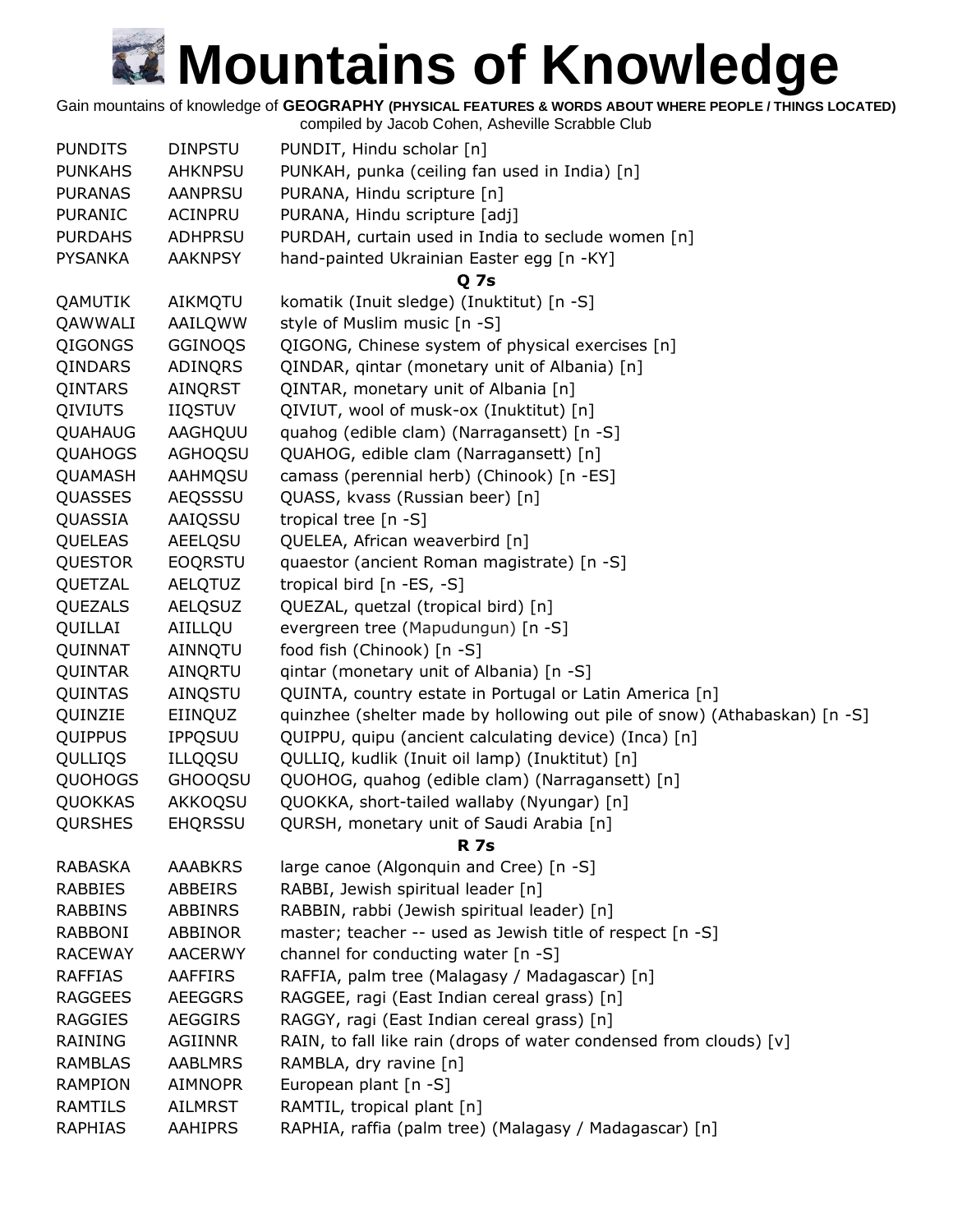Gain mountains of knowledge of **GEOGRAPHY (PHYSICAL FEATURES & WORDS ABOUT WHERE PEOPLE / THINGS LOCATED)**

| ratafia (almond-flavored liqueur) (West Indian Creole) [n -S]<br><b>RATAFEE</b><br>AAEEFRT<br>almond-flavored liqueur (West Indian Creole) [n -S]<br><b>RATAFIA</b><br>AAAFIRT<br>RAVINE, narrow, steep-sided valley [n]<br><b>RAVINES</b><br><b>AEINRSV</b><br>Italian pasta dish [n -S]<br>RAVIOLI<br>AIILORV<br><b>RECHART</b><br>CHART, to map out [v -ED, -ING, -S]<br><b>ACEHRRT</b><br>British soldier during American Revolution [n -S]<br><b>REDCOAT</b><br><b>ACDEORT</b><br>European thrush [n -S]<br><b>REDWING</b><br><b>DEGINRW</b><br>REEFY, abounding in ridges of rock [adj]<br><b>REEFIER</b><br><b>EEEFIRR</b><br>FLOOD, to inundate (to overwhelm with water) [v -ED, -ING, -S]<br><b>REFLOOD</b><br><b>DEFLOOR</b><br>REGGAE, form of popular Jamaican music [n]<br><b>REGGAES</b><br><b>AEEGGRS</b><br><b>REGOSOL</b><br>type of soil [n -S]<br><b>EGLOORS</b><br>to green again [v -ED, -ING, -S]<br><b>REGREEN</b><br><b>EEEGNRR</b><br>reedbuck (African antelope) [n -S]<br><b>REITBOK</b><br><b>BEIKORT</b><br>Mexican dish of stuffed and fried green chile [n -S]<br><b>RELLENO</b><br><b>EELLNOR</b><br>resin-flavored Greek wine [n -S]<br><b>RETSINA</b><br><b>AEINRST</b><br>South American shrub [n -NIES]<br><b>RHATANY</b><br><b>AAHNRTY</b> |
|----------------------------------------------------------------------------------------------------------------------------------------------------------------------------------------------------------------------------------------------------------------------------------------------------------------------------------------------------------------------------------------------------------------------------------------------------------------------------------------------------------------------------------------------------------------------------------------------------------------------------------------------------------------------------------------------------------------------------------------------------------------------------------------------------------------------------------------------------------------------------------------------------------------------------------------------------------------------------------------------------------------------------------------------------------------------------------------------------------------------------------------------------------------------------------------------------------------------------------------------------------------------------------|
|                                                                                                                                                                                                                                                                                                                                                                                                                                                                                                                                                                                                                                                                                                                                                                                                                                                                                                                                                                                                                                                                                                                                                                                                                                                                                  |
|                                                                                                                                                                                                                                                                                                                                                                                                                                                                                                                                                                                                                                                                                                                                                                                                                                                                                                                                                                                                                                                                                                                                                                                                                                                                                  |
|                                                                                                                                                                                                                                                                                                                                                                                                                                                                                                                                                                                                                                                                                                                                                                                                                                                                                                                                                                                                                                                                                                                                                                                                                                                                                  |
|                                                                                                                                                                                                                                                                                                                                                                                                                                                                                                                                                                                                                                                                                                                                                                                                                                                                                                                                                                                                                                                                                                                                                                                                                                                                                  |
|                                                                                                                                                                                                                                                                                                                                                                                                                                                                                                                                                                                                                                                                                                                                                                                                                                                                                                                                                                                                                                                                                                                                                                                                                                                                                  |
|                                                                                                                                                                                                                                                                                                                                                                                                                                                                                                                                                                                                                                                                                                                                                                                                                                                                                                                                                                                                                                                                                                                                                                                                                                                                                  |
|                                                                                                                                                                                                                                                                                                                                                                                                                                                                                                                                                                                                                                                                                                                                                                                                                                                                                                                                                                                                                                                                                                                                                                                                                                                                                  |
|                                                                                                                                                                                                                                                                                                                                                                                                                                                                                                                                                                                                                                                                                                                                                                                                                                                                                                                                                                                                                                                                                                                                                                                                                                                                                  |
|                                                                                                                                                                                                                                                                                                                                                                                                                                                                                                                                                                                                                                                                                                                                                                                                                                                                                                                                                                                                                                                                                                                                                                                                                                                                                  |
|                                                                                                                                                                                                                                                                                                                                                                                                                                                                                                                                                                                                                                                                                                                                                                                                                                                                                                                                                                                                                                                                                                                                                                                                                                                                                  |
|                                                                                                                                                                                                                                                                                                                                                                                                                                                                                                                                                                                                                                                                                                                                                                                                                                                                                                                                                                                                                                                                                                                                                                                                                                                                                  |
|                                                                                                                                                                                                                                                                                                                                                                                                                                                                                                                                                                                                                                                                                                                                                                                                                                                                                                                                                                                                                                                                                                                                                                                                                                                                                  |
|                                                                                                                                                                                                                                                                                                                                                                                                                                                                                                                                                                                                                                                                                                                                                                                                                                                                                                                                                                                                                                                                                                                                                                                                                                                                                  |
|                                                                                                                                                                                                                                                                                                                                                                                                                                                                                                                                                                                                                                                                                                                                                                                                                                                                                                                                                                                                                                                                                                                                                                                                                                                                                  |
|                                                                                                                                                                                                                                                                                                                                                                                                                                                                                                                                                                                                                                                                                                                                                                                                                                                                                                                                                                                                                                                                                                                                                                                                                                                                                  |
|                                                                                                                                                                                                                                                                                                                                                                                                                                                                                                                                                                                                                                                                                                                                                                                                                                                                                                                                                                                                                                                                                                                                                                                                                                                                                  |
| <b>RHYTONS</b><br><b>HNORSTY</b><br>RHYTON, ancient Greek drinking horn [n]                                                                                                                                                                                                                                                                                                                                                                                                                                                                                                                                                                                                                                                                                                                                                                                                                                                                                                                                                                                                                                                                                                                                                                                                      |
| Italian cheese [n -S]<br>RICOTTA<br><b>ACIORTT</b>                                                                                                                                                                                                                                                                                                                                                                                                                                                                                                                                                                                                                                                                                                                                                                                                                                                                                                                                                                                                                                                                                                                                                                                                                               |
| RILLET, small rill [n]<br><b>RILLETS</b><br><b>EILLRST</b>                                                                                                                                                                                                                                                                                                                                                                                                                                                                                                                                                                                                                                                                                                                                                                                                                                                                                                                                                                                                                                                                                                                                                                                                                       |
| RILL, to flow like rill (small brook) [v]<br>RILLING<br><b>GIILLNR</b>                                                                                                                                                                                                                                                                                                                                                                                                                                                                                                                                                                                                                                                                                                                                                                                                                                                                                                                                                                                                                                                                                                                                                                                                           |
| outlying area [n -S]<br>RIMLAND<br>ADILMNR                                                                                                                                                                                                                                                                                                                                                                                                                                                                                                                                                                                                                                                                                                                                                                                                                                                                                                                                                                                                                                                                                                                                                                                                                                       |
| type of rock formation [n -S]<br><b>RIMROCK</b><br><b>CIKMORR</b>                                                                                                                                                                                                                                                                                                                                                                                                                                                                                                                                                                                                                                                                                                                                                                                                                                                                                                                                                                                                                                                                                                                                                                                                                |
| <b>RINGGIT</b><br><b>GGIINRT</b><br>monetary unit of Malaysia [n -S]                                                                                                                                                                                                                                                                                                                                                                                                                                                                                                                                                                                                                                                                                                                                                                                                                                                                                                                                                                                                                                                                                                                                                                                                             |
| tide that opposes other tides [n -S]<br>RIPTIDE<br><b>DEIIPRT</b>                                                                                                                                                                                                                                                                                                                                                                                                                                                                                                                                                                                                                                                                                                                                                                                                                                                                                                                                                                                                                                                                                                                                                                                                                |
| RIVAGE, coast, shore, or bank [n]<br><b>RIVAGES</b><br><b>AEGIRSV</b>                                                                                                                                                                                                                                                                                                                                                                                                                                                                                                                                                                                                                                                                                                                                                                                                                                                                                                                                                                                                                                                                                                                                                                                                            |
| coastal resort area [n -S]<br>RIVIERA<br>AEIIRRV                                                                                                                                                                                                                                                                                                                                                                                                                                                                                                                                                                                                                                                                                                                                                                                                                                                                                                                                                                                                                                                                                                                                                                                                                                 |
| small stream [n -S]<br><b>RIVULET</b><br><b>EILRTUV</b>                                                                                                                                                                                                                                                                                                                                                                                                                                                                                                                                                                                                                                                                                                                                                                                                                                                                                                                                                                                                                                                                                                                                                                                                                          |
| <b>RIVULUS</b><br>small tropical American fish [n -ES]<br><b>ILRSUUV</b>                                                                                                                                                                                                                                                                                                                                                                                                                                                                                                                                                                                                                                                                                                                                                                                                                                                                                                                                                                                                                                                                                                                                                                                                         |
| ROBATA, grill used for Japanese cooking [n]<br><b>ROBATAS</b><br><b>AABORST</b>                                                                                                                                                                                                                                                                                                                                                                                                                                                                                                                                                                                                                                                                                                                                                                                                                                                                                                                                                                                                                                                                                                                                                                                                  |
| <b>ROBINIA</b><br>ABIINOR<br>North American tree or shrub [n -S]                                                                                                                                                                                                                                                                                                                                                                                                                                                                                                                                                                                                                                                                                                                                                                                                                                                                                                                                                                                                                                                                                                                                                                                                                 |
| coffee grown in Africa [n -S]<br><b>ROBUSTA</b><br><b>ABORSTU</b>                                                                                                                                                                                                                                                                                                                                                                                                                                                                                                                                                                                                                                                                                                                                                                                                                                                                                                                                                                                                                                                                                                                                                                                                                |
| <b>ROEBUCK</b><br><b>BCEKORU</b><br>male of small Eurasian deer [n -S]                                                                                                                                                                                                                                                                                                                                                                                                                                                                                                                                                                                                                                                                                                                                                                                                                                                                                                                                                                                                                                                                                                                                                                                                           |
| <b>ROMAJIS</b><br><b>AIJMORS</b><br>ROMAJI, system of transliterating Japanese into Latin alphabet [n]                                                                                                                                                                                                                                                                                                                                                                                                                                                                                                                                                                                                                                                                                                                                                                                                                                                                                                                                                                                                                                                                                                                                                                           |
| ROMANO, Italian cheese [n]<br><b>ROMANOS</b><br><b>AMNOORS</b>                                                                                                                                                                                                                                                                                                                                                                                                                                                                                                                                                                                                                                                                                                                                                                                                                                                                                                                                                                                                                                                                                                                                                                                                                   |
| <b>ROOIBOS</b><br><b>BIOOORS</b><br>South African evergreen shrub [n -ES]                                                                                                                                                                                                                                                                                                                                                                                                                                                                                                                                                                                                                                                                                                                                                                                                                                                                                                                                                                                                                                                                                                                                                                                                        |
| colony of rooks (European crows) [n -RIES]<br><b>ROOKERY</b><br><b>EKOORRY</b>                                                                                                                                                                                                                                                                                                                                                                                                                                                                                                                                                                                                                                                                                                                                                                                                                                                                                                                                                                                                                                                                                                                                                                                                   |
| Australian parakeet [n -S]<br><b>ROSELLA</b><br><b>AELLORS</b>                                                                                                                                                                                                                                                                                                                                                                                                                                                                                                                                                                                                                                                                                                                                                                                                                                                                                                                                                                                                                                                                                                                                                                                                                   |
| tropical plant [n -S]<br><b>ROSELLE</b><br><b>EELLORS</b>                                                                                                                                                                                                                                                                                                                                                                                                                                                                                                                                                                                                                                                                                                                                                                                                                                                                                                                                                                                                                                                                                                                                                                                                                        |
| ROTCH, rotche (seabird (bird frequenting ocean or seacoast)) [n] / ROTCHE, n]<br><b>ROTCHES</b><br><b>CEHORST</b>                                                                                                                                                                                                                                                                                                                                                                                                                                                                                                                                                                                                                                                                                                                                                                                                                                                                                                                                                                                                                                                                                                                                                                |
| ROUBLE, ruble (monetary unit of Russia) [n]<br><b>ROUBLES</b><br><b>BELORSU</b>                                                                                                                                                                                                                                                                                                                                                                                                                                                                                                                                                                                                                                                                                                                                                                                                                                                                                                                                                                                                                                                                                                                                                                                                  |
| type of soup (French & Algonquin) [n -S]<br><b>RUBABOO</b><br>ABBOORU                                                                                                                                                                                                                                                                                                                                                                                                                                                                                                                                                                                                                                                                                                                                                                                                                                                                                                                                                                                                                                                                                                                                                                                                            |
| RUCOLA, arugula (European annual herb) [n]<br><b>RUCOLAS</b><br><b>ACLORSU</b>                                                                                                                                                                                                                                                                                                                                                                                                                                                                                                                                                                                                                                                                                                                                                                                                                                                                                                                                                                                                                                                                                                                                                                                                   |
| European bird [n -S]<br><b>RUDDOCK</b><br>CDDKORU                                                                                                                                                                                                                                                                                                                                                                                                                                                                                                                                                                                                                                                                                                                                                                                                                                                                                                                                                                                                                                                                                                                                                                                                                                |
| plant growing in poor land [n -S]<br><b>RUDERAL</b><br>ADELRRU                                                                                                                                                                                                                                                                                                                                                                                                                                                                                                                                                                                                                                                                                                                                                                                                                                                                                                                                                                                                                                                                                                                                                                                                                   |
| monetary unit of Maldives [n RUFIYAA]<br><b>RUFIYAA</b><br>AAFIRUY                                                                                                                                                                                                                                                                                                                                                                                                                                                                                                                                                                                                                                                                                                                                                                                                                                                                                                                                                                                                                                                                                                                                                                                                               |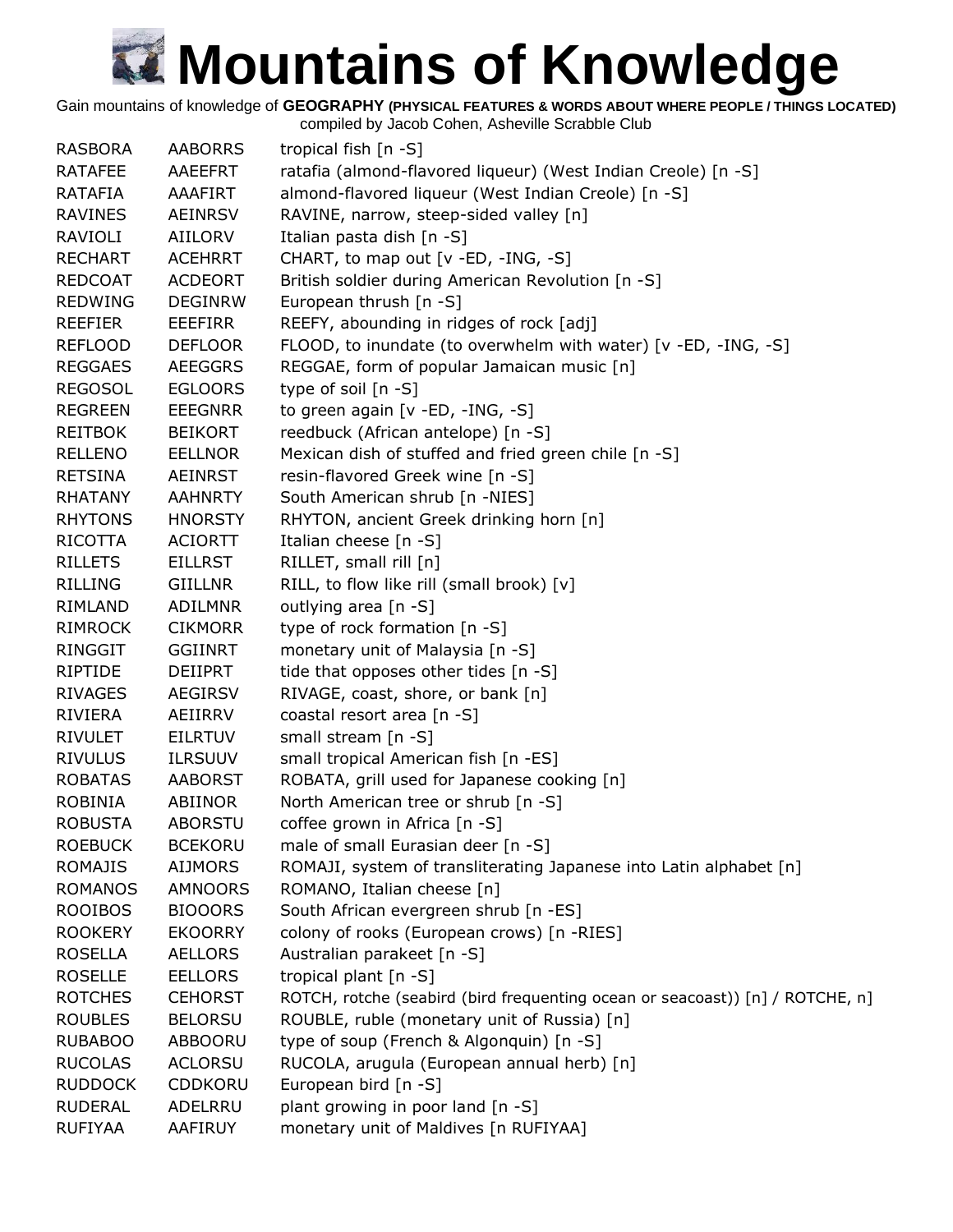Gain mountains of knowledge of **GEOGRAPHY (PHYSICAL FEATURES & WORDS ABOUT WHERE PEOPLE / THINGS LOCATED)**

| <b>RUGOLAS</b> | <b>AGLORSU</b> | RUGOLA, arugula (European annual herb) [n]                                                                   |
|----------------|----------------|--------------------------------------------------------------------------------------------------------------|
| <b>RUMAKIS</b> | <b>AIKMRSU</b> | RUMAKI, chicken liver wrapped together with water chestnuts in bacon slice (Pseudo-Polynesian neologism) [n] |
| <b>RUNLETS</b> | <b>ELNRSTU</b> | RUNLET, small stream [n]                                                                                     |
| <b>RUNNELS</b> | <b>ELNNRSU</b> | RUNNEL, small stream [n]                                                                                     |
| <b>RUNOFFS</b> | <b>FFNORSU</b> | RUNOFF, rainfall that is not absorbed by soil [n]                                                            |
| <b>RUNWAYS</b> | <b>ANRSUWY</b> | RUNWAY, landing and takeoff strip for aircraft [n]                                                           |
| <b>RUPIAHS</b> | AHIPRSU        | RUPIAH, monetary unit of Indonesia [n]                                                                       |
| <b>RURALLY</b> | <b>ALLRRUY</b> | in rural (pertaining to country (territory of nation)) manner [adv]                                          |
| <b>RUSSIFY</b> | <b>FIRSSUY</b> | to make Russian [v -FIED, -ING, -FIES]                                                                       |
| <b>RUSTICS</b> | <b>CIRSSTU</b> | RUSTIC, one who lives in country [n]                                                                         |
| <b>RUSTICS</b> | <b>CIRSSTU</b> | RUSTIC, one who lives in country [n]                                                                         |
| <b>RYOKANS</b> | <b>AKNORSY</b> | RYOKAN, Japanese inn [n]                                                                                     |
|                |                | S <sub>7s</sub>                                                                                              |
| <b>SABKHAS</b> | <b>AABHKSS</b> | SABKHA, coastal, flat, periodically flooded area in northern Africa [n]                                      |
| <b>SACHEMS</b> | <b>ACEHMSS</b> | SACHEM, Native American chief (Narragansett) [n]                                                             |
| <b>SADDHUS</b> | <b>ADDHSSU</b> | SADDHU, sadhu (Hindu holy man) [n]                                                                           |
| <b>SAIMINS</b> | <b>AIIMNSS</b> | SAIMIN, Hawaiian noodle soup [n]                                                                             |
| <b>SAIYIDS</b> | <b>ADIISSY</b> | SAIYID, sayyid (lord; sir -- used as title of respect for Muslim dignitary) [n]                              |
| <b>SALINAS</b> | <b>AAILNSS</b> | SALINA, pond, marsh, or lake containing salt water [n]                                                       |
| <b>SALSIFY</b> | AFILSSY        | European herb [n -FIES]                                                                                      |
| <b>SALTIES</b> | <b>AEILSST</b> | deep-sea vessel sailing Great Lakes [n]                                                                      |
| <b>SALTING</b> | <b>AGILNST</b> | SALTIE, land regularly flooded by tides [n -S]                                                               |
| <b>SALWARS</b> | <b>AALRSSW</b> | SALWAR, shalwar (pair of loose trousers worn by some women of India) [n]                                     |
| <b>SAMBAED</b> | <b>AABDEMS</b> | SAMBA, to perform Brazilian dance [v]                                                                        |
| <b>SAMBARS</b> | <b>AABMRSS</b> |                                                                                                              |
| <b>SAMBHAR</b> | <b>AABHMRS</b> | SAMBAR, large Asian deer [n]                                                                                 |
|                |                | sambar (large Asian deer) [n -S]                                                                             |
| <b>SAMBHUR</b> | <b>ABHMRSU</b> | sambar (large Asian deer) [n -S]                                                                             |
| <b>SAMBOES</b> | <b>ABEMOSS</b> | SAMBO, Latin American of mixed black and Indian ancestry [n]<br>SAMBUR, sambar (large Asian deer) [n]        |
| <b>SAMBURS</b> | ABMRSSU        |                                                                                                              |
| SAMIELS        | <b>AEILMSS</b> | SAMIEL, simoom (hot, dry desert wind) [n]                                                                    |
| SAMISEN        | <b>AEIMNSS</b> | Japanese stringed instrument [n -S]                                                                          |
| <b>SAMPANS</b> | <b>AAMNPSS</b> | SAMPAN, flat-bottomed Chinese skiff [n]                                                                      |
| <b>SAMSARA</b> | <b>AAAMRSS</b> | cycle of birth, death, and rebirth in Buddhism [n -S]                                                        |
| <b>SAMSHUS</b> | AHMSSSU        | SAMSHU, Chinese liquor [n]                                                                                   |
| SAMURAI        | AAIMRSU        | Japanese warrior [n -S]                                                                                      |
| <b>SANDBAR</b> | <b>AABDNRS</b> | ridge of sand formed in river or sea [n -S]                                                                  |
| SANDIER        | <b>ADEINRS</b> | SANDY, containing or covered with sand [adj]                                                                 |
| <b>SANDLOT</b> | <b>ADLNOST</b> | vacant lot [n -S]                                                                                            |
| SANDPIT        | <b>ADINPST</b> | pit dug in sandy soil [n -S]                                                                                 |
| <b>SANGHAS</b> | <b>AAGHNSS</b> | SANGHA, Buddhist religious community [n]                                                                     |
| <b>SANJAKS</b> | <b>AAJKNSS</b> | SANJAK, administrative district of Turkey [n]                                                                |
| <b>SANNOPS</b> | <b>ANNOPSS</b> | SANNOP, sannup (married male Native American) (Eastern Abenaki) [n]                                          |
| <b>SANNUPS</b> | ANNPSSU        | SANNUP, married male Native American (Eastern Abenaki) [n]                                                   |
| <b>SANSEIS</b> | <b>AEINSSS</b> | SANSEI, grandchild of Japanese immigrants to United States [n]                                               |
| SANTIMI        | AIIMNST        | SANTIM, formerly used coin of Latvia [n]                                                                     |
| <b>SANTIMS</b> | AIMNSST        | SANTIM, formerly used coin of Latvia [n]                                                                     |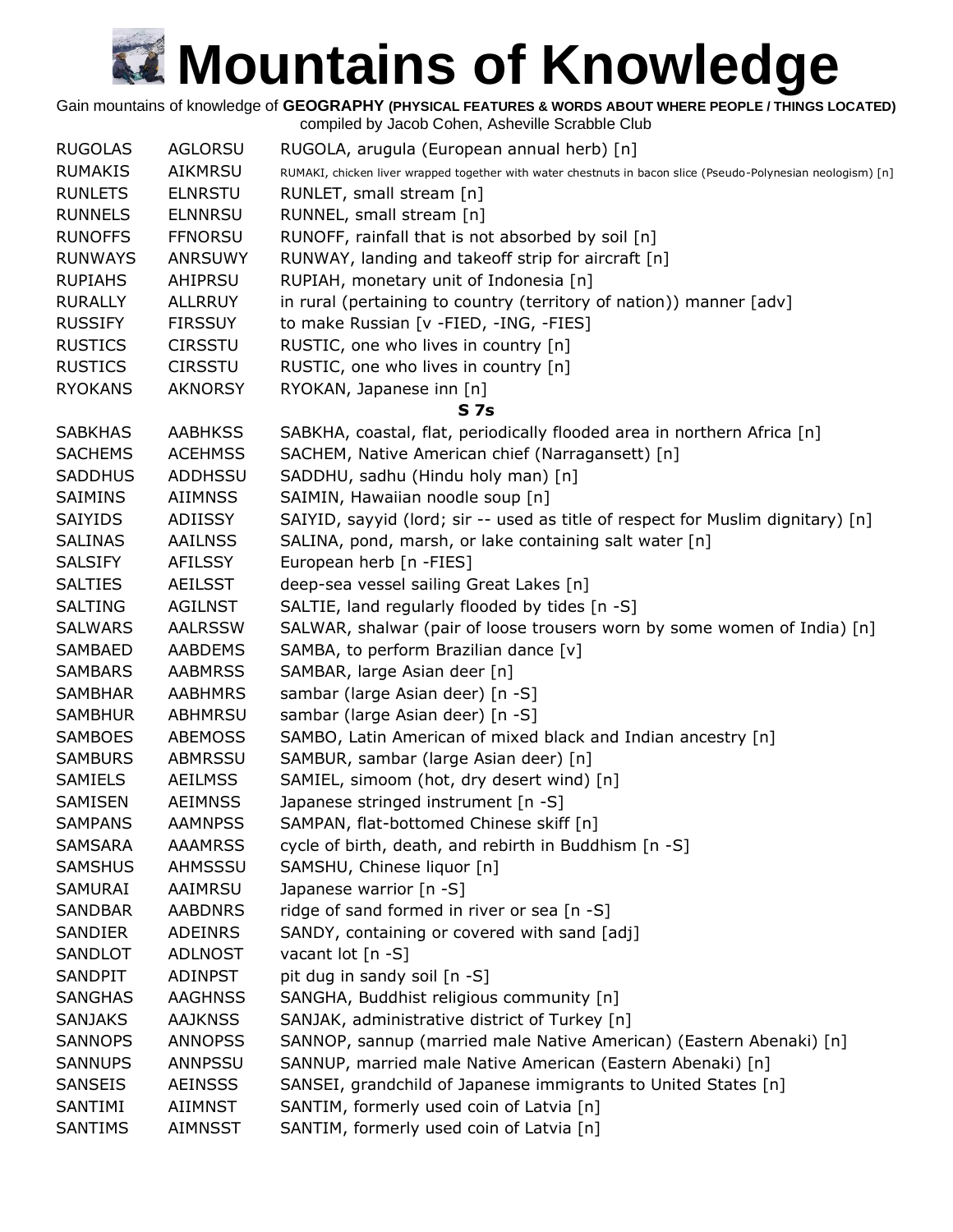Gain mountains of knowledge of **GEOGRAPHY (PHYSICAL FEATURES & WORDS ABOUT WHERE PEOPLE / THINGS LOCATED)**

| SANTIMU        | <b>AIMNSTU</b> | SANTIM, formerly used coin of Latvia [n]                                                      |
|----------------|----------------|-----------------------------------------------------------------------------------------------|
| <b>SANTIRS</b> | AINRSST        | SANTIR, Persian dulcimer [n]                                                                  |
| <b>SANTOKU</b> | <b>AKNOSTU</b> | Japanese kitchen knife [n -S]                                                                 |
| <b>SANTOKU</b> | <b>AKNOSTU</b> | Japanese kitchen knife [n -S]                                                                 |
| <b>SANTOLS</b> | ALNOSST        | SANTOL, tropical tree (Cebuano) [n]                                                           |
| <b>SANTOOR</b> | <b>ANOORST</b> | santir (Persian dulcimer) [n -S]                                                              |
| <b>SANTOUR</b> | <b>ANORSTU</b> | santir (Persian dulcimer) [n -S]                                                              |
| <b>SANTURS</b> | <b>ANRSSTU</b> | SANTUR, santir (Persian dulcimer) [n]                                                         |
| SANYASI        | AAINSSY        | sannyasi (Hindu monk) [n -S]                                                                  |
| <b>SAPELES</b> | <b>AEELPSS</b> | SAPELE, large tropical African tree [n]                                                       |
| <b>SAPOTES</b> | <b>AEOPSST</b> | SAPOTE, tropical American tree [n]                                                            |
| SARANGI        | <b>AAGINRS</b> | stringed instrument of India [n -S]                                                           |
| <b>SARDANA</b> | <b>AAADNRS</b> | Spanish folk dance [n -S]                                                                     |
| <b>SARDARS</b> | <b>AADRRSS</b> | SARDAR, sirdar (person of rank in India) [n]                                                  |
| <b>SARODES</b> | <b>ADEORSS</b> | SARODE, sarod (stringed instrument of India) [n]                                              |
| <b>SARSENS</b> | <b>AENRSSS</b> | SARSEN, large sandstone block [n]                                                             |
| <b>SASHIMI</b> | <b>AHIIMSS</b> | Japanese dish of sliced raw fish [n -S]                                                       |
| <b>SASSABY</b> | <b>AABSSSY</b> | African antelope [n -BIES]                                                                    |
| <b>SASSIES</b> | <b>AEISSSS</b> | SASSY, sasswood (African tree) [n]                                                            |
| <b>SATANGS</b> | AAGNSST        | SATANG, monetary unit of Thailand [n]                                                         |
| <b>SATORIS</b> | <b>AIORSST</b> | SATORI, illumination of spirit sought by Zen Buddhists [n]                                    |
| <b>SATRAPY</b> | <b>AAPRSTY</b> | territory of satrap [n -PIES]                                                                 |
| <b>SATSANG</b> | AAGNSST        | sacred gathering in Hinduism [n -S]                                                           |
| <b>SATYRIC</b> | <b>ACIRSTY</b> | SATYR, woodland deity of Greek mythology [adj]                                                |
| SAVANNA        | AAANNSV        | flat, treeless grassland [n -S]                                                               |
| SAWBILL        | <b>ABILLSW</b> | tropical bird [n -S]                                                                          |
| <b>SAYYIDS</b> | ADISSYY        | SAYYID, lord; sir -- used as title of respect for Muslim dignitary [n]                        |
| <b>SCALARE</b> | <b>AACELRS</b> | tropical fish $[n -S]$                                                                        |
| <b>SCALDIC</b> | <b>ACCDILS</b> | skaldic (ancient Scandinavian poet) [adj]                                                     |
| <b>SCARPED</b> | <b>ACDEPRS</b> | SCARP, to cut or make into steep slope [v]                                                    |
| <b>SCENERY</b> | <b>CEENRSY</b> | picturesque landscape or view [n -RIES]                                                       |
| <b>SCENICS</b> | <b>CCEINSS</b> | SCENIC, depiction of natural scenery [n]                                                      |
| <b>SCHISTS</b> | <b>CHISSST</b> | SCHIST, rock that readily splits into parallel layers [n]                                     |
| <b>SCHUITS</b> | <b>CHISSTU</b> | SCHUIT, Dutch sailing vessel [n]                                                              |
| <b>SCYPHUS</b> | <b>CHPSSUY</b> | Greek cup with two handles [n -HI]                                                            |
| <b>SEABEDS</b> | <b>ABDEESS</b> | SEABED, seafloor (bottom of sea) [n]                                                          |
| <b>SEABIRD</b> | ABDEIRS        | bird frequenting ocean or seacoast [n -S]                                                     |
| <b>SEAFOWL</b> | <b>AEFLOSW</b> | seabird (bird frequenting ocean or seacoast) [n -S]                                           |
| <b>SEAGIRT</b> | <b>AEGIRST</b> | surrounded by sea [adj]                                                                       |
| <b>SEAKALE</b> | <b>AAEEKLS</b> | coastal plant with edible shoots [n -S]                                                       |
| <b>SEAMARK</b> | <b>AAEKMRS</b> | landmark serving as navigational guide to mariners [n -S]                                     |
| <b>SEASIDE</b> | <b>ADEEISS</b> | seashore (land bordering on sea) [n -S]                                                       |
| <b>SEAWALL</b> | <b>AAELLSW</b> | wall to protect shoreline from erosion [n -S]                                                 |
| <b>SEAWANS</b> | <b>AAENSSW</b> | SEAWAN, wampum (form of currency formerly used by Native Americans) (Munsee-Delaware) [n]     |
| <b>SEAWANT</b> | <b>AAENSTW</b> | seawan (wampum (form of currency formerly used by Native Americans)) (Munsee-Delaware) [n -S] |
| SEDARIM        | ADEIMRS        | SEDER, Jewish ceremonial dinner [n]                                                           |
|                |                |                                                                                               |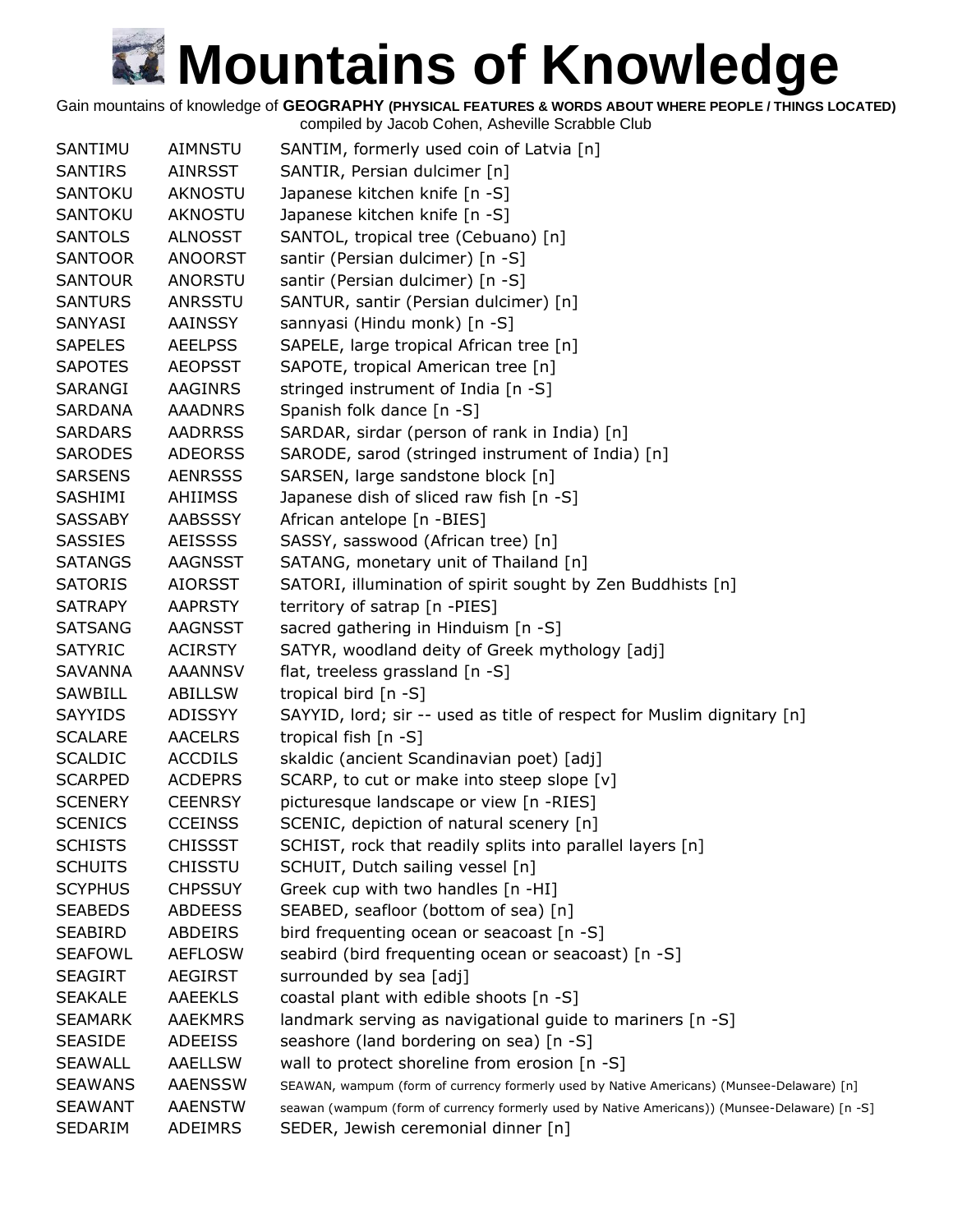Gain mountains of knowledge of **GEOGRAPHY (PHYSICAL FEATURES & WORDS ABOUT WHERE PEOPLE / THINGS LOCATED)**

| <b>SEICHES</b> | <b>CEEHISS</b> | SEICHE, oscillation of surface of lake or landlocked sea [n]                  |
|----------------|----------------|-------------------------------------------------------------------------------|
| <b>SELKIES</b> | <b>EEIKLSS</b> | SELKIE, creature in Scottish and Irish folklore [n]                           |
| <b>SENHORA</b> | <b>AEHNORS</b> | married Portuguese or Brazilian woman [n -S]                                  |
| <b>SENHORS</b> | <b>EHNORSS</b> | SENHOR, Portuguese or Brazilian gentleman [n]                                 |
| <b>SENITIS</b> | EIINSST        | SENITI, monetary unit of Tonga [n]                                            |
| <b>SENORAS</b> | <b>AENORSS</b> | SENORA, married Spanish woman [n]                                             |
| <b>SENORES</b> | <b>EENORSS</b> | SENOR, Spanish gentleman [n]                                                  |
| <b>SENSEIS</b> | <b>EEINSSS</b> | SENSEI, teacher of Japanese martial arts [n]                                  |
| <b>SENTIMO</b> | <b>EIMNOST</b> | monetary unit of Philippines [n -S]                                           |
| <b>SEPPUKU</b> | <b>EKPPSUU</b> | Japanese form of suicide [n -S]                                               |
| <b>SERAILS</b> | <b>AEILRSS</b> | SERAIL, seraglio (harem (section of Muslim household reserved for women)) [n] |
| <b>SERDABS</b> | <b>ABDERSS</b> | SERDAB, chamber within ancient Egyptian tomb [n]                              |
| <b>SERIEMA</b> | <b>AEEIMRS</b> | Brazilian bird [n -S]                                                         |
| <b>SERINGA</b> | <b>AEGINRS</b> | Brazilian tree [n -S]                                                         |
| <b>SERVALS</b> | <b>AELRSSV</b> | SERVAL, African wildcat [n]                                                   |
| <b>SESAMES</b> | <b>AEEMSSS</b> | SESAME, East Indian plant [n]                                                 |
| <b>SEVRUGA</b> | <b>AEGRSUV</b> | caviar from Caspian Sea [n -S]                                                |
| <b>SHADOOF</b> | <b>ADFHOOS</b> | device used in Egypt for raising water for irrigation [n -S]                  |
| <b>SHADUFS</b> | ADFHSSU        | SHADUF, shadoof (device used in Egypt for raising water for irrigation) [n]   |
| <b>SHAHADA</b> | <b>AAADHHS</b> | Muslim profession of faith [n -S]                                             |
| <b>SHAHDOM</b> | <b>ADHHMOS</b> | territory ruled by shah [n -S]                                                |
|                |                |                                                                               |
| <b>SHAHEED</b> | <b>ADEEHHS</b> | shahid (Muslim martyr) [n -S]                                                 |
| <b>SHAHIDS</b> | <b>ADHHISS</b> | SHAHID, Muslim martyr [n]                                                     |
| <b>SHAIKHS</b> | <b>AHHIKSS</b> | SHAIKH, sheik (Arab chief) [n]                                                |
| <b>SHALLOW</b> | <b>AHLLOSW</b> | having little depth [adj -ER, -EST]                                           |
| <b>SHALOMS</b> | AHLMOSS        | SHALOM, word used as Jewish greeting or farewell [n]                          |
| <b>SHALWAR</b> | <b>AAHLRSW</b> | pair of loose trousers worn by some women of India [n -S]                     |
| <b>SHAMANS</b> | <b>AAHMNSS</b> | SHAMAN, medicine man among certain Native Americans) (Evenki) [n]             |
| <b>SHAMBAS</b> | <b>AABHMSS</b> | SHAMBA, farm in East Africa [n]                                               |
| <b>SHARIAH</b> | <b>AAHHIRS</b> | sharia (Islamic law based on Koran) [n -S]                                    |
| <b>SHARIAS</b> | <b>AAHIRSS</b> | SHARIA, Islamic law based on Koran [n]                                        |
| <b>SHARIAT</b> | <b>AAHIRST</b> | sharia (Islamic law based on Koran) [n -S]                                    |
| <b>SHARIFS</b> | <b>AFHIRSS</b> | SHARIF, sheriff (Arab ruler) [n]                                              |
| <b>SHAULED</b> | ADEHLSU        | SHAUL, to shoal (to become shallow) [v]-S                                     |
| <b>SHAYKHS</b> | <b>AHHKSSY</b> | SHAYKH, sheik (Arab chief) [n]                                                |
| <b>SHEHNAI</b> | <b>AEHHINS</b> | double-reed wind instrument of India [n -S]                                   |
| <b>SHEITEL</b> | <b>EEHILST</b> | wig worn by married Jewish woman [n -S]                                       |
| <b>SHELTAS</b> | <b>AEHLSST</b> | SHELTA, esoteric jargon of Gaelic [n]                                         |
| <b>SHENAIS</b> | <b>AEHINSS</b> | SHENAI, shehnai (double-reed wind instrument of India) [n]                    |
| <b>SHEREEF</b> | <b>EEEFHRS</b> | sherif (Arab ruler) [n -S]                                                    |
| <b>SHERIFS</b> | <b>EFHIRSS</b> | SHERIF, Arab ruler [n]                                                        |
| <b>SHEUCHS</b> | <b>CEHHSSU</b> | SHEUCH, sheugh (ditch) [n]                                                    |
| <b>SHEUGHS</b> | <b>EGHHSSU</b> | SHEUGH, ditch [n]                                                             |
| <b>SHIKARA</b> | AAHIKRS        | light, flat-bottomed boat in Kashmir [n -S]                                   |
| <b>SHIPWAY</b> | <b>AHIPSWY</b> | canal deep enough to serve ships [n -S]                                       |
| <b>SHOALED</b> | <b>ADEHLOS</b> | SHOAL, to become shallow [v]                                                  |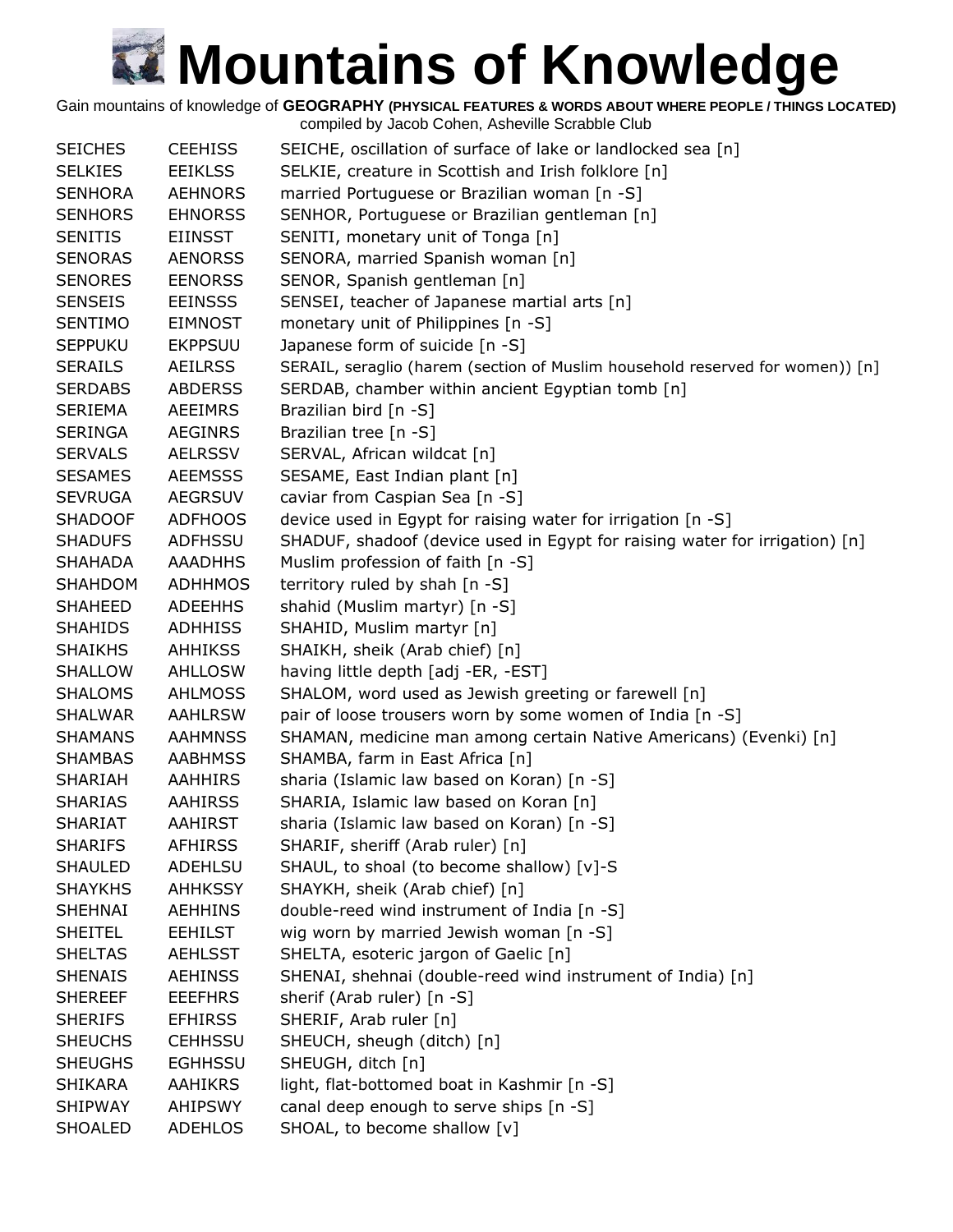Gain mountains of knowledge of **GEOGRAPHY (PHYSICAL FEATURES & WORDS ABOUT WHERE PEOPLE / THINGS LOCATED)**

| <b>SHOALER</b> | <b>AEHLORS</b> | SHOAL, shallow (having little depth) [adj]                                                |
|----------------|----------------|-------------------------------------------------------------------------------------------|
| <b>SHOCHET</b> | <b>CEHHOST</b> | person who slaughters animals and fowl according to Jewish law [n -IM]                    |
| <b>SHOCHUS</b> | <b>CHHOSSU</b> | SHOCHU, Japanese liquor [n]                                                               |
| <b>SHOEPAC</b> | <b>ACEHOPS</b> | waterproof boot (Delaware) [n -S]                                                         |
| <b>SHOFARS</b> | <b>AFHORSS</b> | SHOFAR, ram's-horn trumpet blown in certain Jewish rituals [n]                            |
| <b>SHOGUNS</b> | <b>GHNOSSU</b> | SHOGUN, former military leader of Japan [n]                                               |
| <b>SHOLOMS</b> | <b>HLMOOSS</b> | SHOLOM, shalom (word used as Jewish greeting or farewell) [n]                             |
| <b>SHOPHAR</b> | <b>AHHOPRS</b> | shofar (ram's-horn trumpet blown in certain Jewish rituals) [n -S, -ROTH]                 |
| <b>SHTETEL</b> | <b>EEHLSTT</b> | Jewish village [n -S, -TLACH]                                                             |
| <b>SHTETLS</b> | <b>EHLSSTT</b> | SHTETL, shtetel (Jewish village) [n]                                                      |
| <b>SIDDHAS</b> | <b>ADDHISS</b> | SIDDHA, one who has attained perfection in Hinduism [n]                                   |
| <b>SIDDHIS</b> | <b>DDHIISS</b> | SIDDHI, perfection attained by siddha (one who has attained perfection in Hinduism) [n]   |
| <b>SIDDURS</b> | <b>DDIRSSU</b> | SIDDUR, Jewish prayer book [n]                                                            |
| <b>SIENITE</b> | <b>EEIINST</b> | syenite (igneous rock) [n -S]                                                             |
| <b>SIERRAN</b> | <b>AEINRRS</b> | SIERRA, mountain range [adj]                                                              |
| <b>SIERRAS</b> | <b>AEIRRSS</b> | SIERRA, mountain range [n]                                                                |
| <b>SIFAKAS</b> | <b>AAFIKSS</b> | SIFAKA, lemur of Madagascar [n]                                                           |
| <b>SIGMATE</b> | <b>AEGIMST</b> | SIGMA, Greek letter [adj]                                                                 |
| <b>SIGNIOR</b> | <b>GIINORS</b> | signor (Italian title of courtesy for man) [n -I, -S]                                     |
| <b>SIGNORA</b> | <b>AGINORS</b> | Italian title of courtesy for married woman [n -S, -RE]                                   |
| <b>SIGNORE</b> | <b>EGINORS</b> | signor (Italian title of courtesy for man) [n -RI]                                        |
| SIGNORI        | <b>GIINORS</b> | SIGNOR, Italian title of courtesy for man [n]                                             |
| <b>SIGNORS</b> | <b>GINORSS</b> | SIGNOR, Italian title of courtesy for man [n]                                             |
| <b>SIKSIKS</b> | <b>IIKKSSS</b> | SIKSIK, Arctic ground squirrel [n]                                                        |
| <b>SILENUS</b> | <b>EILNSSU</b> | woodland deity of Greek mythology [n -NI]                                                 |
| <b>SILKIES</b> | <b>EIIKLSS</b> | SILKIE, selkie (creature in Scottish and Irish folklore) [n]                              |
| <b>SIMCHAS</b> | <b>ACHIMSS</b> | SIMCHA, Jewish private party [n]                                                          |
| <b>SIMITAR</b> | <b>AIIMRST</b> | scimitar (curved sword used by Arabs and Turks) [n -S]                                    |
| <b>SIMOOMS</b> | <b>IMMOOSS</b> | SIMOOM, hot, dry desert wind [n]                                                          |
| <b>SIMOONS</b> | <b>IMNOOSS</b> | SIMOON, simoom (hot, dry desert wind) [n]                                                 |
| <b>SIRDARS</b> | <b>ADIRRSS</b> | SIRDAR, person of rank in India [n]                                                       |
| <b>SISKINS</b> | <b>IIKNSSS</b> | SISKIN, Eurasian finch [n]                                                                |
| <b>SISTRUM</b> | <b>IMRSSTU</b> | ancient Egyptian percussion instrument [n -RA, -S]                                        |
| <b>SJAMBOK</b> | <b>ABJKMOS</b> | to strike with whip used in South Africa [v -ED, -ING, -S]                                |
| <b>SKALDIC</b> | <b>ACDIKLS</b> | SKALD, ancient Scandinavian poet [adj]                                                    |
| <b>SKIRRET</b> | <b>EIKRRST</b> | Asian herb [n -]                                                                          |
| <b>SKOOKUM</b> | <b>KKMOOSU</b> | excellent (Chinook) [adj]                                                                 |
| <b>SKYGLOW</b> | <b>GKLOSWY</b> | glow in night sky resulting from urban lights [n -S]                                      |
| <b>SKYPHOS</b> | <b>HKOPSSY</b> | drinking vessel used in ancient Greece [n -OI]                                            |
| <b>SLAHALS</b> | <b>AAHLLSS</b> | SLAHAL, lahal (team game played by indigenous peoples of Pacific Northwest) (Chinook) [n] |
| <b>SLIEVES</b> | <b>EEILSSV</b> | SLIEVE, mountain (large, natural elevation of earth's surface) [n]                        |
| <b>SLIPWAY</b> | <b>AILPSWY</b> | area sloping toward water in shipyard [n -S]                                              |
| <b>SLOUGHY</b> | <b>GHLOSUY</b> | miry (swampy (marshy (resembling marsh))) [adj -HIER, -HIEST]                             |
| <b>SLUMMED</b> | <b>DELMMSU</b> | SLUM, to visit slums (squalid urban areas) [v]                                            |
| <b>SLUMMER</b> | <b>ELMMRSU</b> | one that slums (to visit slums (squalid urban areas)) [n -S]                              |
| <b>SLURBAN</b> | ABLNRSU        | SLURB, poorly planned suburban area [adj]                                                 |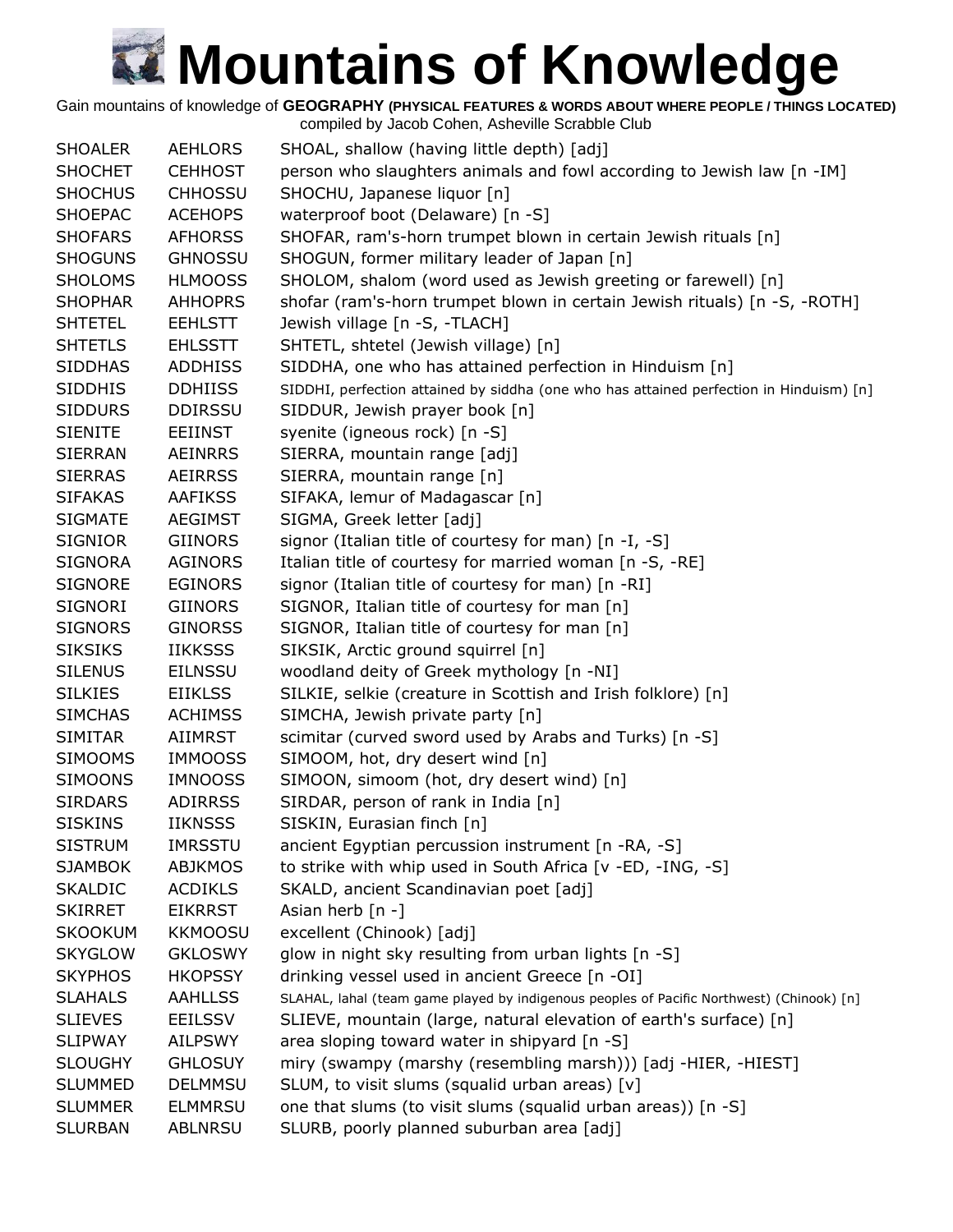Gain mountains of knowledge of **GEOGRAPHY (PHYSICAL FEATURES & WORDS ABOUT WHERE PEOPLE / THINGS LOCATED)**

| <b>SMRITIS</b> | <b>IIMRSST</b> | SMRITI, text of Hindu religious teachings [n]                     |
|----------------|----------------|-------------------------------------------------------------------|
| <b>SOLDANS</b> | <b>ADLNOSS</b> | SOLDAN, Muslim ruler [n]                                          |
| <b>SOLERAS</b> | <b>AELORSS</b> | SOLERA, Spanish method of producing wine [n]                      |
| <b>SOLIDUS</b> | <b>DILOSSU</b> | coin of ancient Rome [n -DI]                                      |
| SOMONIS        | <b>IMNOOSS</b> | SOMONI, monetary unit of Tajikistan [n]                           |
| <b>SOPHIES</b> | <b>EHIOPSS</b> | SOPHY, ruler of Persia [n]                                        |
| <b>SOROCHE</b> | <b>CEHOORS</b> | mountain sickness [n -S]                                          |
| <b>SOUARIS</b> | AIORSSU        | SOUARI, tropical tree [n]                                         |
| <b>SOUCARS</b> | <b>ACORSSU</b> | SOUCAR, Hindu banker [n]                                          |
| <b>SOUDANS</b> | ADNOSSU        | SOUDAN, soldan (Muslim ruler) [n]                                 |
| <b>SOUKOUS</b> | KOOSSUU        | dance music in Democratic Republic of Congo [n -ES]               |
| <b>SOURGUM</b> | <b>GMORSUU</b> | softwood tree of eastern North America [n -S]                     |
| <b>SOURSOP</b> | <b>OOPRSSU</b> | tropical tree $[n - S]$                                           |
| <b>SOUSLIK</b> | <b>IKLOSSU</b> | suslik (Eurasian rodent) [n -S]                                   |
| <b>SOVIETS</b> | <b>EIOSSTV</b> | SOVIET, legislative body in Communist country [n]                 |
| SOVKHOZ        | <b>HKOOSVZ</b> | state-owned farm in former Soviet Union [n -ES, -Y]               |
| <b>SOWBACK</b> | <b>ABCKOSW</b> | low ridge of sand [n -S]                                          |
| <b>SOWCARS</b> | <b>ACORSSW</b> | SOWCAR, soucar (Hindu banker) [n]                                 |
| <b>SOYBEAN</b> | <b>ABENOSY</b> | seed of cultivated Asian herb [n -S]                              |
| <b>SOYUZES</b> | <b>EOSSUYZ</b> | SOYUZ, manned spacecraft of former Soviet Union [n]               |
| <b>SPAHEES</b> | <b>AEEHPSS</b> | SPAHEE, spahi (Turkish cavalryman) [n]                            |
| <b>SPELEAN</b> | <b>AEELNPS</b> | living in caves [adj]                                             |
| <b>SPELUNK</b> | <b>EKLNPSU</b> | to explore caves [v -ED, -ING, -S]                                |
| <b>SPORRAN</b> | <b>ANOPRRS</b> | large purse worn by Scottish Highlanders [n -S]                   |
| <b>SPUMONE</b> | <b>EMNOPSU</b> | Italian ice cream [n -S]                                          |
| <b>SPUMONI</b> | IMNOPSU        | spumone (Italian ice cream) [n -S]                                |
| <b>SPUNKIE</b> | <b>EIKNPSU</b> | light caused by combustion of marsh gas [n -S]                    |
| <b>SPURGES</b> | <b>EGPRSSU</b> | SPURGE, tropical plant [n]                                        |
| <b>SPURREY</b> | <b>EPRRSUY</b> | spurry (European weed) [n -S]                                     |
| <b>SPUTNIK</b> | <b>IKNPSTU</b> | Soviet artificial earth satellite [n -S]                          |
| SQUILLS        | ILLQSSU        | SQUILL, Eurasian herb [n]                                         |
| <b>SRADDHA</b> | <b>AADDHRS</b> | sradha (Hindu ceremonial offering) [n -S]                         |
| <b>SRADHAS</b> | <b>AADHRSS</b> | SRADHA, Hindu ceremonial offering [n]                             |
| <b>STACTES</b> | <b>ACESSTT</b> | STACTE, spice used by ancient Jews in making incense [n]          |
| <b>STALAGS</b> | AAGLSST        | STALAG, German prisoner-of-war camp [n]                           |
| <b>STALAGS</b> | AAGLSST        | STALAG, German prisoner-of-war camp [n]                           |
| <b>STARETS</b> | <b>AERSSTT</b> | spiritual adviser in Eastern Orthodox Church [n -RTSY]            |
| <b>STASIMA</b> | <b>AAIMSST</b> | STASIMON, choral ode in ancient Greek drama [n]                   |
| <b>STEEPER</b> | <b>EEEPRST</b> | STEEP, inclined sharply [adj]                                     |
| <b>STELLAS</b> | <b>AELLSST</b> | STELLA, formerly used coin of United States [n]                   |
| <b>STEMMAS</b> | <b>AEMMSST</b> | STEMMA, scroll recording genealogy of family in ancient Rome [n]  |
| <b>STEPPES</b> | <b>EEPPSST</b> | STEPPE, vast treeless plain [n]                                   |
| <b>STEVIAS</b> | AEISSTV        | STEVIA, South American herb with sweet-tasting leaves [n]         |
| <b>STIVERS</b> | <b>EIRSSTV</b> | STIVER, formerly used Dutch coin [n]                              |
| <b>STOTINS</b> | <b>INOSSTT</b> | STOTIN, former monetary unit of Slovenia [n]                      |
| <b>STRAITS</b> | <b>AIRSSTT</b> | STRAIT, narrow waterway connecting two larger bodies of water [n] |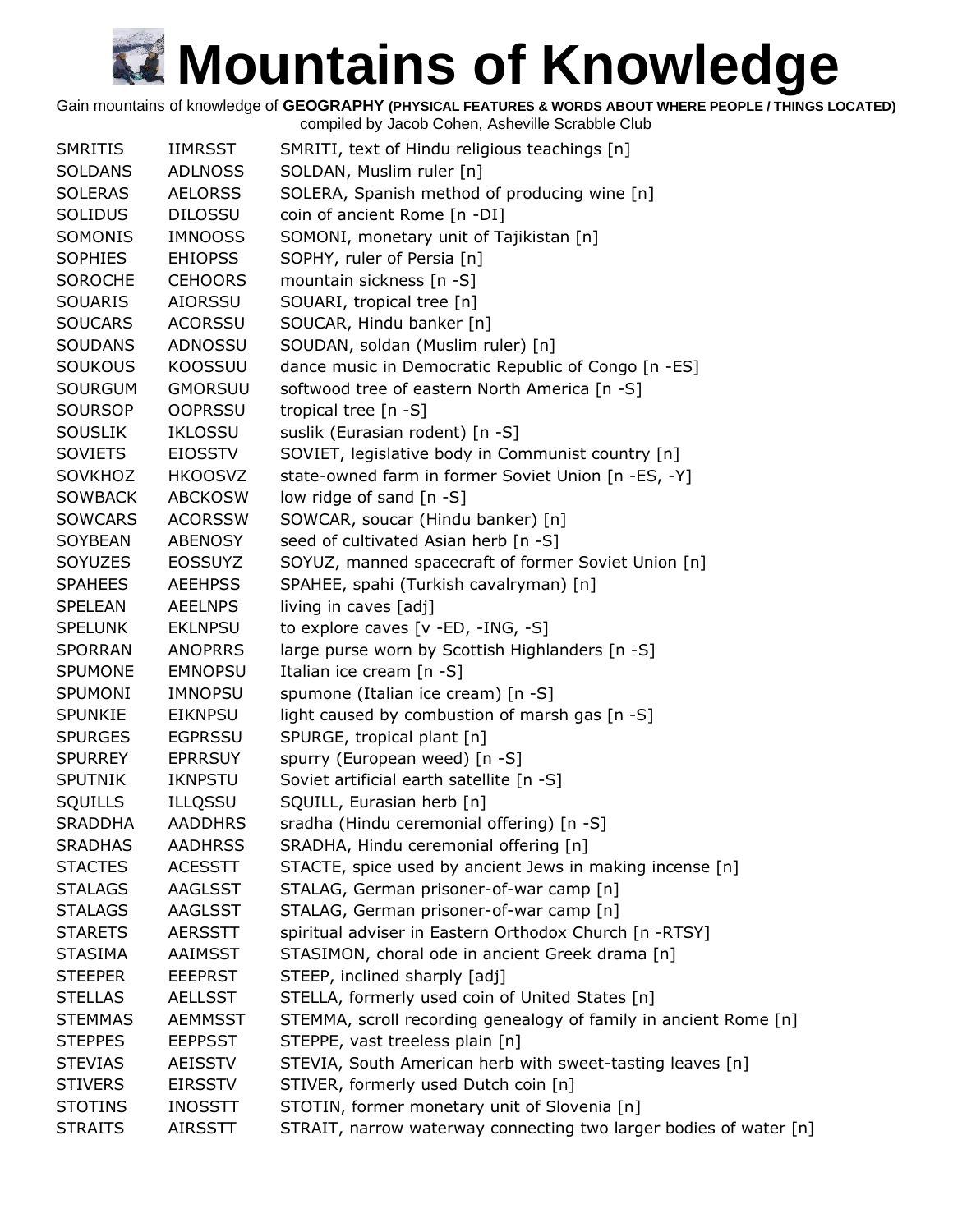Gain mountains of knowledge of **GEOGRAPHY (PHYSICAL FEATURES & WORDS ABOUT WHERE PEOPLE / THINGS LOCATED)**

| <b>STRATHS</b> | <b>AHRSSTT</b> | STRATH, wide river valley [n]                                                                     |
|----------------|----------------|---------------------------------------------------------------------------------------------------|
| <b>STREAMS</b> | <b>AEMRSST</b> | STREAM, to flow in steady current [v]                                                             |
| <b>STREAMY</b> | <b>AEMRSTY</b> | streaming [adj -MIER, -MIEST]                                                                     |
| <b>STRINES</b> | <b>EINRSST</b> | STRINE, English as spoken in Australia [n]                                                        |
| <b>STROPHE</b> | <b>EHOPRST</b> | part of ancient Greek choral ode [n -S]                                                           |
| <b>STUIVER</b> | <b>EIRSTUV</b> | stiver (formerly used Dutch coin) [n -S]                                                          |
| <b>STYLITE</b> | <b>EILSTTY</b> | early Christian ascetic [n -S]                                                                    |
| <b>SUBADAR</b> | <b>AABDRSU</b> | subahdar (governor of subah (province of India)) [n -S]                                           |
| <b>SUBARID</b> | ABDIRSU        | somewhat arid [adj]                                                                               |
| <b>SUBGUMS</b> | <b>BGMSSUU</b> | SUBGUM, Chinese dish of mixed vegetables [n]                                                      |
| <b>SUBSOIL</b> | <b>BILOSSU</b> | to plow so as to turn up subsoil (layer of earth beneath surface soil) [v -ED, -ING, -S]          |
| <b>SUBZONE</b> | <b>BENOSUZ</b> | subdivision of zone $[n -S]$                                                                      |
| <b>SUCCAHS</b> | <b>ACCHSSU</b> | SUCCAH, sukkah (temporary shelter in which meals are eaten during Jewish festival) [n]            |
| <b>SUCCOTH</b> | <b>CCHOSTU</b> | SUCCAH, sukkah (temporary shelter in which meals are eaten during Jewish festival) [n]            |
| <b>SUFFARI</b> | <b>AFFIRSU</b> | safari (Kiswahili) [n -S]                                                                         |
| <b>SUKKAHS</b> | <b>AHKKSSU</b> | SUKKAH, temporary shelter in which meals are eaten during Jewish festival [n]                     |
| <b>SUKKOTH</b> | <b>HKKOSTU</b> | SUKKAH, temporary shelter in which meals are eaten during Jewish festival [n]                     |
| <b>SULDANS</b> | ADLNSSU        | SULDAN, soldan (Muslim ruler) [n]                                                                 |
| <b>SULTANS</b> | <b>ALNSSTU</b> | SULTAN, ruler of Muslim country [n]                                                               |
| <b>SUNBELT</b> | <b>BELNSTU</b> | southern and southwestern states of U.S. [n -S]                                                   |
| <b>SUNBIRD</b> | <b>BDINRSU</b> | tropical bird [n -S]                                                                              |
| <b>SUNKERS</b> | <b>EKNRSSU</b> | SUNKER, ridge of rock near surface of sea [n]                                                     |
| <b>SUNLAND</b> | ADLNNSU        | area marked by great amount of sunshine [n -S]                                                    |
| <b>SUNNAHS</b> | <b>AHNNSSU</b> | SUNNAH, sunna (body of traditional Muslim law) [n]                                                |
| <b>SUPINES</b> | <b>EINPSSU</b> | SUPINE, Latin verbal noun [n]                                                                     |
| <b>SUSLIKS</b> | <b>IKLSSSU</b> | SUSLIK, Eurasian rodent [n]                                                                       |
| <b>SUTTEES</b> | <b>EESSTTU</b> | SUTTEE, Hindu widow cremated on her husband's funeral pyre to show her devotion to him [n]        |
| <b>SWAMIES</b> | <b>AEIMSSW</b> | SWAMY, swami (Hindu religious teacher) [n]                                                        |
| <b>SWAMPED</b> | <b>ADEMPSW</b> | SWAMP, to inundate (to overwhelm with water) [v]                                                  |
| <b>SWAMPER</b> | <b>AEMPRSW</b> | one that lives in swampy area [n -S]                                                              |
| <b>SWANPAN</b> | <b>AANNPSW</b> | Chinese abacus [n -S]                                                                             |
| <b>SWISSES</b> | <b>EISSSSW</b> | SWISS, cotton fabric [n]                                                                          |
| <b>SYENITE</b> | <b>EEINSTY</b> | igneous rock [n -S]                                                                               |
| <b>SYNAGOG</b> | <b>AGGNOSY</b> | building for Jewish worship [n -S]                                                                |
|                |                | T 7s                                                                                              |
| <b>TABOULI</b> | <b>ABILOTU</b> | Lebanese salad containing bulgur wheat, tomatoes, parsley, onions, and mint [n -S]                |
| <b>TABULIS</b> | ABILSTU        | TABULI, tabouli (Lebanese salad containing bulgur wheat, tomatoes, parsley, onions, and mint) [n] |
| <b>TAGINES</b> | <b>AEGINST</b> | TAGINE, tajine (earthenware Moroccan cooking pot) [n]                                             |
| <b>TAHSILS</b> | <b>AHILSST</b> | TAHSIL, district in India [n]                                                                     |
| <b>TAILLES</b> | <b>AEILLST</b> | TAILLE, former French tax [n]                                                                     |
| <b>TAJINES</b> | AEIJNST        | TAJINE, earthenware Moroccan cooking pot [n]                                                      |
| <b>TALLITH</b> | AHILLTT        | Jewish prayer shawl [n TALEYSIM, TALLAISIM, -ES, -IM, -S, -OTH]                                   |
| <b>TALLITS</b> | <b>AILLSTT</b> | TALLIT, tallith (Jewish prayer shawl) [n]                                                         |
| <b>TALOOKA</b> | <b>AAKLOOT</b> | taluk (estate in India) [n -S]                                                                    |
| <b>TALUKAS</b> | AAKLSTU        | TALUKA, taluk (estate in India) [n]                                                               |
| <b>TALUSES</b> | AELSSTU        | TALUS, slope formed by accumulation of rock debris [n]                                            |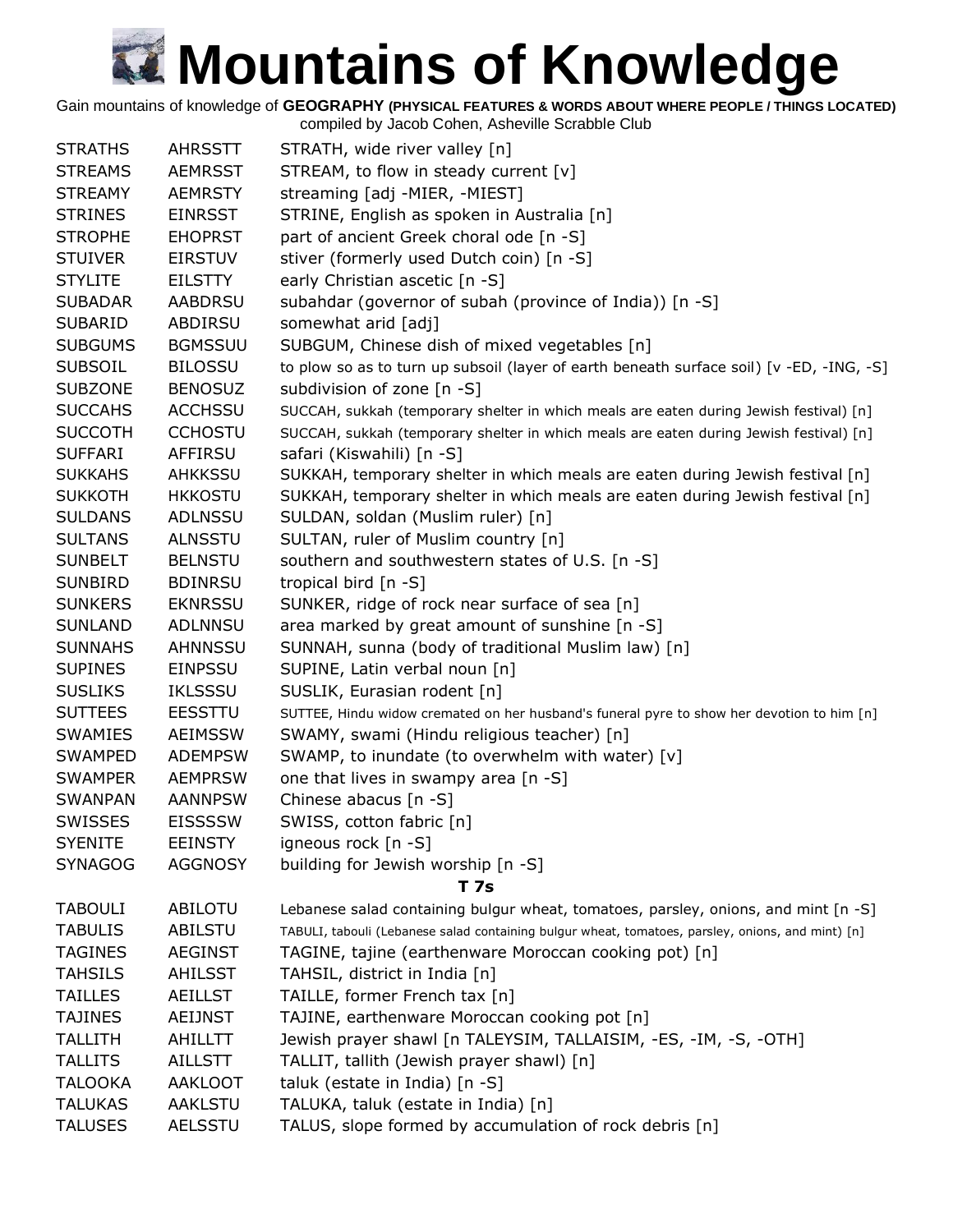Gain mountains of knowledge of **GEOGRAPHY (PHYSICAL FEATURES & WORDS ABOUT WHERE PEOPLE / THINGS LOCATED)**

| <b>TAMALES</b> | <b>AAELMST</b> | TAMALE, Mexican dish [n]                                                   |
|----------------|----------------|----------------------------------------------------------------------------|
| <b>TAMANDU</b> | <b>AADMNTU</b> | tamandua (arboreal anteater) (Tupi) [n -S]                                 |
| <b>TAMARAO</b> | <b>AAAMORT</b> | tamarau (small buffalo of Philippines) [n -S]                              |
| <b>TAMARAU</b> | <b>AAAMRTU</b> | small buffalo of Philippines [n -S]                                        |
| TAMARIN        | AAIMNRT        | South American monkey [n -S]                                               |
| <b>TAMARIS</b> | <b>AAIMRST</b> | TAMARI, Japanese soy sauce [n]                                             |
| <b>TAMASHA</b> | <b>AAAHMST</b> | public entertainment in India [n -S]                                       |
| <b>TAMBALA</b> | AAABLMT        | monetary unit of Malawi (Nyanja) [n -MATAMBALA, -S]                        |
| <b>TANGOED</b> | ADEGNOT        | TANGO, to perform Latin American dance [v]                                 |
| <b>TANGOES</b> | <b>AEGNOST</b> | TANGO, to perform Latin American dance [v]                                 |
| <b>TANGRAM</b> | <b>AAGMNRT</b> | Chinese puzzle [n -S]                                                      |
| <b>TANTRAS</b> | <b>AANRSTT</b> | TANTRA, one of class of Hindu religious writings [n]                       |
| <b>TANTRIC</b> | <b>ACINRTT</b> | TANTRA, one of class of Hindu religious writings [adj]                     |
| <b>TAPALOS</b> | <b>AALOPST</b> | TAPALO, scarf worn in Latin American countries [n]                         |
| <b>TARAMAS</b> | <b>AAAMRST</b> | TARAMA, Greek paste of fish roe, garlic, lemon juice, and olive oil [n]    |
| <b>TARBUSH</b> | <b>ABHRSTU</b> | tarboosh (cap worn by Muslim men) [n -ES]                                  |
| <b>TARPANS</b> | <b>AANPRST</b> | TARPAN, Asian wild horse [n]                                               |
| <b>TARTUFO</b> | AFORTTU        | Italian ice-cream dessert [n -FI, -S]                                      |
| <b>TATHATA</b> | AAAHTTT        | ultimate nature of all things in Buddhism [n -S]                           |
| <b>TATOUAY</b> | <b>AAOTTUY</b> | South American armadillo [n -S]                                            |
| <b>TATSOIS</b> | <b>AIOSSTT</b> | TATSOI, Asian mustard [n]                                                  |
| <b>TAUTAUG</b> | AAGTTUU        | tautog (marine fish) (Narragansett) [n -S]                                 |
| <b>TAUTOGS</b> | AGOSTTU        | TAUTOG, marine fish (Narragansett) [n]                                     |
| <b>TAVERNA</b> | <b>AAENRTV</b> | cafe in Greece [n -S]                                                      |
| <b>TAXITES</b> | <b>AEISTTX</b> | TAXITE, volcanic rock [n]                                                  |
| <b>TEEPEES</b> | <b>EEEEPST</b> | TEEPEE, tepee (conical tent of some Native Americans) (Sioux) [n]          |
| <b>TEGULAE</b> | AEEGLTU        | TEGULA, flat roof tile used in ancient Rome [n]                            |
| <b>TELEDUS</b> | <b>DEELSTU</b> | TELEDU, carnivorous mammal (Javanese) [n]                                  |
| <b>TELEGAS</b> | <b>AEEGLST</b> | TELEGA, Russian wagon [n]                                                  |
| <b>TEMPEHS</b> | <b>EEHMPST</b> | TEMPEH, Asian food [n]                                                     |
| <b>TEMPURA</b> | <b>AEMPRTU</b> | Japanese dish [n -]                                                        |
| <b>TENNESI</b> | <b>EEINNST</b> | TENNE, monetary unit of Turkmenistan [n]                                   |
| <b>TENNIES</b> | <b>EEINNST</b> | TENNY, tenne (monetary unit of Turkmenistan) [n]                           |
| <b>TEOPANS</b> | <b>AENOPST</b> | TEOPAN, teocalli (Aztec temple) (Nahautl) [n]                              |
| <b>TEPACHE</b> | <b>ACEEHPT</b> | Mexican drink made with pineapple, brown sugar, and water (Nahautl) [n -S] |
| <b>TEPHRAS</b> | <b>AEHPRST</b> | TEPHRA, solid material ejected from volcano [n]                            |
| <b>TEQUILA</b> | AEILQTU        | Mexican liquor [n -S]                                                      |
| <b>TEREFAH</b> | <b>AEEFHRT</b> | tref (unfit for use according to Jewish law) [adj]                         |
| <b>TERRAIN</b> | <b>AEINRRT</b> | tract of land $[n - S]$                                                    |
| <b>TERRANE</b> | <b>AEENRRT</b> | rock formation [n -S]                                                      |
| <b>TERRENE</b> | <b>EEENRRT</b> | land area $[n -S]$                                                         |
| <b>TESTONS</b> | <b>ENOSSTT</b> | TESTON, former French coin [n]                                             |
| <b>TESTOON</b> | <b>ENOOSTT</b> | teston (former French coin) [n -S]                                         |
| <b>TESTUDO</b> | <b>DEOSTTU</b> | portable screen used as shield by ancient Romans [n -DINES, -S]            |
| <b>THALERS</b> | <b>AEHLRST</b> | THALER, taler (formerly used German coin) [n]                              |
| <b>THALWEG</b> | <b>AEGHLTW</b> | line defining lowest points along length of riverbed [n -S]                |
|                |                |                                                                            |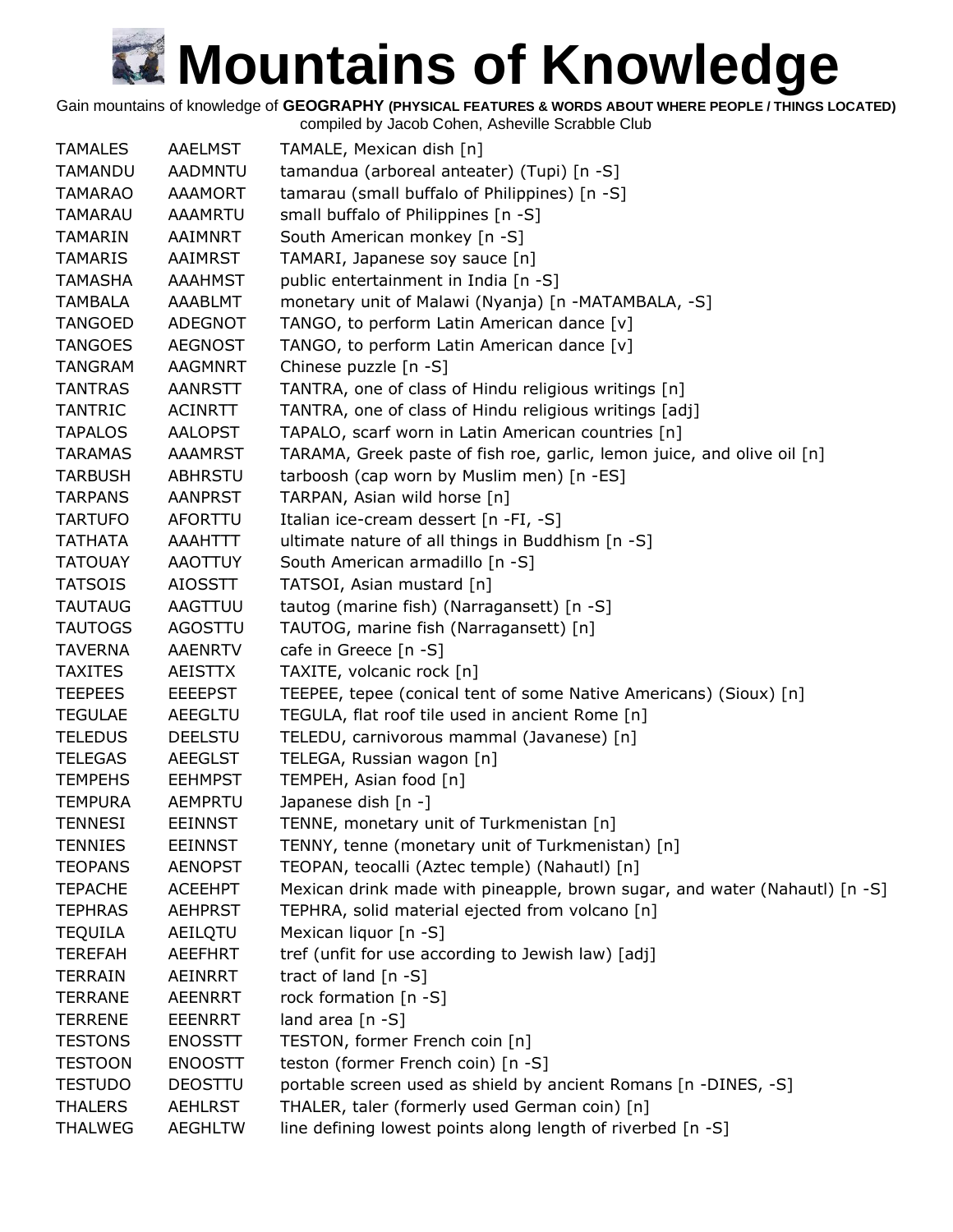Gain mountains of knowledge of **GEOGRAPHY (PHYSICAL FEATURES & WORDS ABOUT WHERE PEOPLE / THINGS LOCATED)**

| <b>THANAGE</b> | <b>AAEGHNT</b> | land held by thane $[n - S]$                                                       |
|----------------|----------------|------------------------------------------------------------------------------------|
| <b>THERMAE</b> | AEEHMRT        | hot springs [n -E]                                                                 |
| <b>THETRIS</b> | <b>EHIRSTT</b> | THETRI, tetri (monetary unit of Republic of Georgia) [n]                           |
| <b>THUGGEE</b> | <b>EEGGHTU</b> | thuggery in India [n -S]                                                           |
| <b>TIDALLY</b> | <b>ADILLTY</b> | TIDAL, pertaining to tides [adv]                                                   |
| <b>TIDERIP</b> | <b>DEIIPRT</b> | riptide (tide that opposes other tides) [n -S]                                     |
| <b>TIDEWAY</b> | ADEITWY        | tidal channel $[n -S]$                                                             |
| <b>TILAPIA</b> | AAIILPT        | African fish [n -S]                                                                |
| <b>TILLAGE</b> | AEGILLT        | cultivated land [n -S]                                                             |
| <b>TILLITE</b> | <b>EIILLTT</b> | rock made up of consolidated clay, sand, gravel, and boulders [n -S]               |
| TIMARAU        | AAIMRTU        | tamarau (small buffalo of Philippines) [n -S]                                      |
| <b>TIMOTHY</b> | <b>HIMOTTY</b> | European grass [n -HIES]                                                           |
| <b>TINAMOU</b> | <b>AIMNOTU</b> | South American game bird [n -S]                                                    |
| <b>TOGATED</b> | ADEGOTT        | wearing toga (outer garment worn in ancient Rome) [adj]                            |
| <b>TOGROGS</b> | <b>GGOORST</b> | TOGROG, tugrik (monetary unit of Mongolia) [n]                                     |
| <b>TOMBOLO</b> | <b>BLMOOOT</b> | sandbar connecting island to mainland [n -S]                                       |
| <b>TONGMAN</b> | <b>AGMNNOT</b> | member of Chinese secret society [n -MEN]                                          |
| <b>TOONIES</b> | <b>EINOOST</b> | TOONIE, Canadian two-dollar coin [n]                                               |
| <b>TOPSOIL</b> | <b>ILOOPST</b> | to remove surface layer of soil from [v -ED, -ING, -S]                             |
| <b>TORRENT</b> | <b>ENORRTT</b> | rapid stream of water [n -S]                                                       |
| <b>TOSTONE</b> | <b>ENOOSTT</b> | Mexican dish of fried plantains [n -S]                                             |
| <b>TOUCANS</b> | <b>ACNOSTU</b> | TOUCAN, tropical bird [n]                                                          |
| <b>TOURACO</b> | <b>ACOORTU</b> | African bird $[n - S]$                                                             |
| <b>TOURING</b> | <b>GINORTU</b> | cross-country skiing for pleasure [n -S] / TOUR, to travel from place to place [v] |
| <b>TOWNISH</b> | <b>HINOSTW</b> | characteristic of town [adj]                                                       |
| <b>TOWNLET</b> | <b>ELNOTTW</b> | small town [n -S]                                                                  |
| <b>TRASSES</b> | <b>AERSSST</b> | TRASS, volcanic rock [n]                                                           |
| <b>TREASON</b> | <b>AENORST</b> | violation of allegiance toward one's country [n -S]                                |
| <b>TRIBALS</b> | ABILRST        | TRIBAL, member of aboriginal people of India [n]                                   |
| <b>TRICITY</b> | <b>CIIRTTY</b> | area that comprises three adjoining independent cities [n -TIES]                   |
| <b>TRIPOLI</b> | <b>IILOPRT</b> | soft, friable rock [n -S]                                                          |
| <b>TRIREME</b> | <b>EEIMRRT</b> | ancient Greek or Roman warship [n -S]                                              |
| TRITOMA        | <b>AIMORTT</b> | African herb $[n -S]$                                                              |
| <b>TROCHIL</b> | <b>CHILORT</b> | African bird [n -I, -S]                                                            |
| <b>TROGONS</b> | <b>GNOORST</b> | TROGON, tropical bird [n]                                                          |
| <b>TROIKAS</b> | <b>AIKORST</b> | TROIKA, Russian carriage [n]                                                       |
| <b>TROPICS</b> | <b>CIOPRST</b> | TROPIC, either of two circles of celestial sphere on each side of equator $[n]$    |
| <b>TSADDIK</b> | <b>ADDIKST</b> | zaddik (virtuous person by Jewish religious standards) [n -IM]                     |
| <b>TSETSES</b> | <b>EESSSTT</b> | African fly (Bantu) [n]                                                            |
| <b>TSOTSIS</b> | <b>IOSSSTT</b> | TSOTSI, black African urban criminal (Nguni) [n]                                   |
| <b>TSUNAMI</b> | AIMNSTU        | very large ocean wave [n -S]                                                       |
| <b>TUATARA</b> | AAARTTU        | large reptile (Maori) [n -S]                                                       |
| <b>TUATERA</b> | AAERTTU        | tuatara (large reptile) (Maori) [n -S]                                             |
| <b>TUCHUNS</b> | <b>CHNSTUU</b> | TUCHUN, Chinese military governor [n]                                              |
| <b>TUGHRIK</b> | <b>GHIKRTU</b> | tugrik (monetary unit of Mongolia) [n -S]                                          |
| <b>TUGRIKS</b> | <b>GIKRSTU</b> | TUGRIK, monetary unit of Mongolia [n]                                              |
|                |                |                                                                                    |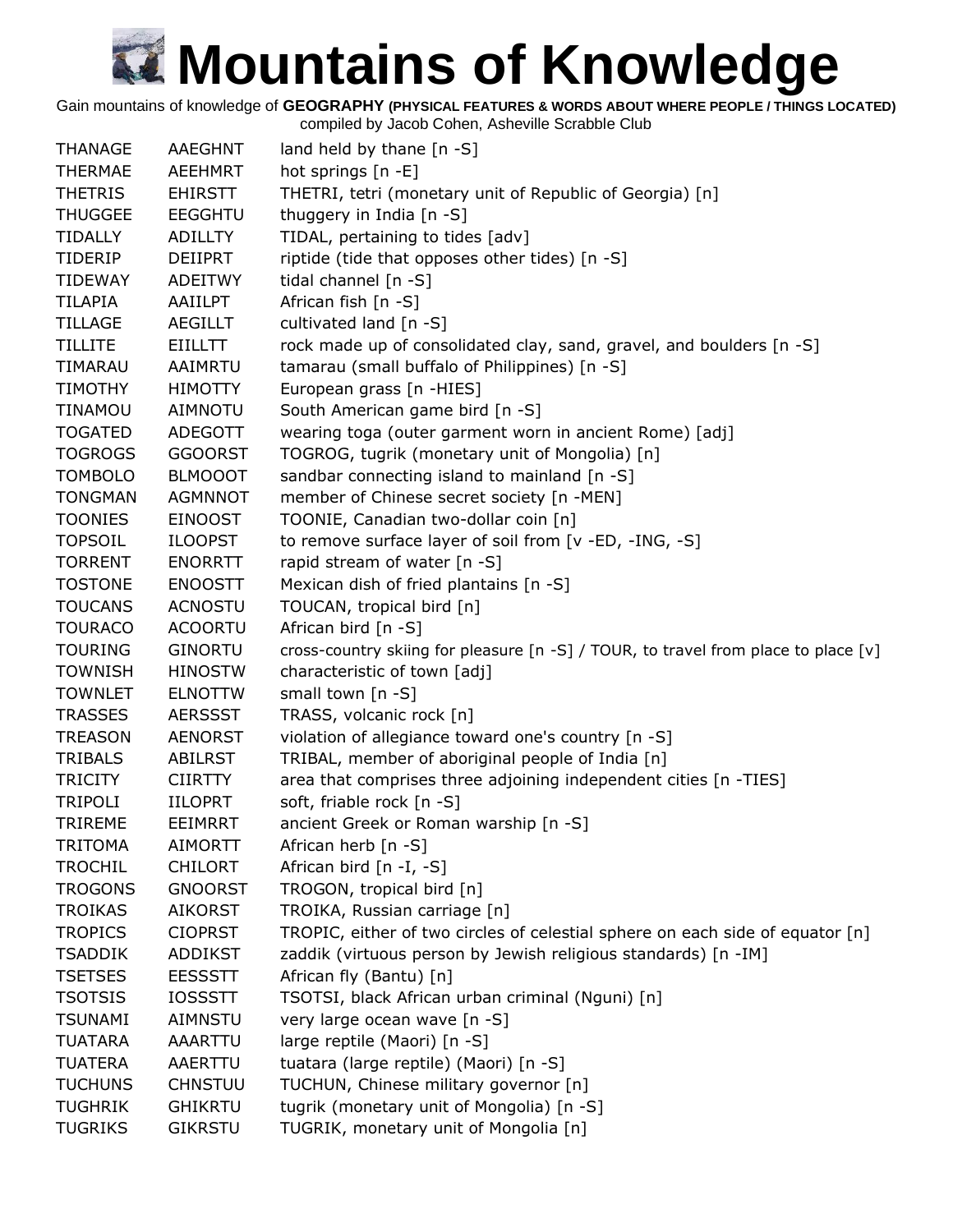Gain mountains of knowledge of **GEOGRAPHY (PHYSICAL FEATURES & WORDS ABOUT WHERE PEOPLE / THINGS LOCATED)**

| <b>TUNDRAS</b> | <b>ADNRSTU</b> | TUNDRA, level, treeless expanse of arctic land (Lappish) [n]        |
|----------------|----------------|---------------------------------------------------------------------|
| <b>TURACOS</b> | <b>ACORSTU</b> | TURACO, touraco (African bird) [n]                                  |
| <b>TURACOU</b> | <b>ACORTUU</b> | touraco (African bird) [n -S]                                       |
| <b>TURBANS</b> | <b>ABNRSTU</b> | TURBAN, head covering worn by Muslims [n]                           |
| <b>TURBOTS</b> | <b>BORSTTU</b> | TURBOT, European flatfish [n]                                       |
| <b>TURISTA</b> | <b>AIRSTTU</b> | intestinal sickness affecting tourist in foreign country [n -S]     |
| <b>TURKEYS</b> | <b>EKRSTUY</b> | TURKEY, large American bird [n]                                     |
| <b>TUSSAHS</b> | <b>AHSSSTU</b> | TUSSAH, Asian silkworm [n]                                          |
| <b>TUSSARS</b> | <b>ARSSSTU</b> | TUSSAR, tussah (Asian silkworm) [n]                                 |
| <b>TUSSEHS</b> | <b>EHSSSTU</b> | TUSSEH, tussah (Asian silkworm) [n]                                 |
| <b>TUSSERS</b> | <b>ERSSSTU</b> | TUSSER, tussah (Asian silkworm) [n]                                 |
| <b>TUSSORE</b> | <b>EORSSTU</b> | tussah (Asian silkworm) [n -S]                                      |
| <b>TUSSORS</b> | ORSSSTU        | TUSSOR, tussah (Asian silkworm) [n]                                 |
| <b>TUSSURS</b> | <b>RSSSTUU</b> | TUSSUR, tussah (Asian silkworm) [n]                                 |
| TWOONIE        | <b>EINOOTW</b> | toonie (Canadian two-dollar coin) [n -S]                            |
| <b>TYPHOON</b> | <b>HNOOPTY</b> | tropical hurricane [n -S]                                           |
| <b>TZETZES</b> | <b>EESTTZZ</b> | TZETZE, tsetse (African fly) (Bantu) [n]                            |
| <b>TZETZES</b> | <b>EESTTZZ</b> | TZETZE, tsetse (African fly) [n]                                    |
| TZITZIS        | <b>IISTTZZ</b> | zizith (tassels on four corners of Jewish prayer shawl) [n TZITZIS] |
| TZITZIT        | <b>IITTTZZ</b> | zizith (tassels on four corners of Jewish prayer shawl) [n TZITZIT] |
|                |                | <b>U 7s</b>                                                         |
| <b>UAKARIS</b> | <b>AAIKRSU</b> | UAKARI, South American monkey [n]                                   |
| <b>UKULELE</b> | <b>EEKLLUU</b> | small guitar-like instrument (Hawaiian) [n -S]                      |
| <b>ULPANIM</b> | AILMNPU        | ULPAN, school in Israel for teaching Hebrew [n]                     |
| <b>ULTISOL</b> | <b>ILLOSTU</b> | reddish-yellow acid soil [n -S]                                     |
| <b>UMIACKS</b> | <b>ACIKMSU</b> | UMIACK, umiak (open Inuit boat) (Inuit) [n]                         |
| <b>UNAKITE</b> | <b>AEIKNTU</b> | igneous rock [n -S]                                                 |
| <b>UPCOAST</b> | <b>ACOPSTU</b> | up coast [adv]                                                      |
| <b>UPHILLS</b> | <b>HILLPSU</b> | UPHILL, upward slope [n]                                            |
| <b>UPLANDS</b> | <b>ADLNPSU</b> | UPLAND, higher land of region [n]                                   |
| <b>UPRIVER</b> | <b>EIPRRUV</b> | area lying toward source of river [n -S]                            |
| <b>UPSILON</b> | <b>ILNOPSU</b> | Greek letter [n -S]                                                 |
| <b>UPSLOPE</b> | <b>ELOPPSU</b> | upward slope [n -S]                                                 |
|                |                | <b>V</b> 7s                                                         |
| <b>VAHINES</b> | <b>AEHINSV</b> | VAHINE, wahine (Hawaiian woman) (Tahitian) [n]                      |
| <b>VAKEELS</b> | <b>AEEKLSV</b> | VAKEEL, native lawyer in India [n]                                  |
| <b>VALKYRS</b> | <b>AKLRSVY</b> | VALKYR, valkyrie (maiden in Norse mythology) [n]                    |
| <b>VALLEYS</b> | <b>AELLSVY</b> | VALLEY, depression of earth's surface [n]                           |
| VEDALIA        | AADEILV        | Australian ladybug [n -S]                                           |
| VELARIA        | AAEILRV        | VELARIUM, awning over ancient Roman theater [n]                     |
| <b>VELITES</b> | EEILSTV        | foot soldiers of ancient Rome [n VELITES]                           |
| <b>VENDACE</b> | <b>ACDEENV</b> | European fish [n -S]                                                |
| <b>VERGLAS</b> | <b>AEGLRSV</b> | thin coating of ice on rock [n -ES]                                 |
| <b>VERSANT</b> | <b>AENRSTV</b> | slope of mountain or mountain chain [n -S]                          |
| <b>VERSTES</b> | <b>EERSSTV</b> | VERSTE, verst (Russian measure of distance) [n]                     |
| <b>VERVETS</b> | <b>EERSTVV</b> | VERVET, African monkey [n]                                          |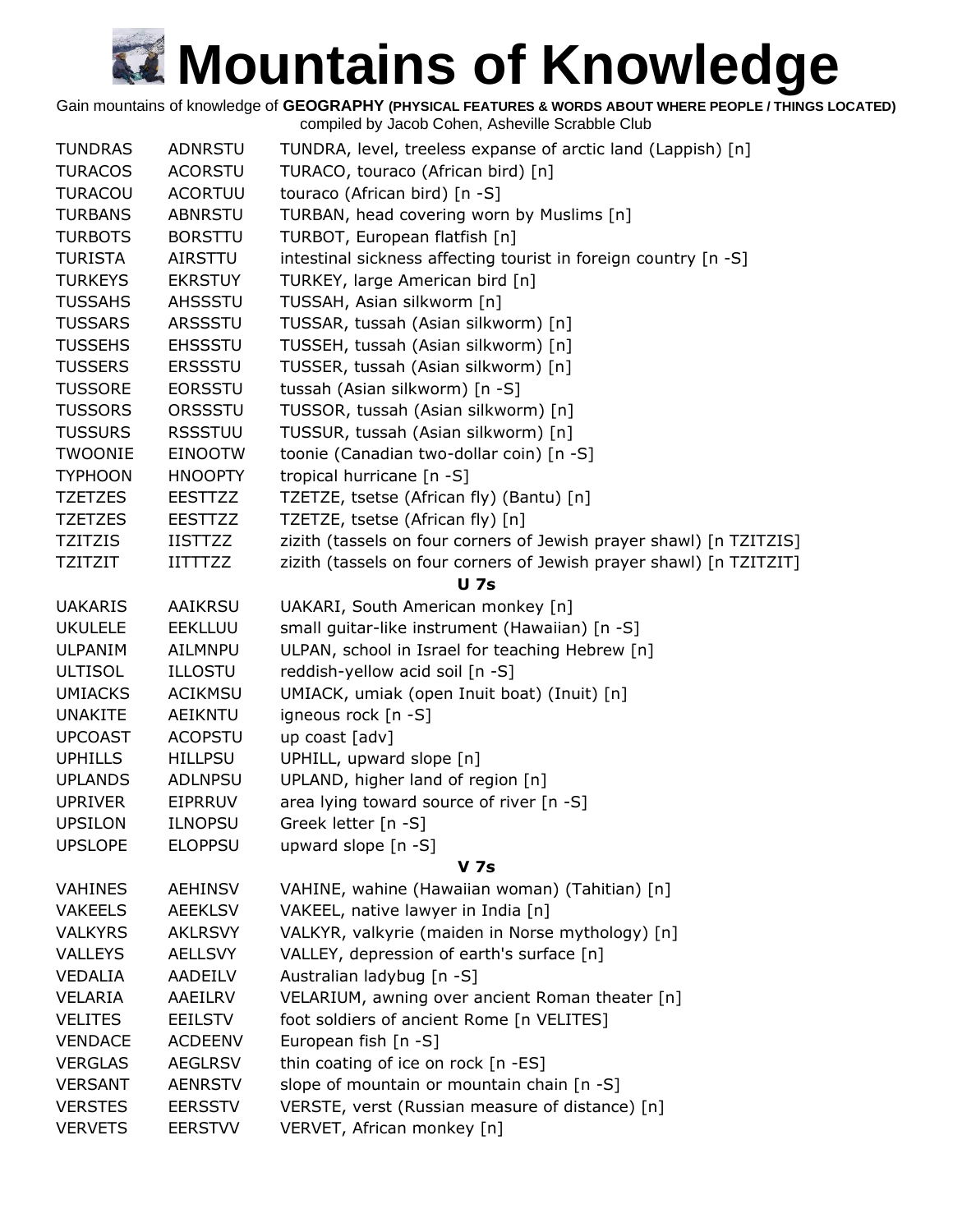Gain mountains of knowledge of **GEOGRAPHY (PHYSICAL FEATURES & WORDS ABOUT WHERE PEOPLE / THINGS LOCATED)**

| <b>VETIVER</b> | <b>EEIRTVV</b> | Asian grass [n -S]                                                                     |
|----------------|----------------|----------------------------------------------------------------------------------------|
| <b>VICOMTE</b> | <b>CEIMOTV</b> | French nobleman [n -S]                                                                 |
| <b>VIHUELA</b> | <b>AEHILUV</b> | type of early Spanish guitar [n -S]                                                    |
| <b>VIKINGS</b> | <b>GIIKNSV</b> | VIKING, Scandinavian pirate [n]                                                        |
| <b>VILAYET</b> | <b>AEILTVY</b> | administrative division of Turkey [n -S]                                               |
| <b>VILLAGE</b> | <b>AEGILLV</b> | small community in rural area [n -S]                                                   |
| VIRELAI        | AEIILRV        | virelay (medieval French verse form) [n -S]                                            |
| <b>VIRELAY</b> | AEILRVY        | medieval French verse form [n -S]                                                      |
| <b>VIRGATE</b> | <b>AEGIRTV</b> | early English measure of land area [n -S]                                              |
| <b>VIZIERS</b> | <b>EIIRSVZ</b> | VIZIER, high official in some Muslim countries [n]                                     |
| <b>VIZSLAS</b> | <b>AILSSVZ</b> | VIZSLA, Hungarian breed of dog [n]                                                     |
| <b>VODOUNS</b> | <b>DNOOSUV</b> | VOUDON, vodun (primitive religion of West Indies) (Kwa) [n]                            |
| <b>VOLCANO</b> | <b>ACLNOOV</b> | opening in earth's crust through which molten rock and gases are ejected [n -S or -ES] |
| <b>VOLOSTS</b> | <b>LOOSSTV</b> | VOLOST, administrative district in Russia [n]                                          |
| <b>VOUDONS</b> | <b>DNOOSUV</b> | VOUDON, vodun (primitive religion of West Indies) (Kwa) [n]                            |
| <b>VOUDOUN</b> | <b>DNOOUUV</b> | vodun (primitive religion of West Indies) (Kwa) [n -S]                                 |
| <b>VOUVRAY</b> | <b>AORUVVY</b> | French white wine [n -S]                                                               |
| <b>VUGGIER</b> | <b>EGGIRUV</b> | VUGGY, abounding in vugs (small cavity in rock or lode) [adj]                          |
| <b>VUGULAR</b> | <b>AGLRUUV</b> | pertaining to vugs (small cavity in rock or lode) [adj]                                |
|                |                | <b>W</b> 7s                                                                            |
| WADDIED        | ADDDEIW        | WADDY, to strike with thick club (Dharuk) [v]                                          |
| <b>WAHINES</b> | <b>AEHINSW</b> | WAHINE, Hawaiian woman (Tahitian) [n]                                                  |
| <b>WAKAMES</b> | <b>AAEKMSW</b> | WAKAME, brown seaweed native to Asia [n]                                               |
| <b>WAKANDA</b> | <b>AAADKNW</b> | supernatural force in Sioux beliefs (Sioux) [n -S]                                     |
| <b>WAKIKIS</b> | <b>AIIKKSW</b> | WAKIKI, shell money of South Pacific Islands (Hawaiian) [n]                            |
| <b>WALLABY</b> | AABLLWY        | small kangaroo (Dharuk) [n -BIES]                                                      |
| <b>WAMPUMS</b> | <b>AMMPSUW</b> | WAMPUM, form of currency formerly used by Native Americans (Massachusett) [n]          |
| <b>WANGANS</b> | <b>AAGNNSW</b> | WANGAN, wanigan (supply chest used in logging camp) (Ojibwe) [n]                       |
| <b>WANGUNS</b> | <b>AGNNSUW</b> | WANGUN, wanigan (supply chest used in logging camp) (Ojibwe) [n]                       |
| WANIGAN        | AAGINNW        | supply chest used in logging camp (Ojibwe) [n -S]                                      |
| <b>WAPITIS</b> | <b>AIIPSTW</b> | WAPITI, large deer (Shawnee) [n]                                                       |
| <b>WARTHOG</b> | <b>AGHORTW</b> | African wild hog [n -S]                                                                |
| <b>WASHOUT</b> | <b>AHOSTUW</b> | erosion of earth by action of water [n -S]                                             |
| <b>WATAPES</b> | <b>AAEPTSW</b> | WATAPE, watap (thread made from roots of various trees) (Ojibwe) [n]                   |
| WAXBILL        | ABILLWX        | tropical bird [n -S]                                                                   |
| <b>WAYANGS</b> | AAGNSWY        | WAYANG, performance featuring puppets or human dancers (Javanese) [n]                  |
| WEEDBED        | <b>BDDEEEW</b> | area of body of water having many weeds [n -S]                                         |
| <b>WENDIGO</b> | <b>DEGINOW</b> | windigo (evil demon in Algonquian mythology) (Ojibwe) [n -ES, -S]                      |
| <b>WERGELD</b> | <b>DEEGLRW</b> | price paid for taking man's life in Anglo-Saxon law [n -S]                             |
| <b>WERGELT</b> | <b>EEGLRTW</b> | wergeld (price paid for taking of man's life in Anglo-Saxon law [n -S]                 |
| WERGILD        | <b>DEGILRW</b> | wergeld (price paid for taking of man's life in Anglo-Saxon law [n -S]                 |
| <b>WETLAND</b> | <b>ADELNTW</b> | land containing much soil moisture [n -S]                                              |
| <b>WHANGEE</b> | AEEGHNW        | Asian grass [n -S]                                                                     |
| <b>WHIDAHS</b> | <b>ADHHISW</b> | WHIDAH, whydah (African bird) [n]                                                      |
| <b>WHYDAHS</b> | <b>ADHHSWY</b> | WHYDAH, African bird [n]                                                               |
| <b>WICKAPE</b> | <b>ACEIKPW</b> | wicopy (flowering shrub) (Algonquian) [n -S]                                           |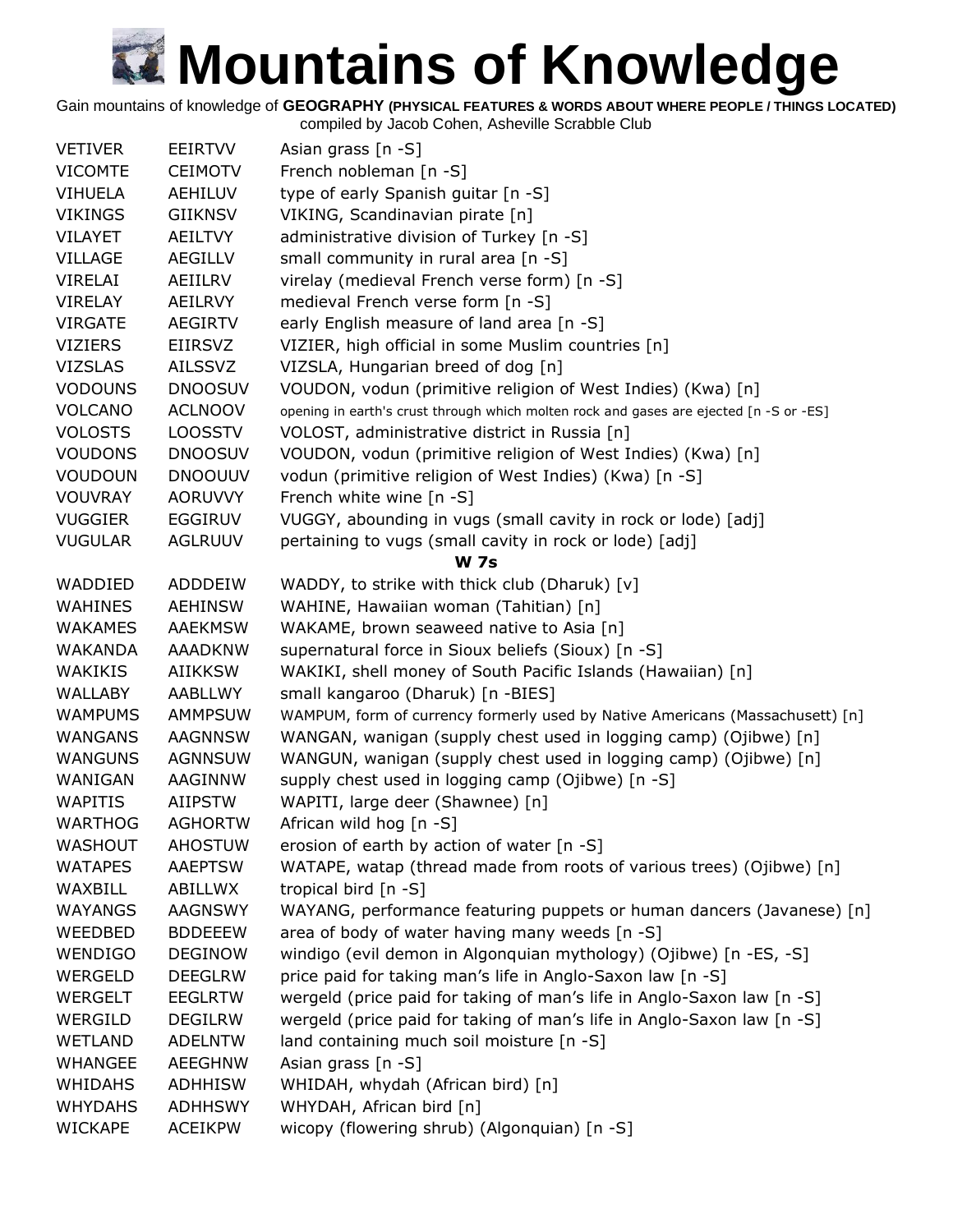Gain mountains of knowledge of **GEOGRAPHY (PHYSICAL FEATURES & WORDS ABOUT WHERE PEOPLE / THINGS LOCATED)** compiled by Jacob Cohen, Asheville Scrabble Club

|                |                | complied by Jacob Corien, Asheville Scrabble Club                  |
|----------------|----------------|--------------------------------------------------------------------|
| <b>WICKIUP</b> | <b>CIIKPUW</b> | Native American hut (Fox-Algonquian) [n -S]                        |
| <b>WICKYUP</b> | <b>CIKPUWY</b> | wickiup (Native American hut) (Fox-Algonquian) [n -S]              |
| <b>WIGWAMS</b> | AGIMSWW        | WIGWAM, Native American dwelling (Ojibwa-Algonquian) [n]           |
| WIKIUPS        | <b>IIKPSUW</b> | WIKIUP, wickiup (Native American hut) (Fox-Algonquian) [n]         |
| WINDIGO        | <b>DGIINOW</b> | evil demon in Algonquian mythology (Ojibwe) [n -S or -ES]          |
| <b>WISENTS</b> | <b>EINSSTW</b> | WISENT, European bison [n]                                         |
| <b>WOMBATS</b> | <b>ABMOSTW</b> | WOMBAT, nocturnal mammal (Dharuk) [n]                              |
| <b>WOMERAS</b> | <b>AEMORSW</b> | WOMERA, device used to propel spears (Dharuk) [n]                  |
| <b>WOMMERA</b> | <b>AEMMORW</b> | womera (device used to propel spears) (Dharuk) [n -S]              |
| <b>WONTONS</b> | <b>NNOOSTW</b> | WONTON, pork-filled dumpling used in Chinese cooking [n]           |
| <b>WOODRAT</b> | <b>ADOORTW</b> | North American rat having well-furred tail and large ears [n -S]   |
| <b>WOOMERA</b> | <b>AEMOORW</b> | womera (device used to propel spears) (Dharuk) [n -S]              |
| <b>WOONERF</b> | <b>EFNOORW</b> | road in Netherlands primarily for pedestrians and cyclists [n -S]  |
| <b>WOORALI</b> | <b>AILOORW</b> | curare (arrow poison) (Carib) [n -S]                               |
| <b>WOORARI</b> | <b>AIOORRW</b> | curare (arrow poison) (Carib) [n -S]                               |
| WRENTIT        | EINRTTW        | long-tailed North American songbird [n -S]                         |
| <b>WRYNECK</b> | <b>CEKNRWY</b> | European bird $[n - S]$                                            |
|                |                | X <sub>7s</sub>                                                    |
| <b>XENOPUS</b> | <b>ENOPSUX</b> | frog native to southern Africa [n -ES]                             |
| <b>XERARCH</b> | <b>ACEHRRX</b> | developing in dry area [adj]                                       |
| <b>XERUSES</b> | <b>EERSSUX</b> | XERUS, African ground squirrel [n]                                 |
|                |                | <b>Y 7s</b>                                                        |
| <b>YABBIES</b> | ABBEISY        | YABBIE, yabby (Australian crayfish) [n] / YABBY [n]                |
| <b>YAFFLES</b> | <b>AEFFLSY</b> | YAFFLE, European green woodpecker [n]                              |
| YAMALKA        | <b>AAAKLMY</b> | yarmulke (skullcap worn by Jewish males) [n -S]                    |
| YAMULKA        | <b>AAKLMUY</b> | yarmulke (skullcap worn by Jewish males) [n -S]                    |
| YANQUIS        | AINQSUY        | YANQUI, United States citizen [n]                                  |
| YASHMAC        | <b>AACHMSY</b> | yashmak (veil worn by Muslim women) [n -S]                         |
| YASHMAK        | <b>AAHKMSY</b> | veil worn by Muslim women [n -S]                                   |
| <b>YASMAKS</b> | <b>AAKMSSY</b> | YASMAK, yashmak (veil worn by Muslim women) [n]                    |
| YATAGAN        | <b>AAAGNTY</b> | yataghan (Turkish sword) [n -S]                                    |
| YAUPONS        | <b>ANOPSUY</b> | YAUPON, evergreen shrub (Catawba) [n]                              |
| YAUTIAS        | <b>AAISTUY</b> | YAUTIA, tropical plant [n]                                         |
| <b>YESHIVA</b> | <b>AEHISVY</b> | orthodox Jewish school [n -S, -VOT, -VOTH]                         |
| YOHIMBE        | <b>BEHIMOY</b> | topical African tree [n -S]                                        |
| YOMPING        | <b>GIMNOPY</b> | YOMP, to march with heavy equipment over difficult terrain [v]     |
| <b>YOUPONS</b> | <b>NOOPSUY</b> | YOUPON, yaupon (evergreen shrub) (Catawba) [n]                     |
|                |                | <b>Z</b> 7s                                                        |
| <b>ZACATON</b> | <b>AACNOTZ</b> | Mexican grass [n -S]                                               |
| <b>ZADDICK</b> | ACDDIKZ        | zaddik (virtuous person by Jewish religious standards) [n -DDIKIM] |
| <b>ZAIKAIS</b> | AAIIKSZ        | ZAIKAI, business community of Japan [n]                            |
| <b>ZANANAS</b> | <b>AAANNSZ</b> | ZANANA, zenana (section of house in India reserved for women) [n]  |
| ZAPATEO        | <b>AAEOPTZ</b> | Spanish dance [n -S]                                               |
| ZAPTIAH        | AAHIPTZ        | Turkish policeman [n -S]                                           |
| ZAPTIEH        | <b>AEHIPTZ</b> | zaptiah (Turkish policeman) [n -S]                                 |
| ZEBRAIC        | ABCEIRZ        | ZEBRA, African mammal that is related to horse [adj]               |